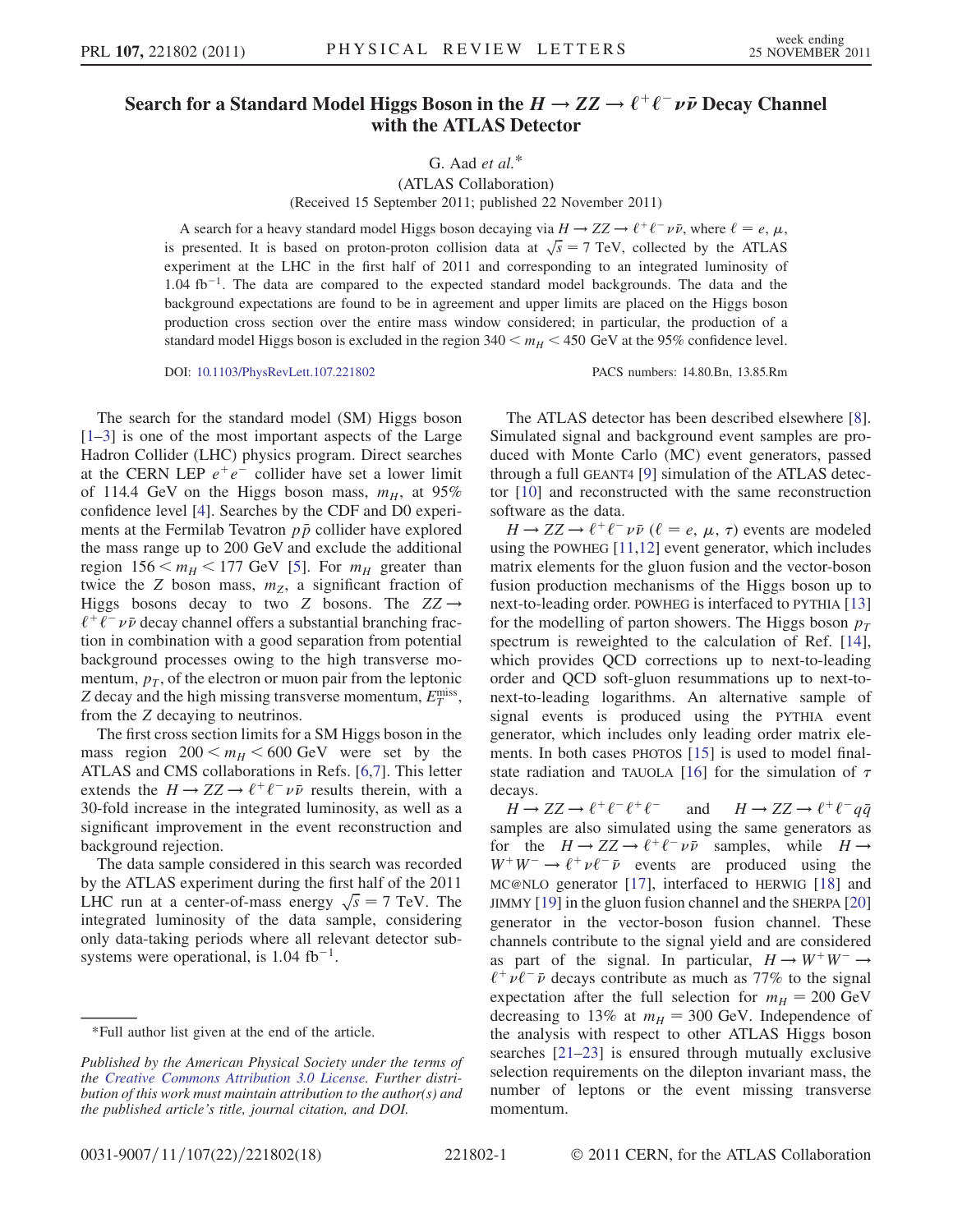The cross sections for Higgs boson production, the associated branching fractions [\[24\]](#page-4-21), as well as their uncertainties, are compiled in Ref. [\[25\]](#page-4-22). They correspond to next-to-next-to-leading order in QCD for the gluon fusion [\[26–](#page-4-23)[31\]](#page-4-24) and the vector-boson fusion [[32](#page-4-25)] processes. In addition, QCD soft-gluon resummations up to next-tonext-to-leading logarithms are available for the gluon fusion process [[33](#page-4-26)], while next-to-leading order electroweak corrections are applied to both the gluon fusion [\[34](#page-4-27)[,35\]](#page-4-28) and the vector-boson fusion [[36](#page-4-29),[37](#page-4-30)] processes. These cross section calculations do not account for the width of the Higgs boson, which is implemented through an ad hoc Breit-Wigner line shape applied at the event generator level. Recent studies [[25,](#page-4-22)[38](#page-5-0)] have indicated that effects due to off-shell Higgs boson production and interference with other SM processes may become sizeable at the highest masses ( $m_H > 400$  GeV) considered in this search. In the absence of a full calculation, a conservative estimate of the possible size of such effects was made and the impact on the obtained limits in this channel was found to be less than 2% for  $m_H = 400$  GeV growing to about 25% at  $m_H = 600$  GeV.

Different event generators are chosen to model a range of important background processes. The ALPGEN generator [\[39\]](#page-5-1) interfaced with HERWIG for parton showers and hadronisation is used to simulate  $W/Z$  + jets backgrounds. MC@NLO, interfaced to HERWIG andJIMMY, is used for the production of top-pair, single top and diboson (WW, WZ and  $ZZ$ ) backgrounds. PYTHIA is used to simulate  $b\bar{b}$  and  $c\bar{c}$  samples as well as alternative samples for the Z and ZZ backgrounds. All simulated background samples are scaled to the highest available precision calculations for the relevant process. An overview of the used predictions and their uncertainties is given in Ref. [\[40\]](#page-5-2).

Data used for the search in the electron and muon channels were collected primarily using single lepton triggers with  $p_T$  thresholds of 20 and 18 GeV, respectively. The expected trigger efficiency is close to 100% in the electron channel and about 95% in the muon channel for signal events passing all the selection criteria described below.

Electron candidates are reconstructed from electromagnetic calorimeter clusters, with shapes consistent with those expected from electromagnetic showers, matched to tracks reconstructed in the inner detector. Details of the electron reconstruction and identification can be found in Ref. [\[41\]](#page-5-3). The electron candidates are required to pass the standard ATLAS ''medium'' selection criteria and have  $p_T > 20$  GeV and pseudorapidity  $|\eta| < 2.47$ .

Muons are identified by reconstructing tracks in the muon spectrometer. These tracks are then extrapolated back to the beam line to find a matching inner detector track. Details of muon reconstruction and identification can be found in Ref. [[41](#page-5-3)]. Only muons with  $p_T > 20$  GeV and  $|\eta| < 2.5$  are considered.

Jets are used in this analysis to reject backgrounds from events with heavy quark decays or from events with fake  $E_T^{\text{miss}}$  due to mismeasured jets. For this purpose jets are reconstructed from clusters of energy denosits in the reconstructed from clusters of energy deposits in the calorimeters using the anti- $k_t$  algorithm [\[42\]](#page-5-4) with a radius parameter  $R = 0.4$ . Only jets with  $p<sub>T</sub> > 25$  GeV and  $|\eta|$  < 2.5 are considered.

To remove leptons associated with jets, such as those originating from semileptonic decays of b hadrons, leptons are not considered in the analysis if the sum of inner detector track momenta in a cone  $\Delta R < 0.2$  around the lepton direction is greater than 10% of the  $p_x$  of the lepton lepton direction is greater than 10% of the  $p<sub>T</sub>$  of the lepton itself or if the lepton is within a distance  $\Delta R < 0.4$  of the nearest jet nearest jet.

The missing transverse momentum is measured as the (negative) vectorial sum of the transverse momenta of all clusters in the calorimeters within  $|\eta|$  < 4.5 and all selected muons in the event. Calorimeter deposits associated with muons are subtracted to avoid double counting.

Events are required to contain a reconstructed primary vertex formed from at least 3 tracks and exactly two oppositely charged electrons or muons, consistent with originating from the primary vertex. The dilepton mass distribution is shown in Fig. [1.](#page-1-0) Inclusive Z boson production is the dominant background at this stage of the analysis. To suppress backgrounds from top, W, and QCD multijet production, the dilepton invariant mass,  $m_{\ell\ell}$ , is required to satisfy  $|m_Z - m_{\ell\ell}| < 15$  GeV.

To reduce the background from events with fake  $E_T^{\text{miss}}$ due to mismeasured jets, events are rejected if the azimuthal angle between the missing transverse momentum vector,  $\vec{p}_{\text{T}}^{\text{miss}}$ , and the leading jet in the event satisfies  $\Delta \phi(\vec{p}_{\rm T}^{\rm miss}, \vec{p}_{\rm T}^{\rm jet})$  < 0.3. To reduce the background from top quark production, events with one or more b-tagged jets  $\Delta \varphi(p_T, p_T) \leq 0.5$ . To reduce the background from top<br>quark production, events with one or more b-tagged jets<br>are rejected, where the b tagging is based on a single are rejected, where the  $b$  tagging is based on a single

<span id="page-1-0"></span>

FIG. 1 (color online). The dilepton invariant mass distribution for events with exactly two oppositely charged electrons or muons. The inset at the bottom of the figure shows the ratio between the data and the combined background expectations as well as a band corresponding to the combined systematic uncertainties of the analysis.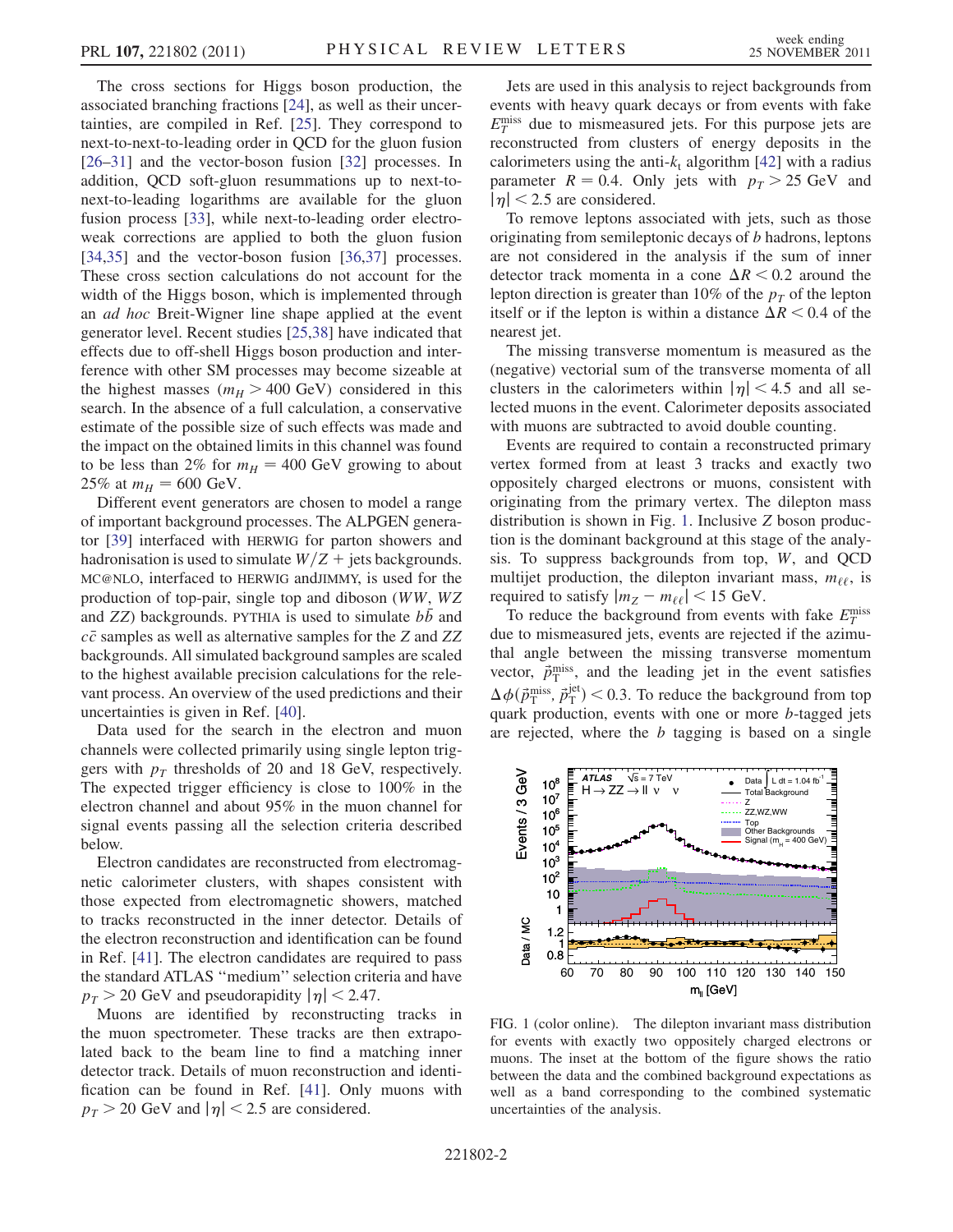discriminant combining information from both the impact parameter with respect to the primary vertex of tracks associated to the jet and the presence of displaced secondary vertices associated to the jet's tracks. The chosen cut achieves an efficiency of about 70% for identifying real b jets, with a light-quark jet rejection of about 80 [[43](#page-5-5)].

To exploit the mass dependent kinematic features of  $H \to ZZ \to \ell^+ \ell^- \nu \bar{\nu}$  production, the search is subdivided into a low Higgs boson mass ( $m_H < 280$  GeV) and a high Higgs boson mass ( $m_H \geq 280$  GeV) search region, where dedicated cuts are annlied to two important discriminating dedicated cuts are applied to two important discriminating variables used to reduce the background contributions:  $E_T^{\text{miss}}$  and the azimuthal angle between the two leptons,<br> $\Delta \phi(\ell, \ell)$ . Figure 2 shows the distributions of these varia- $\Delta \phi(\ell, \ell)$ . Figure [2](#page-2-0) shows the distributions of these varia-<br>bles after the application of the *mee* window cut. Since bles after the application of the  $m_{\ell\ell}$  window cut. Since inclusive Z production gives rise to a steeply falling  $E_T^{\text{miss}}$ distribution, systematic uncertainties on the  $E_T^{\text{miss}}$  reconstruction are particularly important to estimate this backstruction are particularly important to estimate this background correctly. The dominant contributions to the  $E_T^{\text{miss}}$ uncertainty come from the knowledge of the jet energy scale and the modelling of inclusive Z production. Figure [2](#page-2-0) shows that a good agreement within systematic uncertainties is observed between data and the combined background expectation. In the low  $m_H$  region, events are required to satisfy  $E_T^{\text{miss}} > 66$  GeV, while in the high  $m_H$ <br>region the requirement is  $E_{\text{miss}} > 82$  GeV. These cuts region the requirement is  $E_T^{\text{miss}} > 82 \text{ GeV}$ . These cuts<br>reduce significantly the backgrounds from processes with reduce significantly the backgrounds from processes with no or modest genuine missing transverse momentum originating from unobserved neutrinos.

The boost of the Z bosons originating from a Higgs boson decay increases with  $m_H$ , thus reducing the expected opening angle between the leptons. In the low  $m_H$ region this boost is expected to be modest and a cut  $1 < \Delta \phi(\ell, \ell) < 2.64$  is applied. In the high  $m_H$  region and upper limit  $\Delta \phi(\ell, \ell) < 2.25$  is required upper limit  $\Delta \phi(\ell, \ell)$  < 2.25 is required.<br>Finally in the high  $m_{\nu}$  region, events

Finally, in the high  $m_H$  region, events are also rejected if the azimuthal angle between the missing transverse momentum vector and the direction of the  $Z \rightarrow \ell \ell$  boson candidate is  $\Delta \phi(\vec{p}_{\text{T}}^{\text{miss}}, \vec{p}_{\text{T}}^{\ell\ell})$  < 1. The efficiency of the event selection is very similar in the electron and muon channels, ranging from 3% for  $m_H = 200$  GeV to about 48% for  $m_H = 600 \text{ GeV}$ .

SM pair production of Z bosons has a final state identical to the signal, and is therefore expected to survive most of the applied selection criteria and form a continuum in the transverse mass distribution (defined below). The normalization for this background is obtained from a calculation including next-to-leading order terms [[44](#page-5-6)] with an additional 6% term to account for missing quark-box diagrams  $(gg \rightarrow ZZ)$  [\[45\]](#page-5-7). A 11% normalization uncertainty is assigned to this background, estimated from scale, PDF and model uncertainties. WW and WZ backgrounds are normalized in a similar way.

The background from inclusive Z production is derived from MC, after checking that the simulation describes well the data in samples selected by requiring the presence of a lepton pair. The background from top events is also taken from the MC prediction. This prediction is verified to agree with data, within systematic uncertainties, in two independent control samples: the first one requires at least one identified b-jet, while the second selects events containing electron-muon pairs.

Additional backgrounds can arise from QCD multijet events or inclusive W production due to heavy flavour decays or jets faking leptons. The normalization of the W background is obtained from the ratio between data and MC in control samples of like-sign electron-electron and electron-muon events with high  $E_T^{\text{miss}}$ . The QCD multijet<br>background in the electron channel is determined using a background in the electron channel is determined using a data sample based on a loosened electron selection, thus dominated by jets; this sample is scaled to describe the tails of the  $m_{\ell\ell}$  distribution. In the muon channel, the background from heavy flavour decays is studied using simulation, whereas other muon sources from multijet events are constrained using a sample of like-sign muon pairs in data. In both cases the background is found to be negligible.

The signal efficiencies and overall background expectations are similar in the electron and the muon channels,

<span id="page-2-0"></span>

FIG. 2 (color online). The  $E_T^{\text{miss}}$  (left) and  $\Delta \phi(\ell, \ell)$  (right) distributions for events with exactly two oppositely charged electrons or muons inside the Z mass window. The insets at the bottom show the ratio betwe muons inside the Z mass window. The insets at the bottom show the ratio between data and the combined background expectations as well as a band corresponding to the combined systematic uncertainties of the analysis.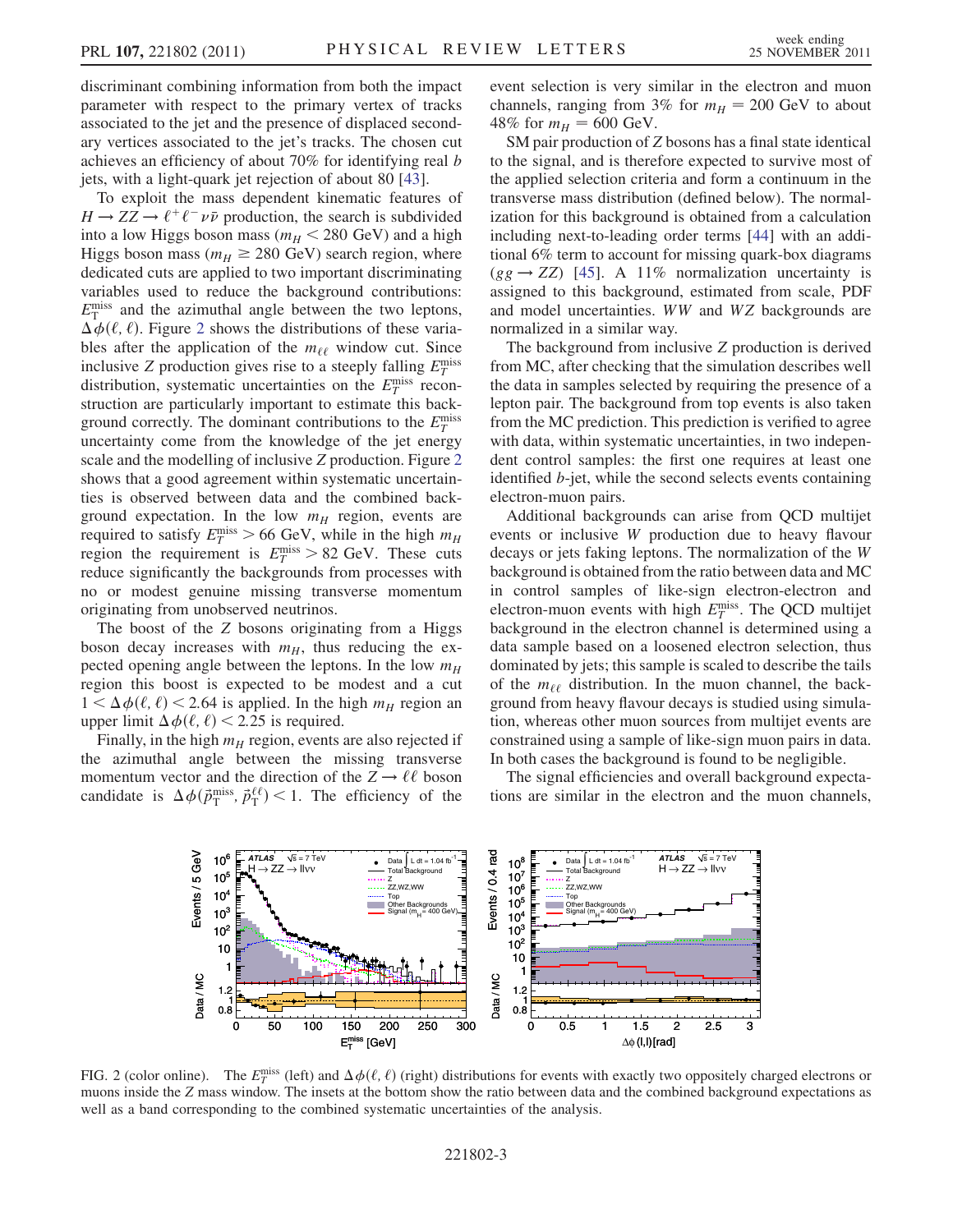therefore only combined results are presented. The numbers of candidate  $H \to ZZ \to \ell^+ \ell^- \nu \bar{\nu}$  events selected in data and the expected yields from signal and background processes are shown in Table [I.](#page-3-0)

The systematic uncertainties include experimental uncertainties related to the selection and calibration of electrons, muons, jets and  $b$  jets, which are also explicitly propagated to the  $E_T^{\text{miss}}$  calculation. Shape uncertainties<br>for the signal and for the single Z and ZZ backgrounds are for the signal and for the single Z and ZZ backgrounds are estimated using PYTHIA as an alternative MC generator.

Normalization uncertainties for signal (gluon fusion  $^{+14\%}_{-10\%}$  and VBF 4%) and diboson backgrounds (11%) are obtained from theory [[25](#page-4-22)]; uncertainties for the inclusive Z boson production  $(2.5\%)$ , top quark production  $(9\%)$ , inclusive W boson production (100%) and QCD multijet production in the electron channel (50%) are estimated from data. A 3.7% luminosity uncertainty [\[46\]](#page-5-8) is included for those processes for which the normalization is not obtained from the data. The dominant systematic uncertainties in the analysis are the  $E_T^{\text{miss}}$  uncertainties for the  $Z$ <br>hackground the *h*-tagging uncertainty for the top hackbackground, the b-tagging uncertainty for the top background and the normalization uncertainties for the signal and the W and diboson backgrounds.

After the event selection, the Higgs boson search is performed by looking for an excess of data over the SM background expectation in the transverse mass distribution of the selected *eevv* and  $\mu \mu \nu \nu$  events. The transverse mass<br>is calculated from the lenton pair and the  $\ddot{\tau}$ <sup>miss</sup> vector as is calculated from the lepton pair and the  $\vec{p}_T^{\text{miss}}$  vector as

$$
m_T^2 \equiv \left[ \sqrt{m_Z^2 + |\vec{p}_T^{\ell\ell}|^2} + \sqrt{m_Z^2 + |\vec{p}_T^{\text{miss}}|^2} \right]^2 - [\vec{p}_T^{\ell\ell} + \vec{p}_T^{\text{miss}}]^2.
$$

<span id="page-3-0"></span>TABLE I. The expected number of background and signal events for the Higgs boson search in the  $H \to ZZ \to \ell^+ \ell^- \nu \bar{\nu}$ channel, along with the observed numbers of candidates in data, for an integrated luminosity of 1.04 fb<sup>-1</sup>. The quoted uncertainties are statistical and systematic, respectively. Signal to background ratios are also given for various masses (see text).

| Source      | low $m_H$ search         | high $m_H$ search      |       |
|-------------|--------------------------|------------------------|-------|
| Z           | $19.1 \pm 2.6 \pm 0.9$   | $6.0 \pm 1.4 \pm 1.8$  |       |
| W           | $8.5 \pm 2.3 \pm 8.5$    | $3.1 \pm 1.0 \pm 3.1$  |       |
| top         | $29.9 \pm 1.3 \pm 6.0$   | $14.9 \pm 0.8 \pm 3.1$ |       |
| multijet    | $0.4 \pm 0.4 \pm 0.2$    | $0.0 \pm 0.0 \pm 0.0$  |       |
| ZZ.         | $17.6 \pm 0.4 \pm 2.1$   | $14.7 \pm 0.4 \pm 1.7$ |       |
| WZ          | $16.7 \pm 0.6 \pm 2.0$   | $12.1 \pm 0.5 \pm 1.4$ |       |
| WW          | $12.4 \pm 0.4 \pm 1.5$   | $4.6 \pm 0.3 \pm 0.5$  |       |
| Total       | $104.6 \pm 3.8 \pm 16.0$ | $55.3 \pm 2.0 \pm 7.8$ |       |
| Data        | 85                       | 47                     |       |
| $m_H$ (GeV) | Signal expectation       |                        | s/b   |
| 200         | $5.0 \pm 0.1 \pm 0.9$    |                        | $7\%$ |
| 300         |                          | $10.2 \pm 0.2 \pm 1.8$ | 22%   |
| 400         |                          | $10.0 \pm 0.2 \pm 1.7$ | 52%   |
| 500         |                          | $4.5 \pm 0.1 \pm 0.8$  | 57%   |
| 600         |                          | $1.8 \pm 0.0 \pm 0.3$  | 60%   |

Figure [3](#page-3-1) shows the  $m<sub>T</sub>$  distribution in the high  $m<sub>H</sub>$  search region. Signal to background ratios for different  $m_H$  values, determined in a  $m<sub>T</sub>$  window defined to enclose 95% of the corresponding signal events, are listed in Table [I.](#page-3-0)

The number and distribution of candidate  $H \rightarrow ZZ \rightarrow$  $\ell^+ \ell^- \nu \bar{\nu}$  events observed in the data agree with the expected backgrounds within the uncertainties, with no indication of an excess. Upper limits are set on the Higgs boson production cross section relative to its predicted SM value as a function of  $m_H$ . The limits are extracted from a maximum likelihood fit to the  $m<sub>T</sub>$  distribution following the  $CL<sub>s</sub>$  modified frequentist formalism with the profile likelihood test statistic [[47](#page-5-9)[,48](#page-5-10)]. All systematic uncertainties are taken into account.

Figure [4](#page-4-31) shows the expected and observed limits at the 95% confidence level. The expected limit is lowest around  $m_H$  = 380 GeV where it is 1.1 times the SM Higgs boson cross section. Fluctuations in the background can lead to better or worse expected limits. Over the entire mass range the observed limits agree with the expectations within the  $\pm 2\sigma$  band. A SM Higgs boson in the range 340 GeV  $\leq$  $m_H < 450$  GeV is excluded at the 95% confidence level.

In summary, results of a search for a heavy SM Higgs boson with a mass in the range  $200 < m_H < 600$  GeV decaying to  $ZZ \rightarrow \ell^+ \ell^- \nu \bar{\nu}$  have been presented. These results are based on a data sample corresponding to an integrated luminosity of 1.04 fb<sup>-1</sup>, recorded with the ATLAS detector at the LHC. No evidence for a signal is observed and cross section limits are placed over the entire mass range, excluding the production of a SM Higgs boson in the region  $340 \le m_H \le 450$  GeV at the 95% confidence level.

We thank CERN for the very successful operation of the LHC, as well as the support staff from our institutions without whom ATLAS could not be operated efficiently. We acknowledge the support of ANPCyT, Argentina;

<span id="page-3-1"></span>

FIG. 3 (color online). The transverse mass distribution of  $H \rightarrow$  $ZZ \rightarrow \ell^+ \ell^- \nu \bar{\nu}$  candidates in the high  $m_H$  search region for the data (dots), the expected backgrounds (histograms) and a Higgs boson of mass 380 GeV (filled histogram). The electron and muon channels are combined.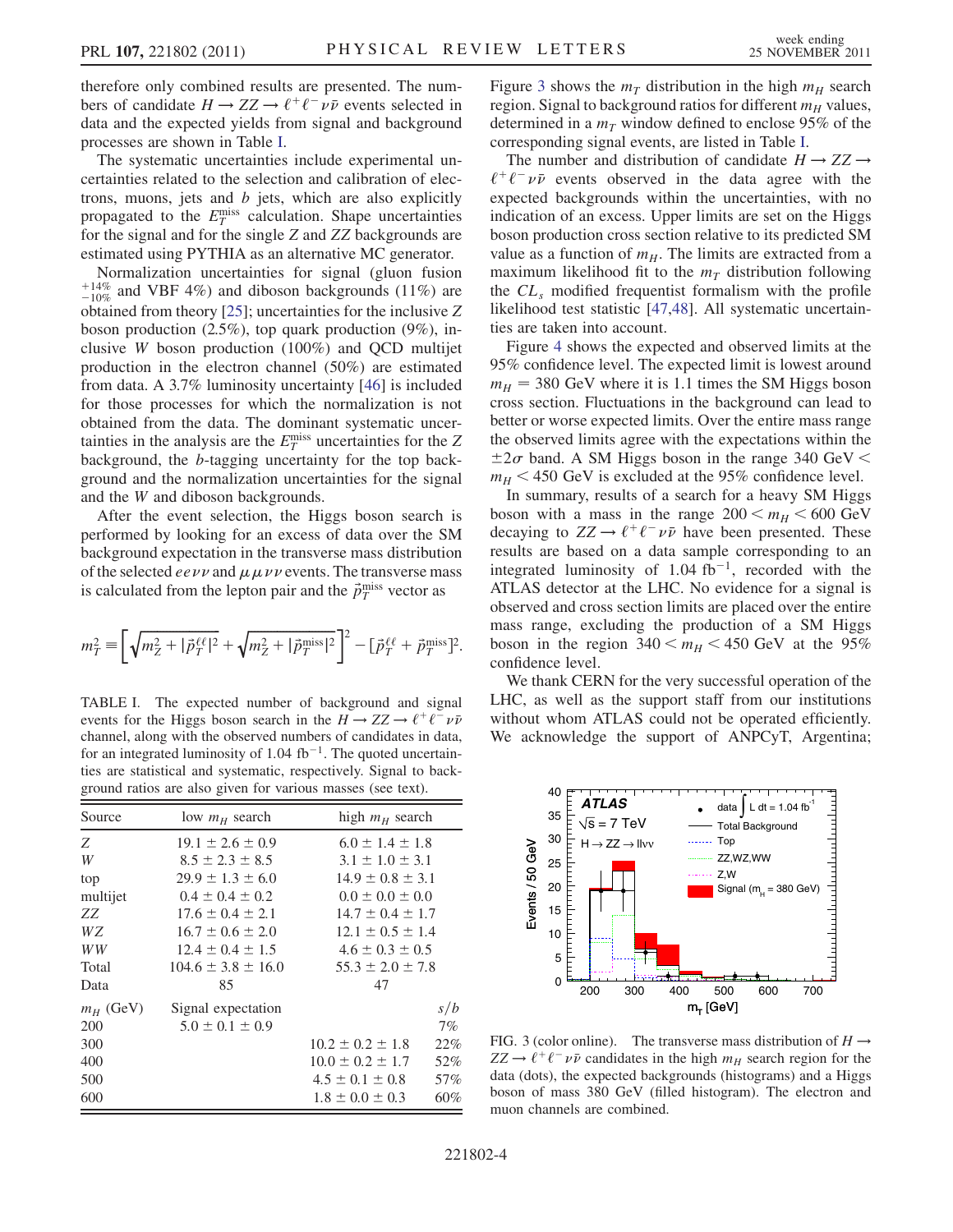<span id="page-4-31"></span>

FIG. 4 (color online). Observed and expected 95% confidence level upper limits on the Higgs boson production cross section divided by the SM prediction. The green and yellow bands indicate the  $\pm 1 \sigma$  and  $\pm 2 \sigma$  fluctuations, respectively, around the median sensitivity. The limits are based on  $1.04$  fb<sup>-1</sup> of data at  $\sqrt{s} = 7$  TeV.

YerPhI, Armenia; ARC, Australia; BMWF, Austria; ANAS, Azerbaijan; SSTC, Belarus; CNPq and FAPESP, Brazil; NSERC, NRC and CFI, Canada; CERN; CONICYT, Chile; CAS, MOST and NSFC, China; COLCIENCIAS, Colombia; MSMT CR, MPO CR and VSC CR, Czech Republic; DNRF, DNSRC and Lundbeck Foundation, Denmark; ARTEMIS, European Union; IN2P3-CNRS, CEA-DSM/IRFU, France; GNAS, Georgia; BMBF, DFG, HGF, MPG and AvH Foundation, Germany; GSRT, Greece; ISF, MINERVA, GIF, DIP and Benoziyo Center, Israel; INFN, Italy; MEXT and JSPS, Japan; CNRST, Morocco; FOM and NWO, Netherlands; RCN, Norway; MNiSW, Poland; GRICES and FCT, Portugal; MERYS (MECTS), Romania; MES of Russia and ROSATOM, Russian Federation; JINR; MSTD, Serbia; MSSR, Slovakia; ARRS and MVZT, Slovenia; DST/NRF, South Africa; MICINN, Spain; SRC and Wallenberg Foundation, Sweden; SER, SNSF and Cantons of Bern and Geneva, Switzerland; NSC, Taiwan; TAEK, Turkey; STFC, the Royal Society and Leverhulme Trust, United Kingdom; DOE and NSF, United States of America. The crucial computing support from all WLCG partners is acknowledged gratefully, in particular, from CERN and the ATLAS Tier-1 facilities at TRIUMF (Canada), NDGF (Denmark, Norway, Sweden), CC-IN2P3 (France), KIT/GridKA (Germany), INFN-CNAF (Italy), NL-T1 (Netherlands), PIC (Spain), ASGC (Taiwan), RAL (UK) and BNL (USA) and in the Tier-2 facilities worldwide.

- <span id="page-4-0"></span>[1] F. Englert and R. Brout, [Phys. Rev. Lett.](http://dx.doi.org/10.1103/PhysRevLett.13.321) 13, 321 (1964).
- <span id="page-4-1"></span>[2] P. W. Higgs, [Phys. Rev. Lett.](http://dx.doi.org/10.1103/PhysRevLett.13.508) **13**, 508 (1964).
- [3] G. S. Guralnik, C. R. Hagen, and T. W. B. Kibble, [Phys.](http://dx.doi.org/10.1103/PhysRevLett.13.585) Rev. Lett. 13[, 585 \(1964\).](http://dx.doi.org/10.1103/PhysRevLett.13.585)
- <span id="page-4-2"></span>[4] LEP Working Group for Higgs boson searches, [Phys. Lett.](http://dx.doi.org/10.1016/S0370-2693(03)00614-2) B 565[, 61 \(2003\).](http://dx.doi.org/10.1016/S0370-2693(03)00614-2)
- <span id="page-4-3"></span>[5] CDF and D0 Collaborations, [arXiv:1107.5518.](http://arXiv.org/abs/1107.5518)
- <span id="page-4-4"></span>[6] ATLAS Collaboration, [Eur. Phys. J. C](http://dx.doi.org/10.1140/epjc/s10052-011-1728-9) 71, 1728 [\(2011\)](http://dx.doi.org/10.1140/epjc/s10052-011-1728-9).
- <span id="page-4-5"></span>[7] CMS Collaboration, [Phys. Lett. B](http://dx.doi.org/10.1016/j.physletb.2011.03.056) 699, 25 (2011).
- <span id="page-4-6"></span>[8] ATLAS Collaboration, JINST 3[, S08003 \(2008\).](http://dx.doi.org/10.1088/1748-0221/3/08/S08003)
- <span id="page-4-7"></span>[9] S. Agostinelli et al. (GEANT4 Collaboration), [Nucl.](http://dx.doi.org/10.1016/S0168-9002(03)01368-8) [Instrum. Methods Phys. Res., Sect. A](http://dx.doi.org/10.1016/S0168-9002(03)01368-8) 506, 250 [\(2003\)](http://dx.doi.org/10.1016/S0168-9002(03)01368-8).
- <span id="page-4-8"></span>[10] ATLAS Collaboration, [Eur. Phys. J. C](http://dx.doi.org/10.1140/epjc/s10052-010-1429-9) 70, 823 (2010).
- <span id="page-4-9"></span>[11] S. Alioli, P. Nason, C. Oleari, and E. Re, [J. High Energy](http://dx.doi.org/10.1088/1126-6708/2009/04/002) [Phys. 04 \(2009\) 002.](http://dx.doi.org/10.1088/1126-6708/2009/04/002)
- <span id="page-4-10"></span>[12] P. Nason and C. Oleari, [J. High Energy Phys. 02 \(2010\)](http://dx.doi.org/10.1007/JHEP02(2010)037) [037.](http://dx.doi.org/10.1007/JHEP02(2010)037)
- <span id="page-4-11"></span>[13] T. Sjöstrand et al., [J. High Energy Phys. 05 \(2006\) 026.](http://dx.doi.org/10.1088/1126-6708/2006/05/026)
- <span id="page-4-12"></span>[14] G. Bozzi, S. Catani, D. de Florian and M. Grazzini, [Nucl.](http://dx.doi.org/10.1016/j.nuclphysb.2005.12.022) Phys. B737[, 73 \(2006\)](http://dx.doi.org/10.1016/j.nuclphysb.2005.12.022).
- <span id="page-4-13"></span>[15] P. Golonka and Z. Was, [Eur. Phys. J. C](http://dx.doi.org/10.1140/epjc/s2005-02396-4) 45, 97 (2006).
- <span id="page-4-14"></span>[16] Z. Was, [Nucl. Phys. B, Proc. Suppl.](http://dx.doi.org/10.1016/S0920-5632(01)01200-2) 98, 96 (2001).
- <span id="page-4-15"></span>[17] S. Frixione and B. Webber, [J. High Energy Phys. 06](http://dx.doi.org/10.1088/1126-6708/2002/06/029) [\(2002\) 029.](http://dx.doi.org/10.1088/1126-6708/2002/06/029)
- <span id="page-4-16"></span>[18] G. Corcella et al., [J. High Energy Phys. 01 \(2001\) 010.](http://dx.doi.org/10.1088/1126-6708/2001/01/010)
- <span id="page-4-17"></span>[19] J. M. Butterworth, J. R. Forshaw, and M. H. Seymour, [Z.](http://dx.doi.org/10.1007/s002880050286) Phys. C 72[, 637 \(1996\)](http://dx.doi.org/10.1007/s002880050286).
- <span id="page-4-18"></span>[20] T. Gleisberg et al., [J. High Energy Phys. 02 \(2009\) 007.](http://dx.doi.org/10.1088/1126-6708/2009/02/007)
- <span id="page-4-19"></span>[21] ATLAS Collaboration, Report No. ATLAS-CONF-2011- 134, 2011.
- [22] ATLAS Collaboration, Report No. ATLAS-CONF-2011- 131, 2011.
- <span id="page-4-20"></span>[23] ATLAS Collaboration, [arXiv:1108.5064](http://arXiv.org/abs/1108.5064) [Phys. Lett. B (to be published)].
- <span id="page-4-21"></span>[24] A. Djouadi, J. Kalinowski, and M. Spira, [Comput. Phys.](http://dx.doi.org/10.1016/S0010-4655(97)00123-9) Commun. 108[, 56 \(1998\).](http://dx.doi.org/10.1016/S0010-4655(97)00123-9)
- <span id="page-4-22"></span>[25] LHC Higgs Cross Section Working Group, S. Dittmaier, C. Mariotti, G. Passarino, and R. Tanaka (Eds.), Report No. CERN- 2011-002, 2011).
- <span id="page-4-23"></span>[26] R.V. Harlander and W.B. Kilgore, [Phys. Rev. Lett.](http://dx.doi.org/10.1103/PhysRevLett.88.201801) 88, [201801 \(2002\).](http://dx.doi.org/10.1103/PhysRevLett.88.201801)
- [27] C. Anastasiou and K. Melnikov, [Nucl. Phys.](http://dx.doi.org/10.1016/S0550-3213(02)00837-4) **B646**, 220 [\(2002\)](http://dx.doi.org/10.1016/S0550-3213(02)00837-4).
- [28] V. Ravindran, J. Smith, and W. L. van Neerven, [Nucl.](http://dx.doi.org/10.1016/S0550-3213(03)00457-7) Phys. B665[, 325 \(2003\).](http://dx.doi.org/10.1016/S0550-3213(03)00457-7)
- [29] C. Anastasiou, R. Boughezal, and F. Petriello, [J. High](http://dx.doi.org/10.1088/1126-6708/2009/04/003) [Energy Phys. 04 \(2009\) 003.](http://dx.doi.org/10.1088/1126-6708/2009/04/003)
- [30] D. de Florian and M. Grazzini, [Phys. Lett. B](http://dx.doi.org/10.1016/j.physletb.2009.03.033) 674, 291 [\(2009\)](http://dx.doi.org/10.1016/j.physletb.2009.03.033).
- <span id="page-4-24"></span>[31] J. Baglio and A. Djouadi, [J. High Energy Phys. 03 \(2011\)](http://dx.doi.org/10.1007/JHEP03(2011)055) [055.](http://dx.doi.org/10.1007/JHEP03(2011)055)
- <span id="page-4-25"></span>[32] P. Bolzoni, F. Maltoni, S.-O. Moch and M. Zaro, [Phys.](http://dx.doi.org/10.1103/PhysRevLett.105.011801) Rev. Lett. 105[, 011801 \(2010\).](http://dx.doi.org/10.1103/PhysRevLett.105.011801)
- <span id="page-4-26"></span>[33] S. Catani, D. de Florian, M. Grazzini, and P. Nason, [J.](http://dx.doi.org/10.1088/1126-6708/2003/07/028) [High Energy Phys. 07 \(2003\) 028.](http://dx.doi.org/10.1088/1126-6708/2003/07/028)
- <span id="page-4-27"></span>[34] U. Aglietti, R. Bonciani, G. Degrassi, and A. Vicini, [Phys.](http://dx.doi.org/10.1016/j.physletb.2004.06.063) Lett. B 595[, 432 \(2004\)](http://dx.doi.org/10.1016/j.physletb.2004.06.063).
- <span id="page-4-28"></span>[35] S. Actis, G. Passarino, C. Sturm, and S. Uccirati, [Phys.](http://dx.doi.org/10.1016/j.physletb.2008.10.018) Lett. B **670**[, 12 \(2008\)](http://dx.doi.org/10.1016/j.physletb.2008.10.018).
- <span id="page-4-29"></span>[36] M. Ciccolini, A. Denner, and S. Dittmaier, [Phys. Rev. Lett.](http://dx.doi.org/10.1103/PhysRevLett.99.161803) 99[, 161803 \(2007\)](http://dx.doi.org/10.1103/PhysRevLett.99.161803).
- <span id="page-4-30"></span>[37] M. Ciccolini, A. Denner, and S. Dittmaier, [Phys. Rev. D](http://dx.doi.org/10.1103/PhysRevD.77.013002). 77[, 013002 \(2008\)](http://dx.doi.org/10.1103/PhysRevD.77.013002).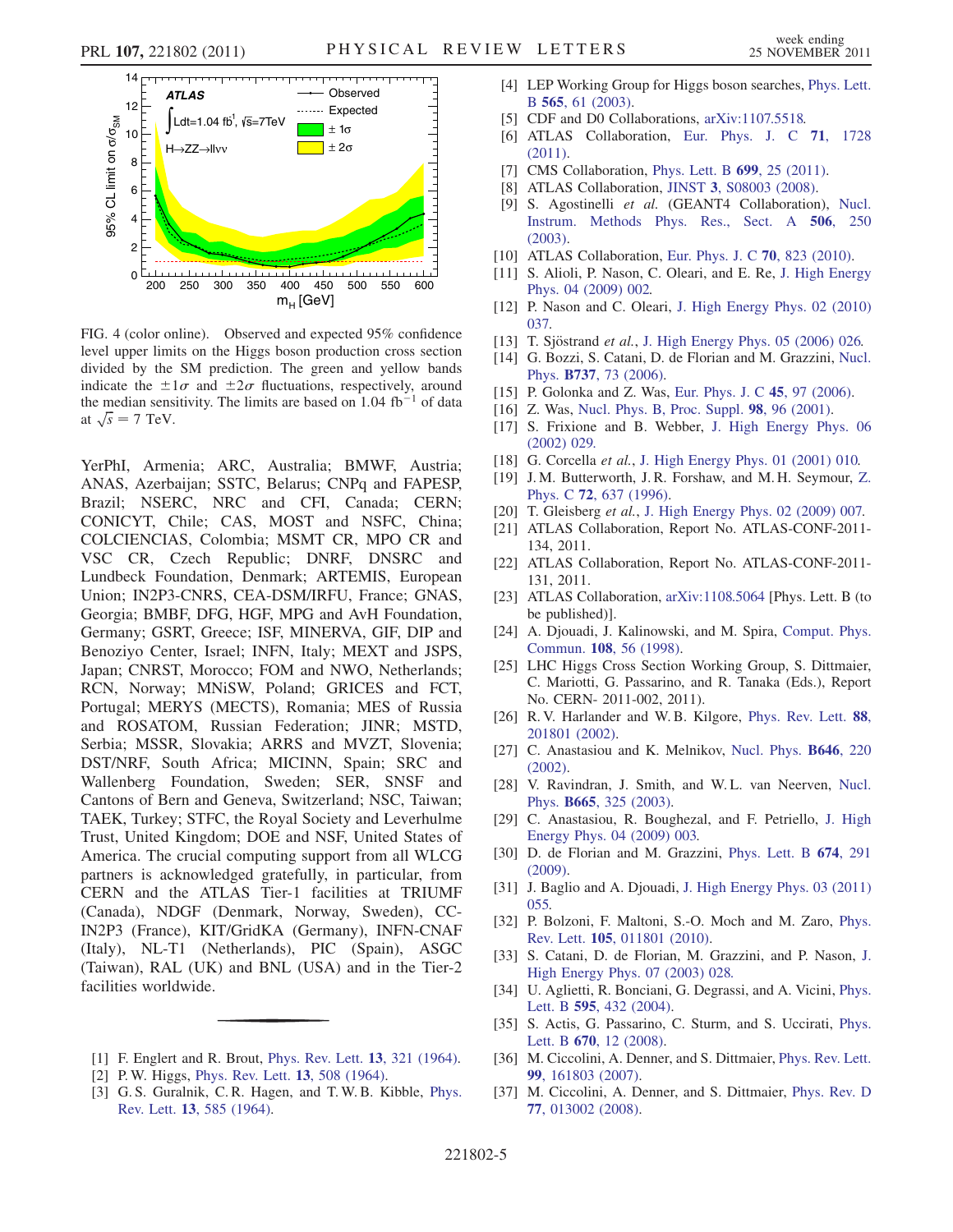- <span id="page-5-0"></span>[38] C. Anastasiou, S. Buehler, F. Herzog, and A. Lazopoulos, [arXiv:1107.0683.](http://arXiv.org/abs/1107.0683)
- <span id="page-5-1"></span>[39] M. L. Mangano et al., [J. High Energy Phys. 07 \(2003\) 001.](http://dx.doi.org/10.1088/1126-6708/2003/07/001)
- <span id="page-5-2"></span>[40] ATLAS Collaboration, Report No. ATLAS-CONF-2011- 042, 2011.
- <span id="page-5-3"></span>[41] ATLAS Collaboration, [J. High Energy Phys. 12 \(2010\)](http://dx.doi.org/10.1007/JHEP12(2010)060) [060.](http://dx.doi.org/10.1007/JHEP12(2010)060)
- <span id="page-5-4"></span>[42] M. Cacciari, G.P. Salam, and G. Soyez, [J. High Energy](http://dx.doi.org/10.1088/1126-6708/2008/04/063) [Phys. 04 \(2008\) 063.](http://dx.doi.org/10.1088/1126-6708/2008/04/063)
- <span id="page-5-5"></span>[43] ATLAS Collaboration, Report No. ATLAS-CONF-2011- 102, 2011.
- <span id="page-5-6"></span>[44] J.M. Campbell and R.K. Ellis, *[Phys. Rev. D](http://dx.doi.org/10.1103/PhysRevD.60.113006)* 60, 113006 [\(1999\)](http://dx.doi.org/10.1103/PhysRevD.60.113006).
- <span id="page-5-7"></span>[45] T. Binoth, N. Kauer, and P. Mertsch, [arXiv:0807.0024.](http://arXiv.org/abs/0807.0024)
- <span id="page-5-8"></span>[46] ATLAS Collaboration, Report No. ATLAS-CONF-2011- 116, 2011.
- <span id="page-5-9"></span>[47] A.L. Read, J. Phys. G 28[, 2693 \(2002\)](http://dx.doi.org/10.1088/0954-3899/28/10/313).
- <span id="page-5-10"></span>[48] G. Cowan et al., [Eur. Phys. J. C](http://dx.doi.org/10.1140/epjc/s10052-011-1554-0) 71, 1554 (2011).

<span id="page-5-17"></span><span id="page-5-16"></span><span id="page-5-15"></span><span id="page-5-14"></span><span id="page-5-13"></span><span id="page-5-12"></span><span id="page-5-11"></span>G. Aad,<sup>47</sup> B. Abbott,<sup>110</sup> J. Abdallah,<sup>11</sup> A. A. Abdelalim,<sup>48</sup> A. Abdesselam,<sup>117</sup> O. Abdinov,<sup>10</sup> B. Abi,<sup>111</sup> M. Abolins,<sup>87</sup> H. Abramowicz,<sup>152</sup> H. Abreu,<sup>114</sup> E. Acerbi,<sup>88a,88b</sup> B. S. Acharya,<sup>163a,163b</sup> D. L. Adams,<sup>24</sup> T. N. Addy,<sup>55</sup> J. Adelm[a](#page-17-0)n,<sup>174</sup> M. Aderholz,<sup>98</sup> S. Adomeit,<sup>97</sup> P. Adragna,<sup>74</sup> T. Adye,<sup>128</sup> S. Aefsky,<sup>22</sup> J. A. Aguilar-Saavedra,<sup>123b,a</sup> M. Aharrouche, <sup>80</sup> S. P. Ahlen, <sup>21</sup> F. Ahles, <sup>47</sup> A. Ahmad, <sup>a147</sup> M. Ahsan, <sup>40</sup> G. Aielli, <sup>132a, 131b</sup> T. Akdogan, <sup>18a</sup> T. P. A. Åkesson,<sup>78</sup> G. Akimoto,<sup>154</sup> A. V. Akimov,<sup>93</sup> A. Akiyama,<sup>66</sup> M. S. Alam,<sup>1</sup> M. A. Alam,<sup>75</sup> J. Albert,<sup>168</sup> S. Albrand,<sup>54</sup> M. Aleksa,<sup>29</sup> I. N. Aleksandrov,<sup>64</sup> F. Alessandria,<sup>88a</sup> C. Alexa,<sup>25a</sup> G. Alexander,<sup>152</sup> G. Alexandre,<sup>48</sup> T. Alexopoulos, <sup>9</sup> M. Alhroob, <sup>20</sup> M. Aliev, <sup>15</sup> G. Alimonti, <sup>88a</sup> J. Alison, <sup>119</sup> M. Aliyev, <sup>10</sup> P. P. Allport, <sup>72</sup> S. E. Allwood-Spiers,<sup>52</sup> J. Almond,<sup>81</sup> A. Aloisio,<sup>101a,101b</sup> R. Alon,<sup>170</sup> A. Alonso,<sup>78</sup> M. G. Alviggi,<sup>101a,101b</sup> K. Amako, <sup>65</sup> P. Amaral, <sup>29</sup> C. Amelung, <sup>22</sup> V. V. Ammosov, <sup>127</sup> A. Amorim, <sup>123a[,b](#page-17-1)</sup> G. Amorós, <sup>166</sup> N. Amram, <sup>152</sup> C. Anastopoulos,<sup>29</sup> L. S. Ancu,<sup>16</sup> N. Andari,<sup>114</sup> T. Andeen,<sup>34</sup> C. F. Anders,<sup>20</sup> G. Anders,<sup>57a</sup> K. J. Anderson,<sup>30</sup> A. Andreazza,<sup>88a,88b</sup> V. Andrei,<sup>57a</sup> M-L. Andrieux,<sup>54</sup> X. S. Anduaga,<sup>69</sup> A. Angerami,<sup>34</sup> F. Anghinolfi,<sup>29</sup> N. Anjos,<sup>123a</sup> A. Annovi,<sup>46</sup> A. Antonaki,<sup>8</sup> M. Antonelli,<sup>46</sup> A. Antonov,<sup>95</sup> J. Antos,<sup>143b</sup> F. Anulli,<sup>131a</sup> S. Aoun,<sup>82</sup> L. Aperio Bella,<sup>4</sup> R. Apolle,<sup>117[,c](#page-17-2)</sup> G. Arabidze,<sup>87</sup> I. Aracena,<sup>142</sup> Y. Arai,<sup>65</sup> A. T. H. Arce,<sup>44</sup> J. P. Archambault,<sup>28</sup> S. Arfaoui,<sup>29[,d](#page-17-3)</sup> J-F. Arguin,<sup>14</sup> E. Arik,<sup>18a[,e](#page-17-4)</sup> M. Arik,<sup>18a</sup> A. J. Armbruster,<sup>86</sup> O. Arnaez,<sup>80</sup> C. Arnault,<sup>114</sup> A. Artamonov,<sup>94</sup> G. Artoni,<sup>131a,132b</sup> D. Arutinov,<sup>20</sup> S. Asai,<sup>154</sup> R. Asfandiyarov,<sup>171</sup> S. Ask,<sup>27</sup> B. Åsman,<sup>145a,145b</sup> L. Asquith,<sup>5</sup> K. Assamagan,<sup>24</sup> A. Astbury,<sup>168</sup> A. Astvatsatourov,<sup>51</sup> G. Atoian,<sup>174</sup> B. Aubert,<sup>4</sup> E. Auge,<sup>114</sup> K. Augsten,<sup>126</sup> M. Aurousseau,<sup>144a</sup> N. Austin,<sup>72</sup> G. Avolio,<sup>162</sup> R. Avramidou,<sup>9</sup> D. Axen,<sup>167</sup> C. Ay,<sup>53</sup> G. Azuelos,<sup>92,[f](#page-17-5)</sup> Y. Azuma,<sup>154</sup> M. A. Baak,<sup>29</sup> G. Baccaglioni,<sup>88a</sup> C. Bacci,<sup>133a,133b</sup> A. M. Bach,<sup>14</sup> H. Bachacou,<sup>135</sup> K. Bachas,<sup>29</sup> G. Bachy,<sup>29</sup> M. Backes,<sup>48</sup> M. Backhaus,<sup>20</sup> E. Badescu,<sup>25a</sup> P. Bagnaia,<sup>131a,131b</sup> S. Bahinipati,<sup>2</sup> Y. Bai,<sup>33</sup> D. C. Bailey,<sup>157</sup> T. Bain,<sup>157</sup> J. T. Baines,<sup>128</sup> O. K. Baker,<sup>174</sup> M. D. Baker,<sup>24</sup> S. Baker,<sup>76</sup> E. Banas,<sup>38</sup> P. Banerjee,<sup>92</sup> Sw. Banerjee,<sup>171</sup> D. Banfi,<sup>29</sup> A. Bangert,<sup>136</sup> V. Bansal,<sup>168</sup> H. S. Bansil,<sup>17</sup> L. Barak,<sup>170</sup> S. P. Baranov,<sup>93</sup> A. Barashkou,<sup>64</sup> A. Barbaro Galtieri,<sup>14</sup> T. Barber,<sup>27</sup> E. L. Barberio,<sup>85</sup> D. Barberis,<sup>49a,49b</sup> M. Barbero,<sup>20</sup> D. Y. Bardin,<sup>64</sup> T. Barillari,<sup>98</sup> M. Barisonzi,<sup>173</sup> T. Barklow,  $^{142}$  N. Barlow,  $^{27}$  B. M. Barnett,  $^{128}$  R. M. Barnett,  $^{14}$  A. Baroncelli,  $^{133a}$  G. Barone,  $^{48}$  A. J. Barr,  $^{117}$ F. Barreiro,<sup>79</sup> J. Barreiro Guimarães da Costa,<sup>56</sup> P. Barrillon,<sup>114</sup> R. Bartoldus,<sup>142</sup> A. E. Barton,<sup>70</sup> D. Bartsch,<sup>20</sup> V. Bartsch,<sup>a148</sup> R. L. Bates,<sup>52</sup> L. Batkova,<sup>143a</sup> J. R. Batley,<sup>27</sup> A. Battaglia,<sup>16</sup> M. Battistin,<sup>29</sup> G. Battistoni,<sup>88a</sup> F. Bauer,  $^{135}$  H. S. Bawa,  $^{142,g}$  $^{142,g}$  $^{142,g}$  B. Beare,  $^{157}$  T. Beau,  $^{77}$  P. H. Beauchemin,  $^{117}$  R. Beccherle,  $^{49a}$  P. Bechtle,  $^{41}$  H. P. Beck,  $^{16}$ M. Beckingham,<sup>47</sup> K. H. Becks,<sup>173</sup> A. J. Beddall,<sup>18c</sup> A. Beddall,<sup>18c</sup> S. Bedikian,<sup>174</sup> V. A. Bednyakov,<sup>64</sup> C. P. Bee,<sup>82</sup> M. Begel,<sup>24</sup> S. Behar Harpaz,<sup>151</sup> P. K. Behera,<sup>62</sup> M. Beimforde,<sup>98</sup> C. Belanger-Champagne,<sup>84</sup> P. J. Bell,<sup>48</sup> W. H. Bell,<sup>48</sup> G. Bella,<sup>152</sup> L. Bellagamba,<sup>19a</sup> F. Bellina,<sup>29</sup> M. Bellomo,<sup>29</sup> A. Belloni,<sup>56</sup> O. Beloborodova,<sup>106</sup> K. Belotskiy,<sup>95</sup> O. Beltramello,<sup>29</sup> S. Ben Ami,<sup>151</sup> O. Benary,<sup>152</sup> D. Benchekroun,<sup>134a</sup> C. Benchouk,<sup>82</sup> M. Bendel,<sup>80</sup> N. Benekos, <sup>164</sup> Y. Benhammou, <sup>152</sup> D. P. Benjamin, <sup>44</sup> M. Benoit, <sup>114</sup> J. R. Bensinger, <sup>22</sup> K. Benslama, <sup>129</sup> S. Bentvelsen,<sup>104</sup> D. Berge,<sup>29</sup> E. Bergeaas Kuutmann,<sup>41</sup> N. Berger,<sup>4</sup> F. Berghaus,<sup>168</sup> E. Berglund,<sup>48</sup> J. Beringer,<sup>14</sup> K. Bernardet,  $82$  P. Bernat,  $76$  R. Bernhard,  $47$  C. Bernius,  $24$  T. Berry,  $75$  A. Bertin,  $19a,19b$  F. Bertinelli,  $29$ F. Bertolucci,<sup>121a,121b</sup> M. I. Besana,<sup>88a,88b</sup> N. Besson,<sup>135</sup> S. Bethke,<sup>98</sup> W. Bhimji,<sup>45</sup> R. M. Bianchi,<sup>29</sup> M. Bianco,<sup>71a,71b</sup> O. Biebel, <sup>97</sup> S. P. Bieniek, <sup>76</sup> K. Bierwagen, <sup>53</sup> J. Biesiada, <sup>14</sup> M. Biglietti, <sup>133a,133b</sup> H. Bilokon, <sup>46</sup> M. Bindi, <sup>19a,19b</sup> S. Binet, <sup>114</sup> A. Bingul, <sup>18c</sup> C. Bini, <sup>131a, 131b</sup> C. Biscarat, <sup>176</sup> U. Bitenc, <sup>47</sup> K. M. Black, <sup>21</sup> R. E. Blair, <sup>5</sup> J.-B. Blanchard, <sup>114</sup> G. Blanchot,<sup>29</sup> T. Blazek,<sup>143a</sup> C. Blocker,<sup>22</sup> J. Blocki,<sup>38</sup> A. Blondel,<sup>48</sup> W. Blum,<sup>80</sup> U. Blumenschein,<sup>53</sup> G. J. Bobbink,<sup>104</sup> V. B. Bobrovnikov,<sup>106</sup> S. S. Bocchetta,<sup>78</sup> A. Bocci,<sup>44</sup> C. R. Boddy,<sup>117</sup> M. Boehler,<sup>41</sup> J. Boek,<sup>173</sup> N. Boelaert,<sup>35</sup> S. Böser,<sup>76</sup> J. A. Bogaerts,<sup>29</sup> A. Bogdanchikov,<sup>106</sup> A. Bogouch,<sup>89[,e](#page-17-4)</sup> C. Bohm,<sup>145a</sup> V. Boisvert,<sup>75</sup> T. Bold,<sup>162[,h](#page-17-7)</sup> V. Boldea,<sup>25a</sup> N. M. Bolnet,<sup>135</sup> M. Bona,<sup>74</sup> V. G. Bondarenko,<sup>95</sup> M. Bondioli,<sup>162</sup> M. Boonekamp,<sup>135</sup> G. Boorman,<sup>75</sup> C. N. Booth,<sup>138</sup> S. Bordoni,<sup>77</sup> C. Borer,<sup>16</sup> A. Borisov,<sup>127</sup> G. Borissov,<sup>70</sup> I. Borjanovic,<sup>12a</sup> S. Borroni,<sup>86</sup> K. Bos,<sup>104</sup> D. Boscherini,<sup>19a</sup> M. Bosman,<sup>11</sup> H. Boterenbrood,<sup>104</sup> D. Botterill,<sup>128</sup> J. Bouchami,<sup>92</sup> J. Boudreau,<sup>122</sup>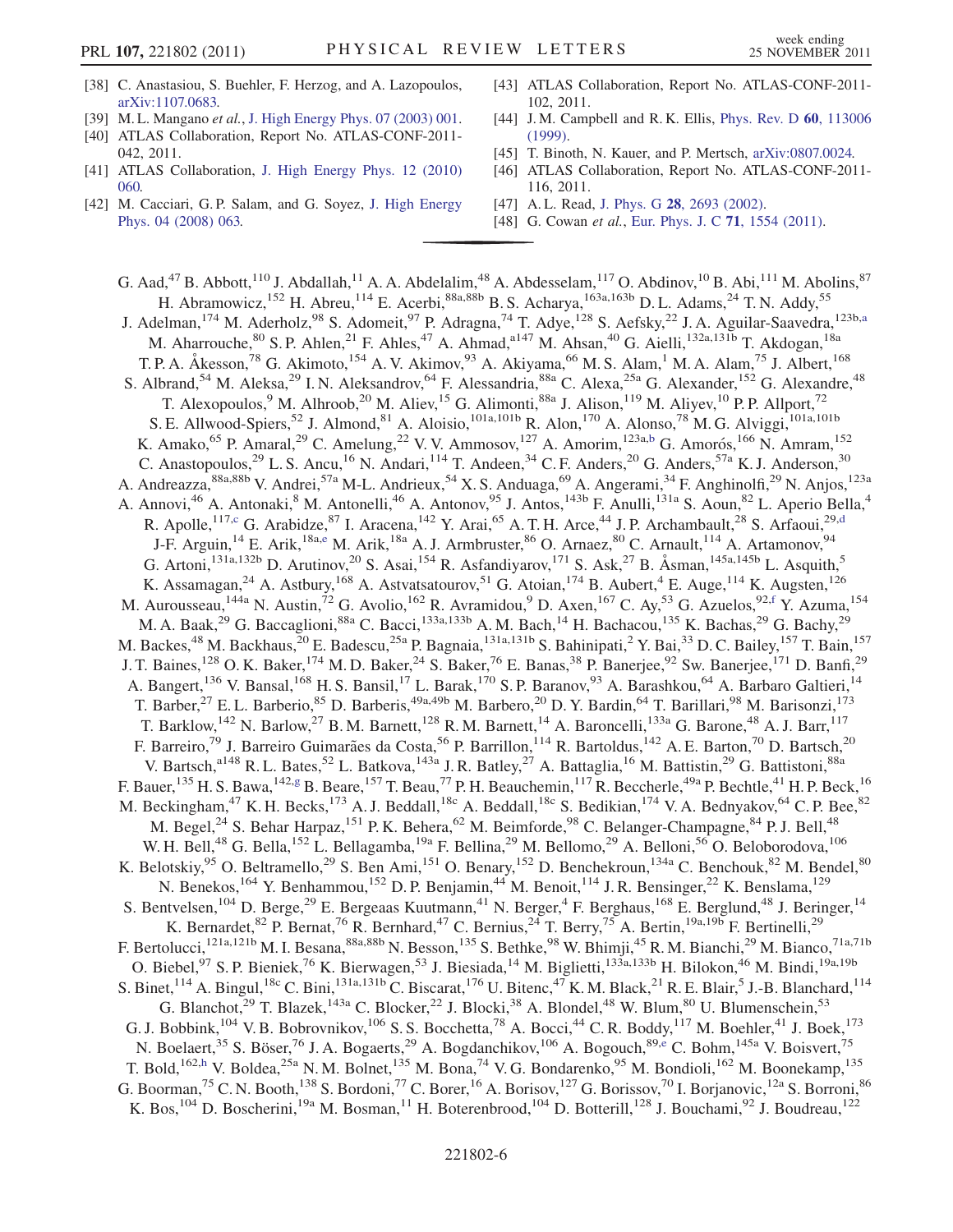<span id="page-6-5"></span><span id="page-6-4"></span><span id="page-6-3"></span><span id="page-6-2"></span><span id="page-6-1"></span><span id="page-6-0"></span>E. V. Bouhova-Thacker,<sup>70</sup> C. Bourdarios,<sup>114</sup> N. Bousson,<sup>82</sup> A. Boveia,<sup>30</sup> J. Boyd,<sup>29</sup> I.R. Boyko,<sup>64</sup> N. I. Bozhko,<sup>127</sup> I. Bozovic-Jelisavcic,<sup>12b</sup> J. Bracinik,<sup>17</sup> A. Braem,<sup>29</sup> P. Branchini,<sup>133a</sup> G. W. Brandenburg,<sup>56</sup> A. Brandt,<sup>7</sup> G. Brandt,<sup>15</sup> O. Brandt,<sup>53</sup> U. Bratzler,<sup>155</sup> B. Brau,<sup>83</sup> J. E. Brau,<sup>113</sup> H. M. Braun,<sup>173</sup> B. Brelier,<sup>157</sup> J. Bremer,<sup>29</sup> R. Brenner,<sup>165</sup> S. Bressler,<sup>151</sup> D. Breton,<sup>114</sup> D. Britton,<sup>52</sup> F.M. Brochu,<sup>27</sup> I. Brock,<sup>20</sup> R. Brock,<sup>87</sup> T.J. Brodbeck,<sup>70</sup> E. Brodet,<sup>152</sup> F. Broggi,<sup>88a</sup> C. Bromberg,<sup>87</sup> G. Brooijmans,<sup>34</sup> W. K. Brooks,<sup>31b</sup> G. Brown,<sup>81</sup> H. Brown,<sup>7</sup> P. A. Bruckman de Renstrom,<sup>38</sup> D. Bruncko,<sup>143b</sup> R. Bruneliere,<sup>47</sup> S. Brunet,<sup>60</sup> A. Bruni,<sup>19a</sup> G. Bruni,<sup>19a</sup> M. Bruschi,<sup>19a</sup> T. Buanes,<sup>13</sup> F. Bucci,<sup>48</sup> J. Buchanan,<sup>117</sup> N. J. Buchanan,<sup>2</sup> P. Buchholz,<sup>140</sup> R. M. Buckingham,<sup>117</sup> A. G. Buckley,<sup>45</sup> S. I. Buda,<sup>25a</sup> I. A. Budagov,<sup>64</sup> B. Budick,<sup>107</sup> V. Büscher,<sup>80</sup> L. Bugge,<sup>116</sup> D. Buira-Clark,<sup>117</sup> O. Bulekov, <sup>95</sup> M. Bunse, <sup>42</sup> T. Buran, <sup>116</sup> H. Burckhart, <sup>29</sup> S. Burdin, <sup>72</sup> T. Burgess, <sup>13</sup> S. Burke, <sup>128</sup> E. Busato, <sup>33</sup> P. Bussey,<sup>52</sup> C. P. Buszello,<sup>165</sup> F. Butin,<sup>29</sup> B. Butler,<sup>142</sup> J. M. Butler,<sup>21</sup> C. M. Buttar,<sup>52</sup> J. M. Butterworth,<sup>76</sup> W. Buttinger,<sup>27</sup> T. Byatt,<sup>76</sup> S. Cabrera Urbán,<sup>166</sup> D. Caforio,<sup>19a,19b</sup> O. Cakir,<sup>3a</sup> P. Calafiura,<sup>14</sup> G. Calderini,<sup>77</sup> P. Calfayan,<sup>97</sup> R. Calkins,<sup>105</sup> L. P. Caloba,<sup>23a</sup> R. Caloi,<sup>131a,131b</sup> D. Calvet,<sup>33</sup> S. Calvet,<sup>33</sup> R. Camacho Toro,<sup>33</sup> P. Camarri,<sup>132a,132b</sup> M. Cambiaghi,<sup>118a,118b</sup> D. Cameron,<sup>116</sup> S. Campana,<sup>29</sup> M. Campanelli,<sup>76</sup> V. Canale,<sup>101a,101b</sup> F. Canell[i](#page-17-8),<sup>30,i</sup> A. Canepa,<sup>158a</sup> J. Cantero,<sup>79</sup> L. Capasso,<sup>101a,101b</sup> M.D.M. Capeans Garrido,<sup>29</sup> I. Caprini,<sup>25a</sup> M. Caprini,<sup>25a</sup> D. Capriotti,<sup>98</sup> M. Capua,<sup>36a,36b</sup> R. Caputo,<sup>a147</sup> R. Cardarelli,<sup>132a</sup> T. Carli,<sup>29</sup> G. Carlino,<sup>101a</sup> L. Carminati,<sup>88a,88b</sup> B. Caron,<sup>158a</sup> S. Caron,<sup>47</sup> G.D. Carrillo Montoya,<sup>171</sup> A. A. Carter,<sup>74</sup> J. R. Carter,<sup>27</sup> J. Carvalho, <sup>123a[,j](#page-17-9)</sup> D. Casad[e](#page-17-4)i, <sup>107</sup> M. P. Casado, <sup>11</sup> M. Cascella, <sup>121a, 121b</sup> C. Caso, <sup>49a, 49b, e</sup> A. M. Castaneda Hernandez, <sup>171</sup> E. Castaneda-Miranda, <sup>171</sup> V. Castillo Gimenez, <sup>166</sup> N. F. Castro, <sup>123a</sup> G. Cataldi, <sup>71a</sup> F. Cataneo,<sup>29</sup> A. Catinaccio,<sup>29</sup> J. R. Catmore,<sup>70</sup> A. Cattai,<sup>29</sup> G. Cattani,<sup>132a,131b</sup> S. Caughron,<sup>87</sup> D. Cauz,<sup>163a,163c</sup> P. Cavalleri,<sup>77</sup> D. Cavalli,<sup>88a</sup> M. Cavalli-Sforza,<sup>11</sup> V. Cavasinni,<sup>121a,121b</sup> F. Ceradini,<sup>133a,133b</sup> A. S. Cerqueira,<sup>23a</sup> A. Cerri,<sup>29</sup> L. Cerrito,<sup>74</sup> F. Cerutti,<sup>46</sup> S. A. Cetin,<sup>18b</sup> F. Cevenini,<sup>101a,101b</sup> A. Chafaq,<sup>134a</sup> D. Chakraborty,<sup>105</sup> K. Chan,<sup>2</sup> B. Chapleau, <sup>84</sup> J.D. Chapman, <sup>27</sup> J.W. Chapman, <sup>86</sup> E. Chareyre, <sup>77</sup> D.G. Charlton, <sup>17</sup> V. Chavda, <sup>81</sup> C. A. Chavez Barajas,<sup>29</sup> S. Cheatham,<sup>84</sup> S. Chekanov,<sup>5</sup> S. V. Chekulaev,<sup>158a</sup> G. A. Chelkov,<sup>64</sup> M. A. Chelstowska,<sup>103</sup> C. Chen,<sup>63</sup> H. Chen,<sup>24</sup> S. Chen,<sup>32c</sup> T. Chen,<sup>32c</sup> X. Chen,<sup>171</sup> S. Cheng,<sup>32a</sup> A. Cheplakov,<sup>64</sup> V. F. Chepurnov,<sup>64</sup> R. Cherkaoui El Moursli,<sup>134e</sup> V. Chernyatin,<sup>24</sup> E. Cheu,<sup>6</sup> S. L. Cheung,<sup>157</sup> L. Chevalier,<sup>135</sup> G. Chiefari,<sup>101a,101b</sup> L. Chikovani,<sup>50a</sup> J. T. Childers,<sup>57a</sup> A. Chilingarov,<sup>70</sup> G. Chiodini,<sup>71a</sup> M. V. Chizhov,<sup>64</sup> G. Choudalakis,<sup>30</sup> S. Chouridou,<sup>136</sup> I. A. Christidi,<sup>76</sup> A. Christov,<sup>47</sup> D. Chromek-Burckhart,<sup>29</sup> M. L. Chu,<sup>150</sup> J. Chudoba,<sup>124</sup> G. Ciapetti,<sup>131a,131b</sup> K. Ciba,<sup>37</sup> A. K. Ciftci,<sup>3a</sup> R. Ciftci,<sup>3a</sup> D. Cinca,<sup>33</sup> V. Cindro,<sup>73</sup> M. D. Ciobotaru,<sup>162</sup> C. Ciocca,<sup>19a,19b</sup> A. Ciocio,<sup>14</sup> M. Cirilli,<sup>86</sup> M. Ciubancan,<sup>25a</sup> A. Clark,<sup>48</sup> P. J. Clark,<sup>45</sup> W. Cleland,<sup>122</sup> J. C. Clemens,<sup>82</sup> B. Clement,<sup>54</sup> C. Clement,<sup>145a,145b</sup> R. W. Clifft,<sup>128</sup> Y. Coadou,<sup>82</sup> M. Cobal,<sup>163a,163c</sup> A. Coccaro,<sup>49a,49b</sup> J. Cochran,<sup>63</sup> P. Coe,<sup>117</sup> J. G. Cogan,<sup>142</sup> J. Coggeshall,<sup>164</sup> E. Cogneras,<sup>176</sup> C. D. Cojocaru,<sup>28</sup> J. Colas,<sup>4</sup> A. P. Colijn,<sup>104</sup> C. Collard,<sup>114</sup> N. J. Collins,<sup>17</sup> C. Collins-Tooth,<sup>52</sup> J. Collot,<sup>54</sup> G. Colon,<sup>83</sup> P. Conde Muiño,<sup>123a</sup> E. Coniavitis,<sup>117</sup> M. C. Conidi,<sup>11</sup> M. Consonni,<sup>103</sup> V. Consorti,<sup>47</sup> S. Constantinescu,<sup>25a</sup> C. Conta,<sup>118a,118b</sup> F. Conventi,<sup>101a,[k](#page-17-10)</sup> J. Cook,<sup>29</sup> M. Cooke,<sup>14</sup> B. D. Cooper,<sup>76</sup> A. M. Cooper-Sarkar,<sup>117</sup> N. J. Cooper-Smith,<sup>75</sup> K. Copic,<sup>34</sup> T. Cornelissen,<sup>49a,49b</sup> M. Corradi,<sup>19a</sup> F. Corriveau, <sup>84,1</sup> A. Cortes-Gonzalez, <sup>164</sup> G. Cortiana, <sup>98</sup> G. Costa, <sup>88a</sup> M. J. Costa, <sup>166</sup> D. Costanzo, <sup>138</sup> T. Costin, <sup>30</sup> D. Côté,<sup>29</sup> L. Courneyea,<sup>168</sup> G. Cowan,<sup>75</sup> C. Cowden,<sup>27</sup> B. E. Cox,<sup>81</sup> K. Cranmer,<sup>107</sup> F. Crescioli,<sup>121a,121b</sup> M. Cristinziani,<sup>20</sup> G. Crosetti,<sup>36a,36b</sup> R. Crupi,<sup>71a,71b</sup> S. Crépé-Renaudin,<sup>54</sup> C.-M. Cuciuc,<sup>25a</sup> C. Cuenca Almenar,<sup>174</sup> T. Cuhadar Donszelmann,<sup>138</sup> M. Curatolo,<sup>46</sup> C. J. Curtis,<sup>17</sup> P. Cwetanski,<sup>60</sup> H. Czirr,<sup>140</sup> Z. Czyczula,<sup>174</sup> S. D'Auria,<sup>52</sup> M. D'Onofrio,<sup>72</sup> A. D'Orazio,<sup>131a,131b</sup> P. V. M. Da Silva,<sup>23a</sup> C. Da Via,<sup>81</sup> W. Dabrowski,<sup>37</sup> T. Dai,<sup>86</sup> C. Dallapiccola,<sup>83</sup> M. Dam,<sup>35</sup> M. Dameri,<sup>49a,49b</sup> D. S. Damiani,<sup>136</sup> H. O. Danielsson,<sup>29</sup> D. Dannheim,<sup>98</sup> V. Dao,<sup>48</sup> G. Darbo,<sup>49a</sup> G. L. Darlea,<sup>25b</sup> C. Daum,<sup>104</sup> J. P. Dauvergne,<sup>29</sup> W. Davey,<sup>85</sup> T. Davidek,<sup>125</sup> N. Davidson,<sup>85</sup> R. Davidson,<sup>70</sup> E. Davies, <sup>117,[c](#page-17-2)</sup> M. Davies, <sup>92</sup> A. R. Davison, <sup>76</sup> Y. Davygora, <sup>57a</sup> E. Dawe, <sup>141</sup> I. Dawson, <sup>138</sup> J. W. Dawson, <sup>5[,e](#page-17-4)</sup> R. K. Daya,  $^{39}$  K. De,  $^7$  R. de Asmundis,  $^{101a}$  S. De Castro,  $^{19a,19b}$  P. E. De Castro Faria Salgado,  $^{24}$  S. De Cecco,  $^{77}$ J. de Graat, $^{97}$  N. De Groot, $^{103}$  P. de Jong, $^{104}$  C. De La Taille, $^{114}$  H. De la Torre, $^{79}$  B. De Lotto, $^{163$ a,163c L. De Mora, $^{70}$ L. De Nooij, <sup>104</sup> D. De Pedis, <sup>131a</sup> A. De Salvo, <sup>131a</sup> U. De Sanctis, <sup>163a,163c</sup> A. De Santo, <sup>1148</sup> J. B. De Vivie De Regie, <sup>114</sup> S. Dean,<sup>76</sup> R. Debbe,<sup>24</sup> D. V. Dedovich,<sup>64</sup> J. Degenhardt,<sup>119</sup> M. Dehchar,<sup>117</sup> C. Del Papa,<sup>163a,163c</sup> J. Del Peso,<sup>79</sup> T. Del Prete,<sup>121a,121b</sup> M. Deliyergiyev,<sup>73</sup> A. Dell'Acqua,<sup>29</sup> L. Dell'Asta,<sup>88a,88b</sup> M. Della Pietra,<sup>101a,[k](#page-17-10)</sup> D. della Volpe, <sup>101a,101b</sup> M. Delmastro,<sup>29</sup> P. Delpierre,<sup>82</sup> N. Delruelle,<sup>29</sup> P. A. Delsart,<sup>54</sup> C. Deluca,<sup>a147</sup> S. Demers,<sup>174</sup> M. Demichev, <sup>64</sup> B. Demirkoz, 1, m J. Deng, <sup>162</sup> S. P. Denisov, <sup>127</sup> D. Derendarz, <sup>38</sup> J. E. Derkaoui, <sup>134d</sup> F. Derue, <sup>77</sup> P. Dervan,<sup>72</sup> K. Desch,<sup>20</sup> E. Devetak,<sup>a147</sup> P.O. Deviveiros,<sup>157</sup> A. Dewhurst,<sup>128</sup> B. DeWilde,<sup>a147</sup> S. Dhaliwal,<sup>157</sup> R. Dhullipudi,<sup>24[,n](#page-17-13)</sup> A. Di Ciaccio,<sup>132a,132b</sup> L. Di Ciaccio,<sup>4</sup> A. Di Girolamo,<sup>29</sup> B. Di Girolamo,<sup>29</sup> S. Di Luise,<sup>133a,133b</sup>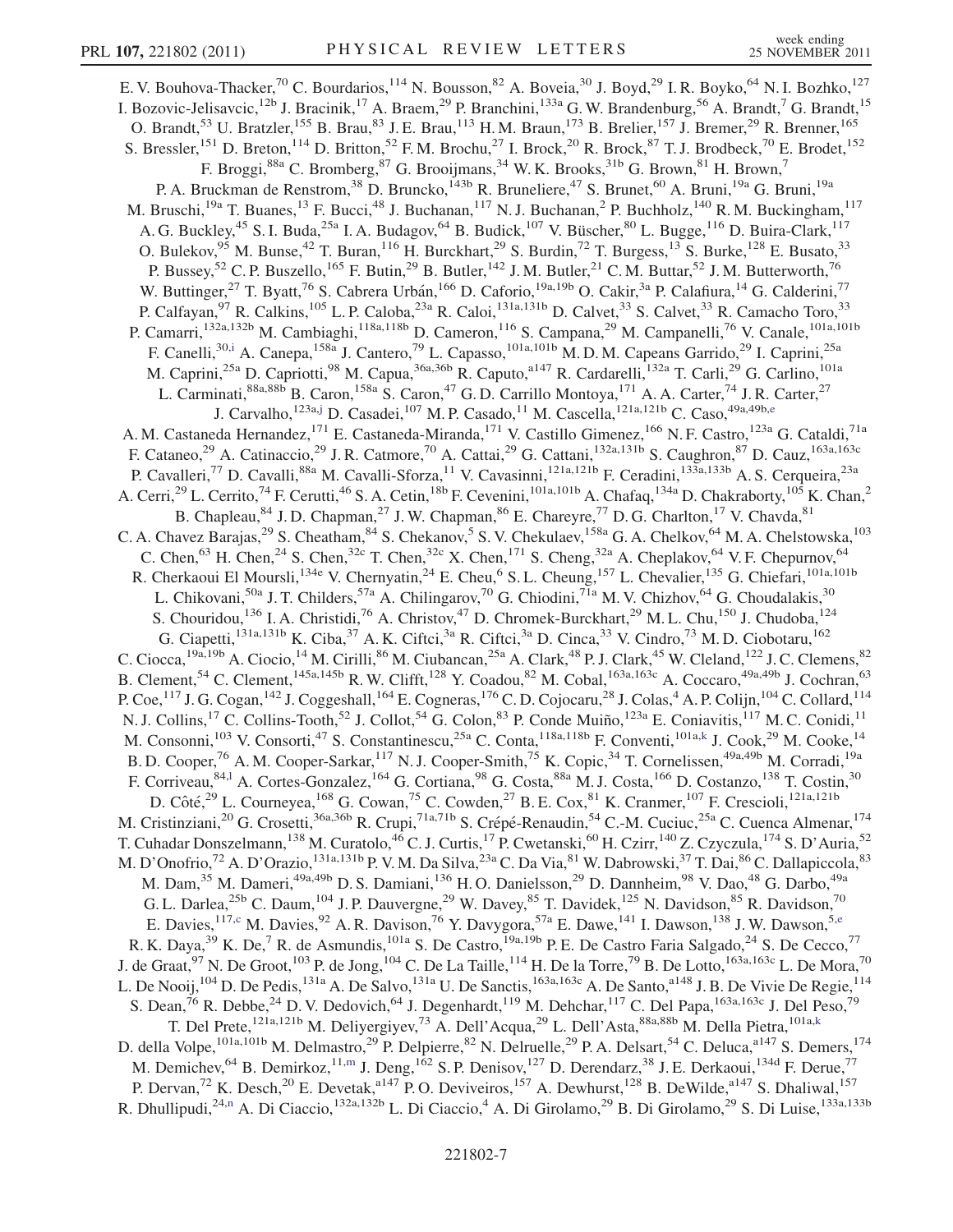A. Di Mattia,<sup>87</sup> B. Di Micco,<sup>29</sup> R. Di Nardo,<sup>132a,132b</sup> A. Di Simone,<sup>132a,132b</sup> R. Di Sipio,<sup>19a,19b</sup> M. A. Diaz,<sup>31a</sup> F. Diblen,<sup>18c</sup> E. B. Diehl,<sup>86</sup> J. Dietrich,<sup>41</sup> T. A. Dietzsch,<sup>57a</sup> S. Diglio,<sup>114</sup> K. Dindar Yagci,<sup>39</sup> J. Dingfelder,<sup>20</sup> C. Dionisi,<sup>131a,131b</sup> P. Dita,<sup>25a</sup> S. Dita,<sup>25a</sup> F. Dittus,<sup>29</sup> F. Djama,<sup>82</sup> T. Djobava,<sup>50b</sup> M. A. B. do Vale,<sup>23a</sup> A. Do Valle Wemans,<sup>123a</sup> T. K. O. Doan,<sup>4</sup> M. Dobbs,<sup>84</sup> R. Dobinson,<sup>29[,e](#page-17-4)</sup> D. Dobos,<sup>29</sup> E. Dobson,<sup>29</sup> M. Dobson,<sup>162</sup> J. Dodd,<sup>34</sup> C. Doglioni,<sup>117</sup> T. Doherty,<sup>52</sup> Y. Doi,<sup>65[,e](#page-17-4)</sup> J. Dolejsi,<sup>125</sup> I. Dolenc,<sup>73</sup> Z. Dolezal,<sup>125</sup> B. A. Dolgoshein,<sup>95,e</sup> T. Dohmae, <sup>154</sup> M. Donadelli,<sup>23d</sup> M. Donega, <sup>119</sup> J. Donini, <sup>54</sup> J. Dopke, <sup>29</sup> A. Doria, <sup>101a</sup> A. Dos Anjos, <sup>171</sup> M. Dosil, <sup>11</sup> A. Dotti,<sup>121a,121b</sup> M. T. Dova,<sup>69</sup> J. D. Dowell,<sup>17</sup> A. D. Doxiadis,<sup>104</sup> A. T. Doyle,<sup>52</sup> Z. Drasal,<sup>125</sup> J. Drees,<sup>173</sup> N. Dressnandt,<sup>119</sup> H. Drevermann,<sup>29</sup> C. Driouichi,<sup>35</sup> M. Dris,<sup>9</sup> J. Dubbert,<sup>98</sup> T. Dubbs,<sup>136</sup> S. Dube,<sup>14</sup> E. Duchovni,<sup>170</sup> G. Duckeck, <sup>97</sup> A. Dudarev, <sup>29</sup> F. Dudziak, <sup>63</sup> M. Dührssen, <sup>29</sup> I. P. Duerdoth, <sup>81</sup> L. Duflot, <sup>114</sup> M-A. Dufour, <sup>84</sup> M. Dunford,<sup>29</sup> H. Duran Yildiz,<sup>3b</sup> R. Duxfield,<sup>138</sup> M. Dwuznik,<sup>37</sup> F. Dydak,<sup>29</sup> M. Düren,<sup>51</sup> W. L. Ebenstein,<sup>44</sup> J. Ebke, $^{97}$  S. Eckert, $^{47}$  S. Eckweiler, $^{80}$  K. Edmonds, $^{80}$  C. A. Edwards, $^{75}$  N. C. Edwards, $^{52}$  W. Ehrenfeld, $^{41}$  T. Ehrich, $^{98}$ T. Eifert,<sup>29</sup> G. Eigen,<sup>13</sup> K. Einsweiler,<sup>14</sup> E. Eisenhandler,<sup>74</sup> T. Ekelof,<sup>165</sup> M. El Kacimi,<sup>134c</sup> M. Ellert,<sup>165</sup> S. Elles,<sup>4</sup> F. Ellinghaus,<sup>80</sup> K. Ellis,<sup>74</sup> N. Ellis,<sup>29</sup> J. Elmsheuser,<sup>97</sup> M. Elsing,<sup>29</sup> D. Emeliyanov,<sup>128</sup> R. Engelmann,<sup>a147</sup> A. Engl,<sup>97</sup> B. Epp,<sup>61</sup> A. Eppig,<sup>86</sup> J. Erdmann,<sup>53</sup> A. Ereditato,<sup>16</sup> D. Eriksson,<sup>145a</sup> J. Ernst,<sup>1</sup> M. Ernst,<sup>24</sup> J. Ernwein,<sup>135</sup> D. Errede,<sup>164</sup> S. Errede,<sup>164</sup> E. Ertel,<sup>80</sup> M. Escalier,<sup>114</sup> C. Escobar,<sup>122</sup> X. Espinal Curull,<sup>11</sup> B. Esposito,<sup>46</sup> F. Etienne,<sup>82</sup> A. I. Etienvre,<sup>135</sup> E. Etzion,<sup>152</sup> D. Evangelakou,<sup>53</sup> H. Evans,<sup>60</sup> L. Fabbri,<sup>19a,19b</sup> C. Fabre,<sup>29</sup> R. M. Fakhrutdinov,<sup>127</sup> S. Falciano, <sup>131a</sup> Y. Fang, <sup>171</sup> M. Fanti, <sup>88a, 88b</sup> A. Farbin, <sup>7</sup> A. Farilla, <sup>133a</sup> J. Farley, <sup>a147</sup> T. Farooque, <sup>157</sup> S. M. Farrington,<sup>117</sup> P. Farthouat,<sup>29</sup> P. Fassnacht,<sup>29</sup> D. Fassouliotis,<sup>8</sup> B. Fatholahzadeh,<sup>157</sup> A. Favareto,<sup>88a,88b</sup> L. Fayard,<sup>114</sup> S. Fazio,<sup>36a,36b</sup> R. Febbraro,<sup>33</sup> P. Federic,<sup>143a</sup> O.L. Fedin,<sup>120</sup> W. Fedorko,<sup>87</sup> M. Fehling-Kaschek,<sup>47</sup> L. Feligioni,<sup>82</sup> D. Fellmann,<sup>5</sup> C. U. Felzmann,<sup>85</sup> C. Feng,<sup>32d</sup> E. J. Feng,<sup>30</sup> A. B. Fenyuk,<sup>127</sup> J. Ferencei,<sup>143b</sup> J. Ferland,<sup>92</sup> W. Fernando,<sup>108</sup> S. Ferrag,<sup>52</sup> J. Ferrando,<sup>52</sup> V. Ferrara,<sup>41</sup> A. Ferrari,<sup>165</sup> P. Ferrari,<sup>104</sup> R. Ferrari,<sup>118a</sup> A. Ferrer, <sup>166</sup> M. L. Ferrer, <sup>46</sup> D. Ferrere, <sup>48</sup> C. Ferretti, <sup>86</sup> A. Ferretto Parodi, <sup>49a, 49b</sup> M. Fiascaris, <sup>30</sup> F. Fiedler, <sup>80</sup> A. Filipčič,<sup>73</sup> A. Filippas,<sup>9</sup> F. Filthaut,<sup>103</sup> M. Fincke-Keeler,<sup>168</sup> M.C.N. Fiolhais,<sup>123a[,j](#page-17-9)</sup> L. Fiorini,<sup>166</sup> A. Firan,<sup>39</sup> G. Fischer,<sup>41</sup> P. Fischer,<sup>20</sup> M. J. Fisher,<sup>108</sup> S. M. Fisher,<sup>128</sup> M. Flechl,<sup>47</sup> I. Fleck,<sup>140</sup> J. Fleckner,<sup>80</sup> P. Fleischmann,<sup>172</sup> S. Fleischmann,<sup>173</sup> T. Flick,<sup>173</sup> L. R. Flores Castillo,<sup>171</sup> M. J. Flowerdew,<sup>98</sup> M. Fokitis,<sup>9</sup> T. Fonseca Martin,<sup>16</sup> D. A. Forbush,<sup>137</sup> A. Formica,<sup>135</sup> A. Forti,<sup>81</sup> D. Fortin,<sup>158a</sup> J. M. Foster,<sup>81</sup> D. Fournier,<sup>114</sup> A. Foussat,<sup>29</sup> A. J. Fowler,<sup>44</sup> K. Fowler,<sup>136</sup> H. Fox,<sup>70</sup> P. Francavilla,<sup>121a,121b</sup> S. Franchino,<sup>118a,118b</sup> D. Francis,<sup>29</sup> T. Frank,<sup>170</sup> M. Franklin,<sup>56</sup> S. Franz,  $^{29}$  M. Fraternali,  $^{118a,118b}$  S. Fratina,  $^{119}$  S. T. French,  $^{27}$  F. Friedrich,  $^{43}$  R. Froeschl,  $^{29}$  D. Froidevaux,  $^{29}$ J. A. Frost,<sup>27</sup> C. Fukunaga,<sup>155</sup> E. Fullana Torregrosa,<sup>29</sup> J. Fuster,<sup>166</sup> C. Gabaldon,<sup>29</sup> O. Gabizon,<sup>170</sup> T. Gadfort,<sup>24</sup> S. Gadomski,<sup>48</sup> G. Gagliardi,<sup>49a,49b</sup> P. Gagnon,<sup>60</sup> C. Galea,<sup>97</sup> E. J. Gallas,<sup>117</sup> M. V. Gallas,<sup>29</sup> V. Gallo,<sup>16</sup> B. J. Gallop,<sup>128</sup> P. Gallus,<sup>124</sup> E. Galyaev,<sup>40</sup> K. K. Gan,<sup>108</sup> Y. S. Gao,<sup>142[,g](#page-17-6)</sup> V. A. Gapienko,<sup>127</sup> A. Gaponenko,<sup>14</sup> F. Garberson,<sup>174</sup> M. Garcia-Sciveres,<sup>14</sup> C. García,<sup>166</sup> J. E. García Navarro,<sup>48</sup> R. W. Gardner,<sup>30</sup> N. Garelli,<sup>29</sup> H. Garitaonandia, <sup>104</sup> V. Garonne, <sup>29</sup> J. Garvey, <sup>17</sup> C. Gatti, <sup>46</sup> G. Gaudio, <sup>118a</sup> O. Gaumer, <sup>48</sup> B. Gaur, <sup>140</sup> L. Gauthier, <sup>135</sup> I. L. Gavrilenko,  $93$  C. Gay,  $^{167}$  G. Gaycken,  $^{20}$  J-C. Gayde,  $^{29}$  E. N. Gazis,  $^{9}$  P. Ge,  $^{32d}$  C. N. P. Gee,  $^{128}$  D. A. A. Geerts,  $^{104}$ Ch. Geich-Gimbel,<sup>20</sup> K. Gellerstedt,<sup>145a,145b</sup> C. Gemme,<sup>49a</sup> A. Gemmell,<sup>52</sup> M. H. Genest,<sup>97</sup> S. Gentile,<sup>131a,131b</sup> M. George,<sup>53</sup> S. George,<sup>75</sup> P. Gerlach,<sup>173</sup> A. Gershon,<sup>152</sup> C. Geweniger,<sup>57a</sup> H. Ghazlane,<sup>134b</sup> P. Ghez,<sup>4</sup> N. Ghodbane,<sup>33</sup> B. Giacobbe,<sup>19a</sup> S. Giagu,<sup>131a,131b</sup> V. Giakoumopoulou,<sup>8</sup> V. Giangiobbe,<sup>121a,121b</sup> F. Gianotti,<sup>29</sup> B. Gibbard,  $^{24}$  A. Gibson,  $^{157}$  S.M. Gibson,  $^{29}$  L.M. Gilbert,  $^{117}$  M. Gilchriese,  $^{14}$  V. Gilewsky,  $^{90}$  D. Gillberg,  $^{28}$ A. R. Gillman,<sup>128</sup> D. M. Gingrich,<sup>2[,f](#page-17-5)</sup> J. Ginzburg,<sup>152</sup> N. Giokaris,<sup>8</sup> M. P. Giordani,<sup>163c</sup> R. Giordano,<sup>101a,101b</sup> F. M. Giorgi,<sup>15</sup> P. Giovannini,<sup>98</sup> P. F. Giraud,<sup>135</sup> D. Giugni,<sup>88a</sup> M. Giunta,<sup>92</sup> P. Giusti,<sup>19a</sup> B. K. Gjelsten,<sup>116</sup> L. K. Gladilin, <sup>96</sup> C. Glasman, <sup>79</sup> J. Glatzer, <sup>47</sup> A. Glazov, <sup>41</sup> K. W. Glitza, <sup>173</sup> G. L. Glonti, <sup>64</sup> J. Godfrey, <sup>141</sup> J. Godlewski,<sup>29</sup> M. Goebel,<sup>41</sup> T. Göpfert,<sup>43</sup> C. Goeringer,<sup>80</sup> C. Gössling,<sup>42</sup> T. Göttfert,<sup>98</sup> S. Goldfarb,<sup>86</sup> T. Golling,<sup>174</sup> S. N. Golovnia,<sup>127</sup> A. Gomes,<sup>123a[,b](#page-17-1)</sup> L. S. Gomez Fajardo,<sup>41</sup> R. Gonçalo,<sup>75</sup> J. Goncalves Pinto Firmino Da Costa,<sup>41</sup> L. Gonella,<sup>20</sup> A. Gonidec,<sup>29</sup> S. Gonzalez,<sup>171</sup> S. González de la Hoz,<sup>166</sup> M. L. Gonzalez Silva,<sup>26</sup> S. Gonzalez-Sevilla,<sup>48</sup> J. J. Goodson,<sup>a147</sup> L. Goossens,<sup>29</sup> P. A. Gorbounov,<sup>94</sup> H. A. Gordon,<sup>24</sup> I. Gorelov,<sup>102</sup> G. Gorfine,<sup>173</sup> B. Gorini,<sup>29</sup> E. Gorini,<sup>71a,71b</sup> A. Gorišek,<sup>73</sup> E. Gornicki,<sup>38</sup> S. A. Gorokhov,<sup>127</sup> V. N. Goryachev,<sup>127</sup> B. Gosdzik,<sup>41</sup> M. Gosselink,<sup>104</sup> M. I. Gostkin, <sup>64</sup> I. Gough Eschrich, <sup>162</sup> M. Gouighri, <sup>134a</sup> D. Goujdami, <sup>134c</sup> M. P. Goulette, <sup>48</sup> A. G. Goussiou, <sup>137</sup> C. Goy,<sup>4</sup> I. Grabowska-Bold,<sup>162[,h](#page-17-7)</sup> V. Grabski,<sup>175</sup> P. Grafström,<sup>29</sup> C. Grah,<sup>173</sup> K-J. Grahn,<sup>41</sup> F. Grancagnolo,<sup>71a</sup> S. Grancagnolo,<sup>15</sup> V. Grassi,<sup>a147</sup> V. Gratchev,<sup>120</sup> N. Grau,<sup>34</sup> H. M. Gray,<sup>29</sup> J. A. Gray,<sup>a147</sup> E. Graziani,<sup>133a</sup> O. G. Grebenyuk,<sup>120</sup> D. Greenfield,<sup>128</sup> T. Greenshaw,<sup>72</sup> Z. D. Greenwood,<sup>24[,n](#page-17-13)</sup> K. Gregersen,<sup>35</sup> I. M. Gregor,<sup>41</sup> P. Grenier,<sup>142</sup> J. Griffiths,<sup>137</sup> N. Grigalashvili,<sup>64</sup> A. A. Grillo,<sup>136</sup> S. Grinstein,<sup>11</sup> Y. V. Grishkevich,<sup>96</sup> J.-F. Grivaz,<sup>114</sup>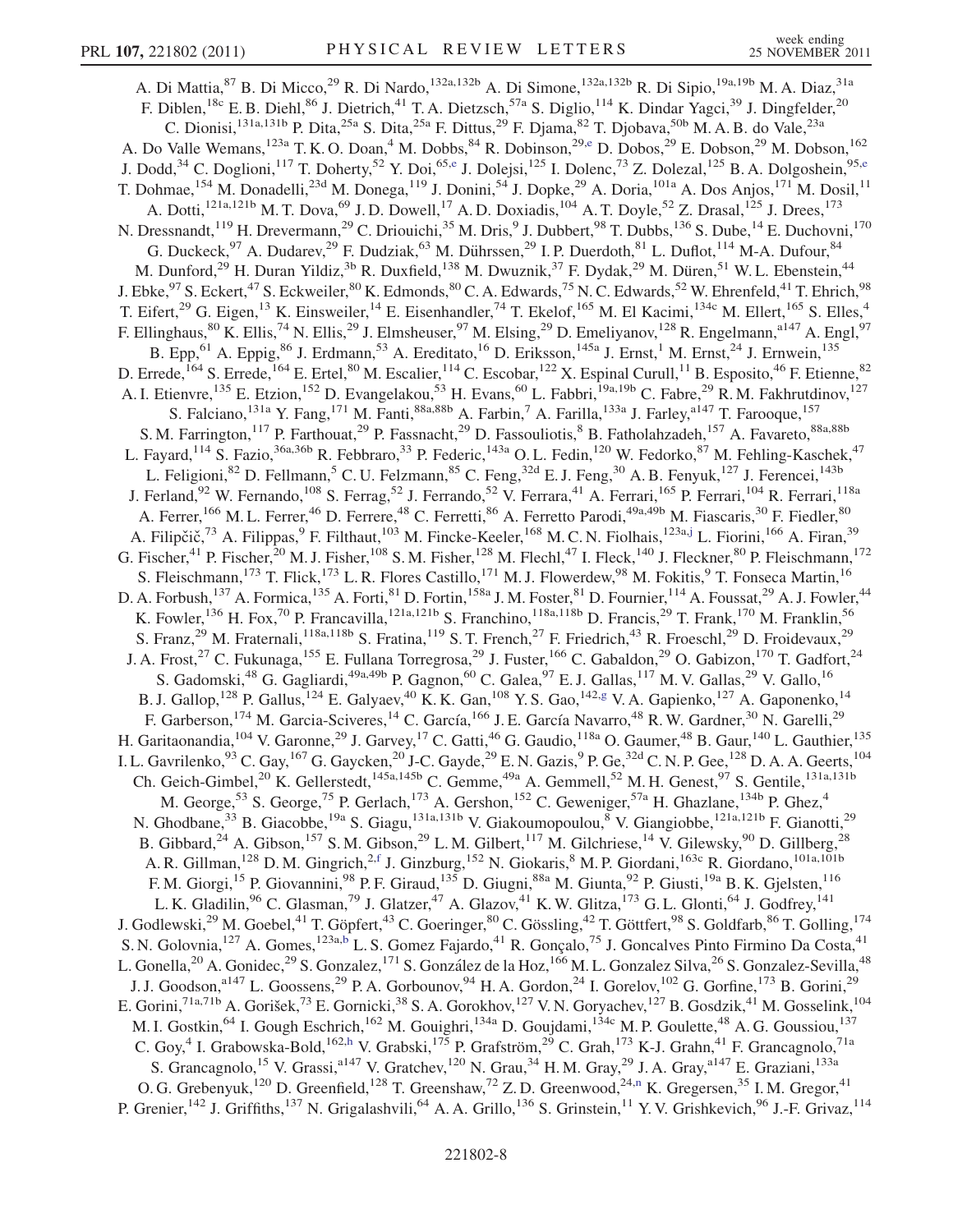<span id="page-8-1"></span><span id="page-8-0"></span>J. Grognuz,<sup>29</sup> M. Groh,<sup>98</sup> E. Gross,<sup>170</sup> J. Grosse-Knetter,<sup>53</sup> J. Groth-Jensen,<sup>170</sup> K. Grybel,<sup>140</sup> V.J. Guarino,<sup>5</sup> D. Guest, <sup>174</sup> C. Guicheney, <sup>33</sup> A. Guida, <sup>71a, 71b</sup> T. Guillemin, <sup>4</sup> S. Guindon, <sup>53</sup> H. Guler, <sup>84,</sup> J. Gunther, <sup>124</sup> B. Guo, <sup>157</sup> J. Guo,<sup>34</sup> A. Gupta,<sup>30</sup> Y. Gusakov,<sup>64</sup> V. N. Gushchin,<sup>127</sup> A. Gutierrez,<sup>92</sup> P. Gutierrez,<sup>110</sup> N. Guttman,<sup>152</sup> O. Gutzwiller,<sup>171</sup> C. Guyot,<sup>135</sup> C. Gwenlan,<sup>117</sup> C. B. Gwilliam,<sup>72</sup> A. Haas,<sup>142</sup> S. Haas,<sup>29</sup> C. Haber,<sup>14</sup> R. Hackenburg,<sup>24</sup> H. K. Hadavand,<sup>39</sup> D. R. Hadley,<sup>17</sup> P. Haefner,<sup>98</sup> F. Hahn,<sup>29</sup> S. Haider,<sup>29</sup> Z. Hajduk,<sup>38</sup> H. Hakobyan,<sup>175</sup> J. Haller,<sup>53</sup> K. Hamacher,<sup>173</sup> P. Hamal,<sup>112</sup> A. Hamilton,<sup>48</sup> S. Hamilton,<sup>160</sup> H. Han,<sup>32a</sup> L. Han,<sup>32b</sup> K. Hanagaki,<sup>115</sup> M. Hance,<sup>119</sup> C. Handel,<sup>80</sup> P. Hanke,<sup>57a</sup> J. R. Hansen,<sup>35</sup> J. B. Hansen,<sup>35</sup> J. D. Hansen,<sup>35</sup> P. H. Hansen,<sup>35</sup> P. Hansson,<sup>142</sup> K. Hara,<sup>159</sup> G. A. Hare,<sup>136</sup> T. Harenberg,<sup>173</sup> S. Harkusha,<sup>89</sup> D. Harper,<sup>86</sup> R. D. Harrington,<sup>21</sup> O. M. Harris,<sup>137</sup> K. Harrison,<sup>17</sup> J. Hartert,<sup>47</sup> F. Hartjes,<sup>104</sup> T. Haruyama,<sup>65</sup> A. Harvey,<sup>55</sup> S. Hasegawa,<sup>100</sup> Y. Hasegawa,<sup>139</sup> S. Hassani,<sup>135</sup> M. Hatch,<sup>29</sup> D. Hauff,  $98$  S. Haug,  $^{16}$  M. Hauschild,  $^{29}$  R. Hauser,  $^{87}$  M. Havranek,  $^{20}$  B. M. Hawes,  $^{117}$  C. M. Hawkes,  $^{17}$ R. J. Hawkings,<sup>29</sup> D. Hawkins,<sup>162</sup> T. Hayakawa,<sup>66</sup> D Hayden,<sup>75</sup> H. S. Hayward,<sup>72</sup> S. J. Haywood,<sup>128</sup> E. Hazen,<sup>21</sup> M. He,<sup>32d</sup> S. J. Head,<sup>17</sup> V. Hedberg,<sup>78</sup> L. Heelan,<sup>7</sup> S. Heim,<sup>87</sup> B. Heinemann,<sup>14</sup> S. Heisterkamp,<sup>35</sup> L. Helary,<sup>4</sup> M. Heller,  $^{114}$  S. Hellman,  $^{145a,145b}$  D. Hellmich,  $^{20}$  C. Helsens,  $^{11}$  R. C. W. Henderson,  $^{70}$  M. Henke,  $^{57a}$  A. Henrichs,  $^{53}$ A. M. Henriques Correia,<sup>29</sup> S. Henrot-Versille,<sup>114</sup> F. Henry-Couannier,<sup>82</sup> C. Hensel,<sup>53</sup> T. Henß,<sup>173</sup> C. M. Hernandez,<sup>7</sup> Y. Hernández Jiménez,<sup>166</sup> R. Herrberg,<sup>15</sup> A. D. Hershenhorn,<sup>151</sup> G. Herten,<sup>47</sup> R. Hertenberger,<sup>97</sup> L. Hervas,<sup>29</sup> N. P. Hessey,<sup>104</sup> A. Hidvegi,<sup>145a</sup> E. Higón-Rodriguez,<sup>166</sup> D. Hill,<sup>5[,e](#page-17-4)</sup> J. C. Hill,<sup>27</sup> N. Hill,<sup>5</sup> K. H. Hiller,<sup>41</sup> S. Hillert,<sup>20</sup> S. J. Hillier,<sup>17</sup> I. Hinchliffe,<sup>14</sup> E. Hines,<sup>119</sup> M. Hirose,<sup>115</sup> F. Hirsch,<sup>42</sup> D. Hirschbuehl,<sup>173</sup> J. Hobbs,<sup>a147</sup> N. Hod,<sup>152</sup> M. C. Hodgkinson,<sup>138</sup> P. Hodgson,<sup>138</sup> A. Hoecker,<sup>29</sup> M. R. Hoeferkamp,<sup>102</sup> J. Hoffman,<sup>39</sup> D. Hoffmann,<sup>82</sup> M. Hohlfeld,<sup>80</sup> M. Holder,<sup>140</sup> S. O. Holmgren,<sup>145a</sup> T. Holy,<sup>126</sup> J. L. Holzbauer,<sup>87</sup> Y. Homma,<sup>66</sup> T. M. Hong,<sup>119</sup> L. Hooft van Huysduynen,<sup>107</sup> T. Horazdovsky,<sup>126</sup> C. Horn,<sup>142</sup> S. Horner,<sup>47</sup> K. Horton,<sup>117</sup> J-Y. Hostachy,<sup>54</sup> S. Hou,<sup>150</sup> M. A. Houlden,<sup>72</sup> A. Hoummada,<sup>134a</sup> J. Howarth,<sup>81</sup> D. F. Howell,<sup>117</sup> I. Hristova,<sup>15</sup> J. Hrivnac,<sup>114</sup> I. Hruska,<sup>124</sup> T. Hryn'ova,<sup>4</sup> P. J. Hsu,<sup>174</sup> S.-C. Hsu,<sup>14</sup> G. S. Huang,<sup>110</sup> Z. Hubacek,<sup>126</sup> F. Hubaut,<sup>82</sup> F. Huegging,<sup>20</sup> T. B. Huffman,<sup>117</sup> E. W. Hughes,<sup>34</sup> G. Hughes,<sup>70</sup> R. E. Hughes-Jones,<sup>81</sup> M. Huhtinen,<sup>29</sup> P. Hurst,<sup>56</sup> M. Hurwitz,<sup>14</sup> U. Husemann,<sup>41</sup> N. Huseynov,<sup>64[,p](#page-17-15)</sup> J. Huston,<sup>87</sup> J. Huth,<sup>56</sup> G. Iacobucci,<sup>48</sup> G. Iakovidis,<sup>9</sup> M. Ibbotson,<sup>81</sup> I. Ibragimov,<sup>140</sup> R. Ichimiya,<sup>66</sup> L. Iconomidou-Fayard,<sup>114</sup> J. Idarraga,<sup>114</sup> M. Idzik,<sup>37</sup> P. Iengo,<sup>101a,101b</sup> O. Igonkina,<sup>104</sup> Y. Ikegami,<sup>65</sup> M. Ikeno,<sup>65</sup> Y. Ilchenko,<sup>39</sup> D. Iliadis,<sup>153</sup> D. Imbault,<sup>77</sup> M. Imhaeuser,<sup>173</sup> M. Imori,<sup>154</sup> T. Ince,<sup>20</sup> J. Inigo-Golfin,<sup>29</sup> P. Ioannou,<sup>8</sup> M. Iodice,<sup>133a</sup> G. Ionescu,<sup>4</sup> A. Irles Quiles,<sup>166</sup> K. Ishii,<sup>65</sup> A. Ishikawa,<sup>66</sup> M. Ishino,<sup>67</sup> R. Ishmukhametov,<sup>39</sup> C. Issever,  $117$  S. Istin,  $18a$  A. V. Ivashin,  $127$  W. Iwanski,  $38$  H. Iwasaki,  $65$  J. M. Izen,  $40$  V. Izzo,  $101a$  B. Jackson,  $119$ J. N. Jackson,<sup>72</sup> P. Jackson,<sup>142</sup> M. R. Jaekel,<sup>29</sup> V. Jain,<sup>60</sup> K. Jakobs,<sup>47</sup> S. Jakobsen,<sup>35</sup> J. Jakubek,<sup>126</sup> D. K. Jana,<sup>110</sup> E. Jankowski, <sup>157</sup> E. Jansen, <sup>76</sup> A. Jantsch, <sup>98</sup> M. Janus, <sup>20</sup> G. Jarlskog, <sup>78</sup> L. Jeanty, <sup>56</sup> K. Jelen, <sup>37</sup> I. Jen-La Plante, <sup>30</sup> P. Jenni,<sup>29</sup> A. Jeremie,<sup>4</sup> P. Jež,<sup>35</sup> S. Jézéquel,<sup>4</sup> M. K. Jha,<sup>19a</sup> H. Ji,<sup>171</sup> W. Ji,<sup>80</sup> J. Jia,<sup>a147</sup> Y. Jiang,<sup>32b</sup> M. Jimenez Belenguer,<sup>41</sup> G. Jin,<sup>32b</sup> S. Jin,<sup>32a</sup> O. Jinnouchi,<sup>156</sup> M.D. Joergensen,<sup>35</sup> D. Joffe,<sup>39</sup> L.G. Johansen,<sup>13</sup> M. Johansen,<sup>145a,145b</sup> K. E. Johansson,<sup>145a</sup> P. Johansson,<sup>138</sup> S. Johnert,<sup>41</sup> K. A. Johns,<sup>6</sup> K. Jon-And,<sup>145a,145b</sup> G. Jones,  $81$  R. W. L. Jones,  $70$  T. W. Jones,  $76$  T. J. Jones,  $72$  O. Jonsson,  $29$  C. Joram,  $29$  P. M. Jorge,  $123a,b$  $123a,b$  J. Joseph,  $14$ T. Jovin,<sup>12b</sup> X. Ju,<sup>129</sup> V. Juranek,<sup>124</sup> P. Jussel,<sup>61</sup> A. Juste Rozas,<sup>11</sup> V. V. Kabachenko,<sup>127</sup> S. Kabana,<sup>16</sup> M. Kaci,<sup>166</sup> A. Kaczmarska,<sup>38</sup> P. Kadlecik,<sup>35</sup> M. Kado,<sup>114</sup> H. Kagan,<sup>108</sup> M. Kagan,<sup>56</sup> S. Kaiser,<sup>98</sup> E. Kajomovitz,<sup>151</sup> S. Kalinin,<sup>173</sup> L. V. Kalinovskaya, <sup>64</sup> S. Kama, <sup>39</sup> N. Kanaya, <sup>154</sup> M. Kaneda, <sup>29</sup> T. Kanno, <sup>156</sup> V. A. Kantserov, <sup>95</sup> J. Kanzaki, <sup>65</sup> B. Kaplan,<sup>174</sup> A. Kapliy,<sup>30</sup> J. Kaplon,<sup>29</sup> D. Kar,<sup>43</sup> M. Karagoz,<sup>117</sup> M. Karnevskiy,<sup>41</sup> K. Karr,<sup>5</sup> V. Kartvelishvili,<sup>70</sup> A. N. Karyukhin, <sup>127</sup> L. Kashif, <sup>171</sup> A. Kasmi, <sup>39</sup> R. D. Kass, <sup>108</sup> A. Kastanas, <sup>13</sup> M. Kataoka, <sup>4</sup> Y. Kataoka, <sup>154</sup> E. Katsoufis, <sup>9</sup> J. Katzy, <sup>41</sup> V. Kaushik, <sup>6</sup> K. Kawagoe, <sup>66</sup> T. Kawamoto, <sup>154</sup> G. Kawamura, <sup>80</sup> M. S. Kayl, <sup>104</sup> V. A. Kazanin,<sup>106</sup> M. Y. Kazarinov,<sup>64</sup> J. R. Keates,<sup>81</sup> R. Keeler,<sup>168</sup> R. Kehoe,<sup>39</sup> M. Keil,<sup>53</sup> G. D. Kekelidze,<sup>64</sup> M. Kelly, ${}^{81}$  J. Kennedy, ${}^{97}$  C. J. Kenney, ${}^{142}$  M. Kenyon, ${}^{52}$  O. Kepka, ${}^{124}$  N. Kerschen, ${}^{29}$  B. P. Kerševan, ${}^{73}$  S. Kersten, ${}^{173}$ K. Kessoku,<sup>154</sup> C. Ketterer,<sup>47</sup> J. Keung,<sup>157</sup> M. Khakzad,<sup>28</sup> F. Khalil-zada,<sup>11</sup> H. Khandanyan,<sup>164</sup> A. Khanov,<sup>111</sup> D. Kharchenko, <sup>64</sup> A. Khodinov, <sup>95</sup> A. G. Kholodenko, <sup>127</sup> A. Khomich, <sup>57a</sup> T. J. Khoo, <sup>27</sup> G. Khoriauli, <sup>20</sup> A. Khoroshilov,<sup>173</sup> N. Khovanskiy,<sup>64</sup> V. Khovanskiy,<sup>94</sup> E. Khramov,<sup>64</sup> J. Khubua,<sup>50b</sup> H. Kim,<sup>7</sup> M. S. Kim,<sup>2</sup> P. C. Kim, <sup>142</sup> S. H. Kim, <sup>159</sup> N. Kimura, <sup>169</sup> O. Kind, <sup>15</sup> B. T. King, <sup>72</sup> M. King, <sup>66</sup> R. S. B. King, <sup>117</sup> J. Kirk, <sup>128</sup> L. E. Kirsch,<sup>22</sup> A. E. Kiryunin,<sup>98</sup> T. Kishimoto,<sup>66</sup> D. Kisielewska,<sup>37</sup> T. Kittelmann,<sup>122</sup> A. M. Kiver,<sup>127</sup> E. Kladiva,<sup>143b</sup> J. Klaiber-Lodewigs,<sup>42</sup> M. Klein,<sup>72</sup> U. Klein,<sup>72</sup> K. Kleinknecht,<sup>80</sup> M. Klemetti,<sup>84</sup> A. Klier,<sup>170</sup> A. Klimentov,<sup>24</sup> R. Klingenberg,<sup>42</sup> E. B. Klinkby,<sup>35</sup> T. Klioutchnikova,<sup>29</sup> P. F. Klok,<sup>103</sup> S. Klous,<sup>104</sup> E.-E. Kluge,<sup>57a</sup> T. Kluge,<sup>72</sup> P. Kluit,<sup>104</sup> S. Kluth,<sup>98</sup> N. S. Knecht,<sup>157</sup> E. Kneringer,<sup>61</sup> J. Knobloch,<sup>29</sup> E. B. F. G. Knoops,<sup>82</sup> A. Knue,<sup>53</sup> B. R. Ko,<sup>44</sup> T. Kobayashi,<sup>154</sup> M. Kobel,<sup>43</sup> M. Kocian,<sup>142</sup> A. Kocnar,<sup>112</sup> P. Kodys,<sup>125</sup> K. Köneke,<sup>29</sup> A. C. König,<sup>103</sup> S. Koenig,<sup>80</sup>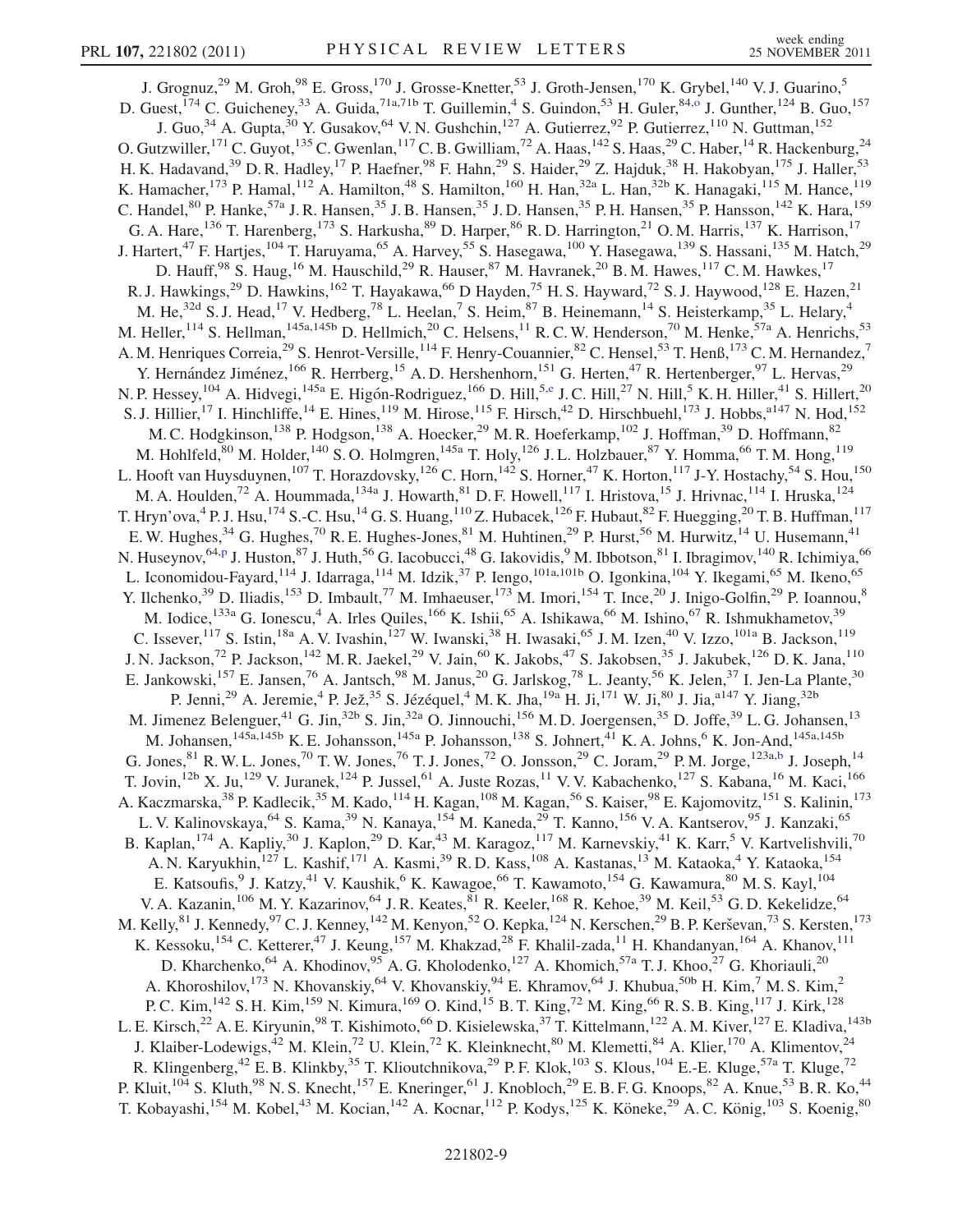<span id="page-9-4"></span><span id="page-9-3"></span><span id="page-9-2"></span><span id="page-9-1"></span><span id="page-9-0"></span>L. Köpke,<sup>80</sup> F. Koetsveld,<sup>103</sup> P. Koevesarki,<sup>20</sup> T. Koffas,<sup>28</sup> E. Koffeman,<sup>104</sup> F. Kohn,<sup>53</sup> Z. Kohout,<sup>126</sup> T. Kohriki,<sup>65</sup> T. Koi,<sup>142</sup> T. Kokott,<sup>20</sup> G. M. Kolachev,<sup>106</sup> H. Kolanoski,<sup>15</sup> V. Kolesnikov,<sup>64</sup> I. Koletsou,<sup>88a</sup> J. Koll,<sup>87</sup> D. Kollar,<sup>29</sup> M. Kollefrath,<sup>47</sup> S. D. Kolya,<sup>81</sup> A. A. Komar,<sup>93</sup> Y. Komori,<sup>154</sup> T. Kondo,<sup>65</sup> T. Kono,<sup>41[,q](#page-17-16)</sup> A. I. Kononov,<sup>47</sup> R. Konoplich,<sup>107,[r](#page-17-17)</sup> N. Konstantinidis,<sup>76</sup> A. Kootz,<sup>173</sup> S. Koperny,<sup>37</sup> S. V. Kopikov,<sup>127</sup> K. Korcyl,<sup>38</sup> K. Kordas,<sup>153</sup> V. Koreshev,<sup>127</sup> A. Korn,<sup>117</sup> A. Korol,<sup>106</sup> I. Korolkov,<sup>11</sup> E. V. Korolkova,<sup>138</sup> V. A. Korotkov,<sup>127</sup> O. Kortner,<sup>98</sup> S. Kortner,<sup>98</sup> V. V. Kostyukhin,<sup>20</sup> M. J. Kotamäki,<sup>29</sup> S. Kotov,<sup>98</sup> V. M. Kotov,<sup>64</sup> A. Kotwal,<sup>45</sup> C. Kourkoumelis,<sup>8</sup> V. Kouskoura,<sup>153</sup> A. Koutsman,<sup>104</sup> R. Kowalewski,<sup>168</sup> T. Z. Kowalski,<sup>37</sup> W. Kozanecki,<sup>135</sup> A. S. Kozhin,<sup>127</sup> V. Kral,<sup>126</sup> V. A. Kramarenko,<sup>96</sup> G. Kramberger,<sup>73</sup> M. W. Krasny,<sup>77</sup> A. Krasznahorkay,<sup>107</sup> J. Kraus,<sup>87</sup> A. Kreisel,<sup>152</sup> F. Krejci,<sup>126</sup> J. Kretzschmar,<sup>72</sup> N. Krieger,<sup>53</sup> P. Krieger,<sup>157</sup> K. Kroeninger,<sup>53</sup> H. Kroha,<sup>98</sup> J. Kroll,<sup>119</sup> J. Kroseberg,<sup>20</sup> J. Krstic,<sup>12a</sup> U. Kruchonak,<sup>64</sup> H. Krüger,<sup>20</sup> T. Kruker,<sup>16</sup> Z. V. Krumshteyn,<sup>64</sup> A. Kruth,<sup>20</sup> T. Kubota,<sup>85</sup> S. Kuehn,<sup>47</sup> A. Kugel,<sup>57c</sup> T. Kuhl,<sup>41</sup> D. Kuhn,<sup>61</sup> V. Kukhtin,<sup>64</sup> Y. Kulchitsky,<sup>89</sup> S. Kuleshov,<sup>31b</sup> C. Kummer,<sup>97</sup> M. Kuna,<sup>77</sup> N. Kundu,<sup>117</sup> J. Kunkle,<sup>119</sup> A. Kupco,<sup>124</sup> H. Kurashige,<sup>66</sup> M. Kurata,<sup>159</sup> Y. A. Kurochkin,<sup>89</sup> V. Kus,<sup>124</sup> W. Kuykendall,<sup>137</sup> M. Kuze,<sup>156</sup> P. Kuzhir,<sup>90</sup> J. Kvita,<sup>29</sup> R. Kwee,<sup>15</sup> A. La Rosa,<sup>171</sup> L. La Rotonda,<sup>36a,36b</sup> L. Labarga,<sup>79</sup> J. Labbe,<sup>4</sup> S. Lablak,<sup>134a</sup> C. Lacasta,<sup>166</sup> F. Lacava,<sup>131a,131b</sup> H. Lacker,<sup>15</sup> D. Lacour,<sup>77</sup> V. R. Lacuesta,<sup>166</sup> E. Ladygin,<sup>64</sup> R. Lafaye,<sup>4</sup> B. Laforge,<sup>77</sup> T. Lagouri,<sup>79</sup> S. Lai,<sup>47</sup> E. Laisne,<sup>54</sup> M. Lamanna,<sup>29</sup> C. L. Lampen,<sup>6</sup> W. Lampl,<sup>6</sup> E. Lancon,<sup>135</sup> U. Landgraf,<sup>47</sup> M. P. J. Landon,<sup>74</sup> H. Landsman,<sup>151</sup> J. L. Lane,<sup>81</sup> C. Lange,<sup>41</sup> A. J. Lankford,<sup>162</sup> F. Lanni,<sup>24</sup> K. Lantzsch,<sup>29</sup> S. Laplace,<sup>77</sup> C. Lapoire,<sup>20</sup> J. F. Laporte,<sup>135</sup> T. Lari,<sup>88a</sup> A. V. Larionov,<sup>127</sup> A. Larner,<sup>117</sup> C. Lasseur,<sup>29</sup> M. Lassnig,<sup>29</sup> P. Laurelli,<sup>46</sup> A. Lavorato,<sup>117</sup> W. Lavrijsen,<sup>14</sup> P. Laycock,<sup>72</sup> A. B. Lazarev,<sup>64</sup> O. Le Dortz,<sup>77</sup> E. Le Guirriec,<sup>82</sup> C. Le Maner,<sup>157</sup> E. Le Menedeu,<sup>135</sup> C. Lebel,<sup>92</sup> T. LeCompte,<sup>5</sup> F. Ledroit-Guillon,<sup>54</sup> H. Lee, $^{104}$  J. S. H. Lee, $^{149}$  S. C. Lee, $^{150}$  L. Lee, $^{174}$  M. Lefebvre, $^{168}$  M. Legendre, $^{135}$  A. Leger, $^{48}$  B. C. LeGeyt, $^{119}$ F. Legger,<sup>97</sup> C. Leggett,<sup>14</sup> M. Lehmacher,<sup>20</sup> G. Lehmann Miotto,<sup>29</sup> X. Lei,<sup>6</sup> M. A. L. Leite,<sup>23d</sup> R. Leitner,<sup>125</sup> D. Lellouch,<sup>170</sup> M. Leltchouk,<sup>34</sup> B. Lemmer,<sup>53</sup> V. Lendermann,<sup>57a</sup> K. J. C. Leney,<sup>144b</sup> T. Lenz,<sup>104</sup> G. Lenzen,<sup>173</sup> B. Lenzi,<sup>29</sup> K. Leonhardt,<sup>43</sup> S. Leontsinis,<sup>9</sup> C. Leroy,<sup>92</sup> J-R. Lessard,<sup>168</sup> J. Lesser,<sup>145a</sup> C. G. Lester,<sup>27</sup> A. Leung Fook Cheong, <sup>171</sup> J. Levêque, <sup>4</sup> D. Levin, <sup>86</sup> L. J. Levinson, <sup>170</sup> M. S. Levitski, <sup>127</sup> M. Lewandowska, <sup>21</sup> A. Lewis, 117 G. H. Lewis, 107 A. M. Leyko, 20 M. Leyton, <sup>15</sup> B. Li, <sup>82</sup> H. Li, <sup>171</sup> S. Li, <sup>32b,[d](#page-17-3)</sup> X. Li, <sup>86</sup> Z. Liang, <sup>39</sup> Z. Liang,  $117, s$  H. Liao,  $34$  B. Liberti,  $132a$  P. Lichard,  $29$  M. Lichtnecker,  $97$  K. Lie,  $164$  W. Liebig,  $13$  R. Lifshitz,  $151$ J. N. Lilley, <sup>17</sup> C. Limbach, <sup>20</sup> A. Limosani, <sup>85</sup> M. Limper, <sup>62</sup> S. C. Lin, <sup>150[,t](#page-17-19)</sup> F. Linde, <sup>104</sup> J. T. Linnemann, <sup>87</sup> E. Lipeles, <sup>119</sup> L. Lipinsky, <sup>124</sup> A. Lipniacka, <sup>13</sup> T. M. Liss, <sup>164</sup> D. Lissauer, <sup>24</sup> A. Lister, <sup>48</sup> A. M. Litke, <sup>136</sup> C. Liu, <sup>28</sup> D. Liu, <sup>150[,u](#page-17-20)</sup> H. Liu,<sup>86</sup> J. B. Liu,<sup>86</sup> M. Liu,<sup>32b</sup> S. Liu,<sup>2</sup> Y. Liu,<sup>32b</sup> M. Livan,<sup>118a,118b</sup> S. S. A. Livermore,<sup>117</sup> A. Lleres,<sup>54</sup> J. Llorente Merino,<sup>79</sup> S. L. Lloyd,<sup>74</sup> E. Lobodzinska,<sup>41</sup> P. Loch,<sup>6</sup> W. S. Lockman,<sup>136</sup> T. Loddenkoetter,<sup>20</sup> F. K. Loebinger, <sup>81</sup> A. Loginov, <sup>174</sup> C. W. Loh, <sup>167</sup> T. Lohse, <sup>15</sup> K. Lohwasser, <sup>47</sup> M. Lokajicek, <sup>124</sup> J. Loken, <sup>117</sup> V. P. Lom[b](#page-17-1)ardo,<sup>4</sup> R. E. Long,<sup>70</sup> L. Lopes,<sup>123a,b</sup> D. Lopez Mateos,<sup>56</sup> M. Losada,<sup>161</sup> P. Loscutoff,<sup>14</sup> F. Lo Sterzo,<sup>131a,131b</sup> M. J. Losty, <sup>158a</sup> X. Lou,<sup>40</sup> A. Lounis, <sup>114</sup> K. F. Loureiro, <sup>161</sup> J. Love, <sup>21</sup> P. A. Love, <sup>70</sup> A. J. Lowe, <sup>142[,g](#page-17-6)</sup> F. Lu, <sup>32a</sup> H. J. Lubatti,<sup>137</sup> C. Luci,<sup>131a,131b</sup> A. Lucotte,<sup>54</sup> A. Ludwig,<sup>43</sup> D. Ludwig,<sup>41</sup> I. Ludwig,<sup>47</sup> J. Ludwig,<sup>47</sup> F. Luehring,<sup>60</sup> G. Luijckx,<sup>104</sup> D. Lumb,<sup>47</sup> L. Luminari,<sup>131a</sup> E. Lund,<sup>116</sup> B. Lund-Jensen,<sup>146</sup> B. Lundberg,<sup>78</sup> J. Lundberg,<sup>145a,145b</sup> J. Lundquist,<sup>35</sup> M. Lungwitz,<sup>80</sup> A. Lupi,<sup>121a,121b</sup> G. Lutz,<sup>98</sup> D. Lynn,<sup>24</sup> J. Lys,<sup>14</sup> E. Lytken,<sup>78</sup> H. Ma,<sup>24</sup> L. L. Ma,<sup>171</sup> J. A. Macana Goia,<sup>92</sup> G. Maccarrone,<sup>46</sup> A. Macchiolo,<sup>98</sup> B. Maček,<sup>73</sup> J. Machado Miguens,<sup>123a</sup> R. Mackeprang,<sup>35</sup> R. J. Madaras,<sup>14</sup> W. F. Mader,<sup>43</sup> R. Maenner,<sup>57c</sup> T. Maeno,<sup>24</sup> P. Mättig,<sup>173</sup> S. Mättig,<sup>41</sup> L. Magnoni,<sup>29</sup> E. Magradze,<sup>53</sup> Y. Mahalalel,<sup>152</sup> K. Mah[b](#page-17-1)oubi,<sup>47</sup> G. Mahout,<sup>17</sup> C. Maiani,<sup>131a,131b</sup> C. Maidantchik,<sup>23a</sup> A. Maio,<sup>123a,b</sup> S. Majewski,<sup>24</sup> Y. Makida,<sup>65</sup> N. Makovec,<sup>114</sup> P. Mal,<sup>6</sup> Pa. Malecki,<sup>38</sup> P. Malecki,<sup>38</sup> V. P. Maleev,<sup>120</sup> F. Malek,<sup>54</sup> U. Mallik,<sup>62</sup> D. Malon,<sup>5</sup> C. Malone,<sup>142</sup> S. Maltezos,<sup>9</sup> V. Malyshev,<sup>106</sup> S. Malyukov,<sup>29</sup> R. Mameghani,<sup>97</sup> J. Mamuzic,<sup>12b</sup> A. Manabe, <sup>65</sup> L. Mandelli, <sup>88a</sup> I. Mandić, <sup>73</sup> R. Mandrysch, <sup>15</sup> J. Maneira, <sup>123a</sup> P. S. Mangeard, <sup>87</sup> I. D. Manjavidze, <sup>64</sup> A. Mann, <sup>53</sup> P. M. Manning, <sup>136</sup> A. Manousakis-Katsikakis, <sup>8</sup> B. Mansoulie, <sup>135</sup> A. Manz, <sup>98</sup> A. Mapelli, <sup>29</sup> L. Mapelli, <sup>29</sup> L. March,<sup>79</sup> J. F. Marchand,<sup>29</sup> F. March[e](#page-17-4)se,<sup>132a,132b</sup> G. Marchiori,<sup>77</sup> M. Marcisovsky,<sup>124</sup> A. Marin,<sup>21,e</sup> C. P. Marino,<sup>60</sup> F. Marroquim,<sup>23a</sup> R. Marshall,<sup>81</sup> Z. Marshall,<sup>29</sup> F. K. Martens,<sup>157</sup> S. Marti-Garcia,<sup>166</sup> A. J. Martin,<sup>174</sup> B. Martin,<sup>29</sup> B. Martin, <sup>87</sup> F. F. Martin, <sup>119</sup> J. P. Martin, <sup>92</sup> Ph. Martin, <sup>54</sup> T. A. Martin, <sup>17</sup> V. J. Martin, <sup>45</sup> B. Martin dit Latour, <sup>48</sup> S. Martin–Haugh,<sup>a148</sup> M. Martinez,<sup>11</sup> V. Martinez Outschoorn,<sup>56</sup> A. C. Martyniuk,<sup>81</sup> M. Marx,<sup>81</sup> F. Marzano,<sup>131a</sup> A. Marzin,<sup>110</sup> L. Masetti,<sup>80</sup> T. Mashimo,<sup>154</sup> R. Mashinistov,<sup>93</sup> J. Masik,<sup>81</sup> A. L. Maslennikov,<sup>106</sup> I. Massa,<sup>19a,19b</sup> G. Massaro,  $^{104}$  N. Massol, <sup>4</sup> P. Mastrandrea,  $^{131a,131b}$  A. Mastroberardino,  $^{36a,36b}$  T. Masubuchi,  $^{154}$  M. Mathes,  $^{20}$ P. Matricon,<sup>114</sup> H. Matsumoto,<sup>154</sup> H. Matsunaga,<sup>154</sup> T. Matsushita,<sup>66</sup> C. Mattravers,<sup>117[,c](#page-17-2)</sup> J. M. Maugain,<sup>29</sup> S. J. Maxfield,<sup>72</sup> D. A. Maximov,<sup>106</sup> E. N. May,<sup>5</sup> A. Mayne,<sup>138</sup> R. Mazini,<sup>150</sup> M. Mazur,<sup>20</sup> M. Mazzanti,<sup>88a</sup>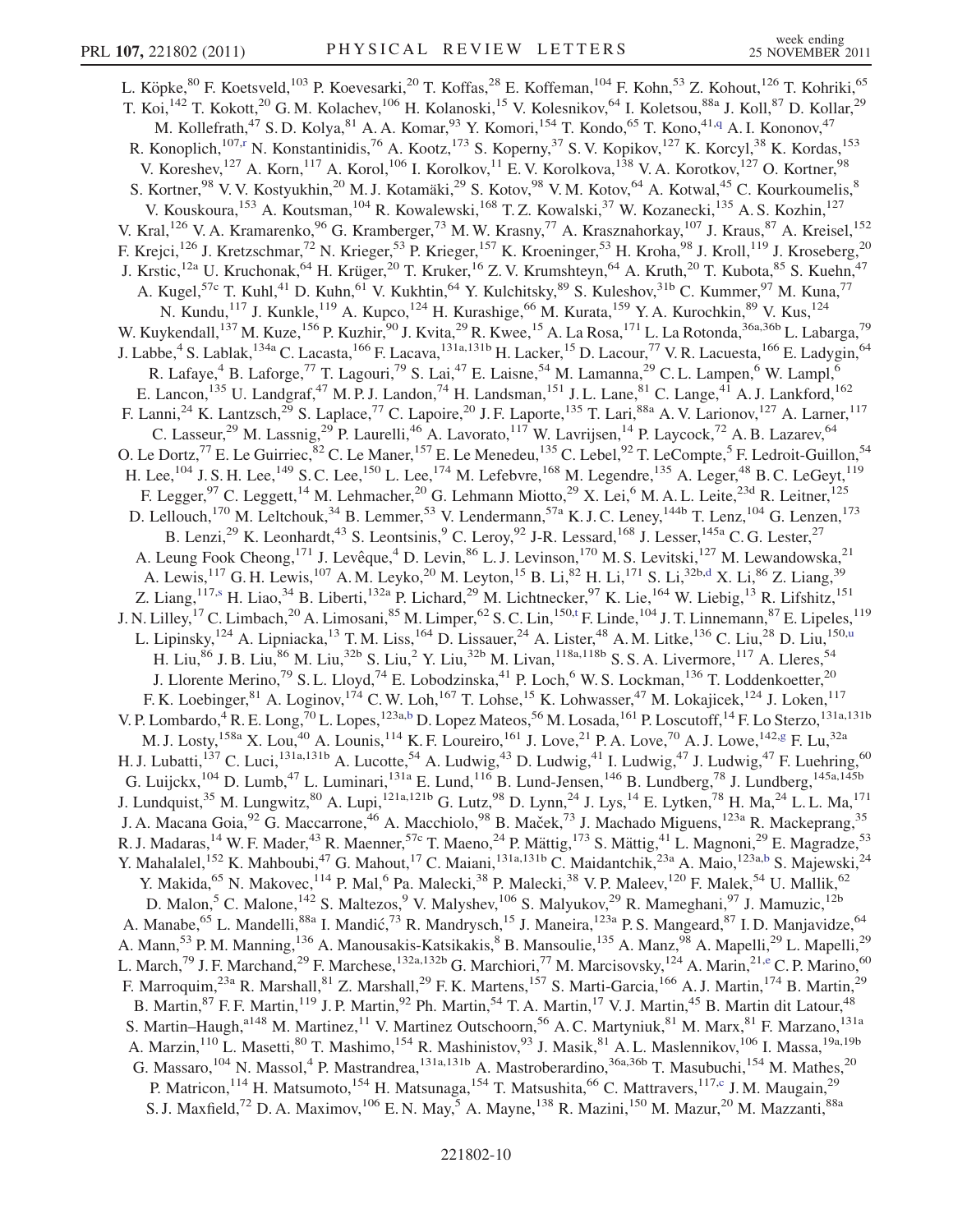<span id="page-10-4"></span><span id="page-10-3"></span><span id="page-10-2"></span><span id="page-10-1"></span><span id="page-10-0"></span>E. Mazzoni,<sup>121a,121b</sup> S. P. Mc Kee,<sup>86</sup> A. McCarn,<sup>164</sup> R. L. McCarthy,<sup>a147</sup> T. G. McCarthy,<sup>28</sup> N. A. McCubbin,<sup>128</sup> K. W. McFarlane,<sup>55</sup> J. A. Mcfayden,<sup>138</sup> H. McGlone,<sup>52</sup> G. Mchedlidze,<sup>50b</sup> R. A. McLaren,<sup>29</sup> T. Mclaughlan,<sup>17</sup> S. J. McMahon,<sup>128</sup> R. A. McPherson,<sup>168,1</sup> A. Meade,<sup>83</sup> J. Mechnich,<sup>104</sup> M. Mechtel,<sup>173</sup> M. Medinnis,<sup>41</sup> R. Meera-Lebbai,<sup>110</sup> T. Meguro,<sup>115</sup> R. Mehdiyev,<sup>92</sup> S. Mehlhase,<sup>35</sup> A. Mehta,<sup>72</sup> K. Meier,<sup>57a</sup> J. Meinhardt,<sup>47</sup> B. Meirose,<sup>78</sup> C. Melachrinos,<sup>30</sup> B. R. Mellado Garcia,<sup>171</sup> L. Mendoza Navas,<sup>161</sup> Z. Meng,<sup>150[,u](#page-17-20)</sup> A. Mengarelli,<sup>19a,19b</sup> S. Menke,  $98$  C. Menot,  $29$  E. Meoni,  $11$  K. M. Mercurio,  $56$  P. Mermod,  $117$  L. Merola,  $101a,101b$  C. Meroni,  $88a$ F. S. Merritt,<sup>30</sup> A. Messina,<sup>29</sup> J. Metcalfe,<sup>102</sup> A. S. Mete,<sup>63</sup> S. Meuser,<sup>20</sup> C. Meyer,<sup>80</sup> J-P. Meyer,<sup>135</sup> J. Meyer,<sup>172</sup> J. Meyer,<sup>53</sup> T. C. Meyer,<sup>29</sup> W. T. Meyer,<sup>63</sup> J. Miao,<sup>32d</sup> S. Michal,<sup>29</sup> L. Micu,<sup>25a</sup> R. P. Middleton,<sup>128</sup> P. Miele,<sup>29</sup> S. Migas,<sup>72</sup> L. Mijović,<sup>41</sup> G. Mikenberg,<sup>170</sup> M. Mikestikova,<sup>124</sup> M. Mikuž,<sup>73</sup> D. W. Miller,<sup>30</sup> R. J. Miller,<sup>87</sup> W. J. Mills,<sup>167</sup> C. Mills,<sup>56</sup> A. Milov,<sup>170</sup> D. A. Milstead,<sup>145a,145b</sup> D. Milstein,<sup>170</sup> A. A. Minaenko,<sup>127</sup> M. Miñano,<sup>166</sup> I. A. Minashvili, <sup>64</sup> A. I. Mincer, <sup>107</sup> B. Mindur, <sup>37</sup> M. Mineev, <sup>64</sup> Y. Ming, <sup>129</sup> L. M. Mir, <sup>11</sup> G. Mirabelli, <sup>131a</sup> L. Miralles Verge,<sup>11</sup> A. Misiejuk,<sup>75</sup> J. Mitrevski,<sup>136</sup> G. Y. Mitrofanov,<sup>127</sup> V. A. Mitsou,<sup>166</sup> S. Mitsui,<sup>65</sup> P. S. Miyagawa,<sup>138</sup> K. Miyazaki,<sup>66</sup> J. U. Mjörnmark,<sup>78</sup> T. Moa,<sup>145a,145b</sup> P. Mockett,<sup>137</sup> S. Moed,<sup>56</sup> V. Moeller,<sup>27</sup> K. Mönig,<sup>41</sup> N. Mös[e](#page-17-4)r,<sup>20</sup> S. Mohapatra,<sup>a147</sup> W. Mohr,<sup>47</sup> S. Mohrdieck-Möck,<sup>98</sup> A. M. Moisseev,<sup>127,e</sup> R. Moles-Valls,<sup>166</sup> J. Molina-Perez,<sup>29</sup> J. Monk,<sup>76</sup> E. Monnier,<sup>82</sup> S. Montesano,<sup>88a,88b</sup> F. Monticelli,<sup>69</sup> S. Monzani,<sup>19a,19b</sup> R. W. Moore,<sup>2</sup> G. F. Moorhead,<sup>85</sup> C. Mora Herrera,<sup>48</sup> A. Moraes,<sup>52</sup> N. Morange,<sup>135</sup> J. Morel,<sup>53</sup> G. Morello,<sup>36a,36b</sup> D. Moreno,<sup>80</sup> M. Moreno Llácer,<sup>166</sup> P. Morettini,<sup>49a</sup> M. Morii,<sup>56</sup> J. Morin,<sup>74</sup> Y. Morita,<sup>65</sup> A. K. Morley,<sup>29</sup> G. Mornacchi,<sup>29</sup> S. V. Morozov,<sup>95</sup> J. D. Morris,<sup>74</sup> L. Morvaj,<sup>100</sup> H. G. Moser,<sup>98</sup> M. Mosidze,<sup>50b</sup> J. Moss,<sup>108</sup> R. Mount,<sup>142</sup> E. Mountricha,<sup>135</sup> S. V. Mouraviev,<sup>93</sup> E. J. W. Moyse,<sup>83</sup> M. Mudrinic,<sup>12b</sup> F. Mueller,<sup>57a</sup> J. Mueller,<sup>122</sup> K. Mueller,<sup>20</sup> T. A. Müller,<sup>97</sup> D. Muenstermann,<sup>29</sup> A. Muir,<sup>167</sup> Y. Munwes,<sup>152</sup> W. J. Murray,<sup>128</sup> I. Mussche,<sup>104</sup> E. Musto,<sup>101a,101b</sup> A. G. Myagkov,<sup>127</sup> M. Myska,<sup>124</sup> J. Nadal,<sup>11</sup> K. Nagai,<sup>159</sup> K. Nagano,<sup>65</sup> Y. Nagasaka,<sup>59</sup> A. M. Nairz,<sup>29</sup> Y. Nakahama,<sup>29</sup> K. Nakamura,<sup>154</sup> I. Nakano,<sup>109</sup> G. Nanava,<sup>20</sup> A. Napier,<sup>160</sup> M. Nash,<sup>76[,c](#page-17-2)</sup> N. R. Nation,<sup>21</sup> T. Nattermann,<sup>20</sup> T. Naumann,<sup>41</sup> G. Navarro,<sup>161</sup> H. A. Neal,<sup>86</sup> E. Nebot,<sup>79</sup> P.Yu. Nechaeva,<sup>93</sup> A. Negri,<sup>118a,118b</sup> G. Negri,<sup>29</sup> S. Nektarijevic,<sup>48</sup> A. Nelson,<sup>63</sup> S. Nelson,<sup>142</sup> T.K. Nelson,<sup>142</sup> S. Nemecek,<sup>124</sup> P. Nemethy,<sup>107</sup> A. A. Nepomuceno,<sup>23a</sup> M. Nessi,<sup>29,[v](#page-17-21)</sup> S. Y. Nesterov,<sup>120</sup> M. S. Neubauer,<sup>164</sup> A. Neusiedl,<sup>80</sup> R. M. Neves,<sup>107</sup> P. Nevski,<sup>24</sup> P. R. Newman,<sup>17</sup> V. Nguyen Thi Hong,<sup>135</sup> R. B. Nickerson,<sup>117</sup> R. Nicolaidou,<sup>135</sup> L. Nicolas,<sup>138</sup> B. Nicquevert,<sup>29</sup> F. Niedercorn,<sup>114</sup> J. Nielsen,<sup>136</sup> T. Niinikoski,<sup>29</sup> N. Nikiforou,<sup>34</sup> A. Nikiforov,<sup>15</sup> V. Nikolaenko,<sup>127</sup> K. Nikolaev,<sup>64</sup> I. Nikolic-Audit,<sup>77</sup> K. Nikolics,<sup>48</sup> K. Nikolopoulos,<sup>24</sup> H. Nilsen,<sup>47</sup> P. Nilsson,<sup>7</sup> Y. Ninomiya, <sup>154</sup> A. Nisati, <sup>131a</sup> T. Nishiyama, <sup>66</sup> R. Nisius, <sup>98</sup> L. Nodulman, <sup>5</sup> M. Nomachi, <sup>115</sup> I. Nomidis,<sup>153</sup> M. Nordberg,<sup>29</sup> B. Nordkvist,<sup>145a,145b</sup> P. R. Norton,<sup>128</sup> J. Novakova,<sup>125</sup> M. Nozaki,<sup>65</sup> M. Nožička,<sup>41</sup> L. Nozka,<sup>112</sup> I. M. Nugent,<sup>158a</sup> A.-E. Nuncio-Quiroz,<sup>20</sup> G. Nunes Hanninger,<sup>85</sup> T. Nunnemann,<sup>97</sup> E. Nurse,<sup>76</sup> T. Nyman,<sup>29</sup> B. J. O'Brien,<sup>45</sup> S. W. O'Neale,<sup>17[,e](#page-17-4)</sup> D. C. O'Neil,<sup>141</sup> V. O'Shea,<sup>52</sup> F. G. Oakham,<sup>28,[f](#page-17-5)</sup> H. Oberlack,<sup>98</sup> J. Ocariz,<sup>77</sup> A. Ochi,<sup>66</sup> S. Oda,<sup>154</sup> S. Odaka,<sup>65</sup> J. Odier,<sup>82</sup> H. Ogren,<sup>60</sup> A. Oh,<sup>81</sup> S. H. Oh,<sup>44</sup> C. C. Ohm,<sup>145a,145b</sup> T. Ohshima,  $^{100}$  H. Ohshita,  $^{139}$  T. K. Ohska, $^{65}$  T. Ohsugi, $^{58}$  S. Okada, $^{66}$  H. Okawa,  $^{162}$  Y. Okumura,  $^{100}$  T. Okuyama,  $^{154}$ M. Olcese,<sup>49a</sup> A. G. Olchevski,<sup>64</sup> M. Oliveira,<sup>123a,[j](#page-17-9)</sup> D. Oliveira Damazio,<sup>24</sup> E. Oliver Garcia,<sup>166</sup> D. Olivito,<sup>119</sup> A. Olszewski,<sup>38</sup> J. Olszowska,<sup>38</sup> C. Omachi,<sup>66</sup> A. Onofre,<sup>123a[,w](#page-17-22)</sup> P. U. E. Onyisi,<sup>30</sup> C. J. Oram,<sup>158a</sup> M. J. Oreglia,<sup>30</sup> Y. Oren,<sup>152</sup> D. Orestano,<sup>133a,133b</sup> I. Orlov,<sup>106</sup> C. Oropeza Barrera,<sup>52</sup> R. S. Orr,<sup>157</sup> B. Osculati,<sup>49a,49b</sup> R. Ospanov,<sup>119</sup> C. Osuna,  $^{11}$  G. Otero y Garzon,  $^{26}$  J. P. Ottersbach,  $^{104}$  M. Ouchrif,  $^{134d}$  F. Ould-Saada,  $^{116}$  A. Ouraou,  $^{135}$  Q. Ouyang,  $^{32a}$ M. Owen, <sup>81</sup> S. Owen, <sup>138</sup> V. E. Ozcan, <sup>18a</sup> N. Ozturk, <sup>7</sup> A. Pacheco Pages, <sup>11</sup> C. Padilla Aranda, <sup>11</sup> S. Pagan Griso, <sup>14</sup> E. Paganis,<sup>138</sup> F. Paige,<sup>24</sup> K. Pajchel,<sup>116</sup> G. Palacino,<sup>158b</sup> C. P. Paleari,<sup>6</sup> S. Palestini,<sup>29</sup> D. Pallin,<sup>33</sup> A. Palma,<sup>123a[,b](#page-17-1)</sup> J. D. Palmer,<sup>17</sup> Y. B. Pan,<sup>171</sup> E. Panagiotopoulou, <sup>9</sup> B. Panes, <sup>31a</sup> N. Panikashvili, <sup>86</sup> S. Panitkin, <sup>24</sup> D. Pantea, <sup>25a</sup> M. Panuskova, <sup>124</sup> V. Paolone, <sup>122</sup> A. Papadelis, <sup>145a</sup> Th.D. Papadopoulou, <sup>9</sup> A. Paramonov, <sup>5</sup> W. Park, <sup>24[,x](#page-17-23)</sup> M. A. Parker,<sup>27</sup> F. Parodi,<sup>49a,49b</sup> J. A. Parsons,<sup>34</sup> U. Parzefall,<sup>47</sup> E. Pasqualucci,<sup>131a</sup> A. Passeri,<sup>133a</sup> F. Pastore,<sup>133a,133b</sup> Fr. Pastore,<sup>75</sup> G. Pásztor,<sup>48,[y](#page-17-24)</sup> S. Pataraia,<sup>173</sup> N. Patel,<sup>149</sup> J. R. Pater,<sup>81</sup> S. Patricelli,<sup>101a,101b</sup> T. Pauly,<sup>29</sup> M. Pecsy,<sup>143a</sup> M. I. Pedraza Morales,<sup>171</sup> S. V. Peleganchuk,<sup>106</sup> H. Peng,<sup>32b</sup> R. Pengo,<sup>29</sup> A. Penson,<sup>34</sup> J. Penwell,<sup>60</sup> M. Perantoni,<sup>23a</sup> K. Pere[z](#page-17-25),<sup>34,z</sup> T. Perez Cavalcanti,<sup>41</sup> E. Perez Codina,<sup>11</sup> M. T. Pérez García-Estañ,<sup>166</sup> V. Perez Reale,<sup>34</sup> L. Perini,<sup>88a,88b</sup> H. Pernegger,<sup>29</sup> R. Perrino,<sup>71a</sup> P. Perrodo,<sup>4</sup> S. Persembe,<sup>3a</sup> V.D. Peshekhonov,<sup>64</sup> B.A. Petersen,<sup>29</sup> J. Petersen,<sup>29</sup> T. C. Petersen,<sup>35</sup> E. Petit,<sup>82</sup> A. Petridis,<sup>153</sup> C. Petridou,<sup>153</sup> E. Petrolo,<sup>131a</sup> F. Petrucci,<sup>133a,133b</sup> D. Petschull,<sup>41</sup> M. Petteni,<sup>141</sup> R. Pezoa,<sup>31b</sup> A. Phan,<sup>85</sup> A. W. Phillips,<sup>27</sup> P. W. Phillips,<sup>128</sup> G. Piacquadio,<sup>29</sup> E. Piccaro,<sup>74</sup> M. Piccinini,<sup>19a,19b</sup> A. Pickford,<sup>52</sup> S.M. Piec,<sup>41</sup> R. Piegaia,<sup>26</sup> J. E. Pilcher,<sup>30</sup> A.D. Pilkington,<sup>81</sup> J. Pina,<sup>123a[,b](#page-17-1)</sup> M. Pinamonti,<sup>163a,163c</sup> A. Pinder,<sup>117</sup> J. L. Pinfold,<sup>2</sup> J. Ping,<sup>32c</sup> B. Pinto,<sup>123a,[b](#page-17-1)</sup> O. Pirotte,<sup>29</sup> C. Pizio,<sup>88a,88b</sup>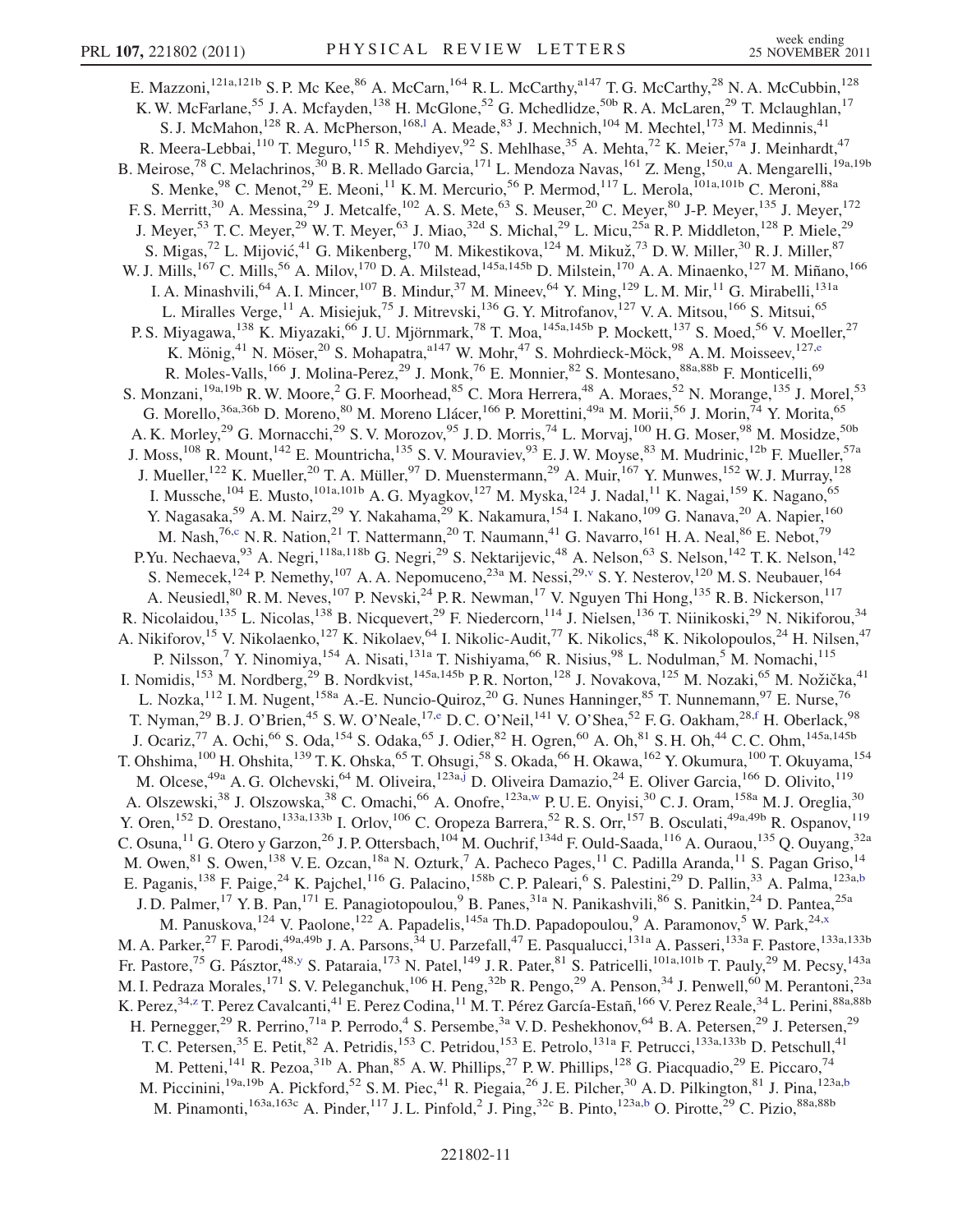<span id="page-11-0"></span>R. Placakyte,<sup>41</sup> M. Plamondon,<sup>168</sup> W. G. Plano,<sup>81</sup> M.-A. Pleier,<sup>24</sup> A. V. Pleskach,<sup>127</sup> A. Poblaguev,<sup>24</sup> S. Poddar,<sup>57a</sup> F. Podlyski,<sup>33</sup> L. Poggioli,<sup>114</sup> T. Poghosyan,<sup>20</sup> M. Pohl,<sup>48</sup> F. Polci,<sup>54</sup> G. Polesello,<sup>118a</sup> A. Policicchio,<sup>137</sup> A. Polini,<sup>19a</sup> J. Poll,<sup>74</sup> V. Polychronakos,<sup>24</sup> D. M. Pomarede,<sup>135</sup> D. Pomeroy,<sup>22</sup> K. Pommès,<sup>29</sup> L. Pontecorvo,<sup>131a</sup> B. G. Pope,<sup>87</sup> G. A. Popeneciu,<sup>25a</sup> D. S. Popovic,<sup>12a</sup> A. Poppleton,<sup>29</sup> X. Portell Bueso,<sup>29</sup> R. Porter,<sup>162</sup> C. Posch,<sup>21</sup> G. E. Pospelov,<sup>98</sup> S. Pospisil,<sup>126</sup> I. N. Potrap,<sup>98</sup> C. J. Potter,<sup>a148</sup> C. T. Potter,<sup>113</sup> G. Poulard,<sup>29</sup> J. Poveda,<sup>171</sup> R. Prabhu,<sup>76</sup> P. Pralavorio,<sup>82</sup> S. Prasad,<sup>56</sup> R. Pravahan,<sup>7</sup> S. Prell,<sup>63</sup> K. Pretzl,<sup>16</sup> L. Pribyl,<sup>29</sup> D. Price,<sup>60</sup> J. Price,<sup>72</sup> L. E. Price,<sup>5</sup> M. J. Price,<sup>29</sup> P. M. Prichard,<sup>72</sup> D. Prieur,<sup>122</sup> M. Primavera,<sup>71a</sup> K. Prokofiev,<sup>107</sup> F. Prokoshin,<sup>31b</sup> S. Protopopescu,<sup>24</sup> J. Proudfoot,<sup>5</sup> X. Prudent,<sup>43</sup> H. Przysiezniak,<sup>4</sup> S. Psoroulas,<sup>20</sup> E. Ptacek,<sup>113</sup> E. Pueschel,<sup>83</sup> J. Purdham,<sup>86</sup> M. Purohit,<sup>24,[x](#page-17-23)</sup> P. Puzo,<sup>114</sup> Y. Pylypchenko,<sup>116</sup> J. Qian,<sup>86</sup> Z. Qian,<sup>82</sup> Z. Qin,<sup>41</sup> A. Quadt,<sup>53</sup> D. R. Quarrie,<sup>14</sup> W. B. Quayle,<sup>171</sup> F. Quinonez,<sup>31a</sup> M. Raas,<sup>103</sup> V. Radescu,<sup>57b</sup> B. Radics,<sup>20</sup> T. Rador,<sup>18a</sup> F. Ragusa,<sup>88a,88b</sup> G. Rahal,<sup>176</sup> A. M. Rahimi,<sup>108</sup> D. Rahm,<sup>24</sup> S. Rajagopalan,<sup>24</sup> M. Rammensee,<sup>47</sup> M. Rammes,<sup>140</sup> M. Ramstedt,<sup>145a,145b</sup> A. S. Randle-Conde,<sup>39</sup> K. Randrianarivony,<sup>28</sup> P. N. Ratoff,<sup>70</sup> F. Rauscher,<sup>97</sup> E. Rauter,<sup>98</sup> M. Raymond,<sup>29</sup> A. L. Read,<sup>116</sup> D. M. Rebuzzi,<sup>118a,118b</sup> A. Redelbach,<sup>172</sup> G. Redlinger,<sup>24</sup> R. Reece,<sup>119</sup> K. Reeves,<sup>40</sup> A. Reichold,<sup>104</sup> E. Reinherz-Aronis,<sup>152</sup> A. Reinsch,<sup>113</sup> I. Reisinger,<sup>42</sup> D. Reljic,<sup>12a</sup> C. Rembser,<sup>29</sup> Z. L. Ren,<sup>150</sup> A. Renaud,<sup>114</sup> P. Renkel,<sup>39</sup> M. Rescigno,<sup>131a</sup> S. Resconi,<sup>88a</sup> B. Resende,<sup>135</sup> P. Reznicek,<sup>97</sup> R. Rezvani,<sup>157</sup> A. Richards,<sup>76</sup> R. Richter,<sup>98</sup> E. Richter-Was,<sup>4,[aa](#page-17-26)</sup> M. Ridel,<sup>77</sup> S. Rieke,<sup>80</sup> M. Rijpstra,<sup>104</sup> M. Rijssenbeek,<sup>a147</sup> A. Rimoldi,<sup>118a,118b</sup> L. Rinaldi,<sup>19a</sup> R. R. Rios,<sup>39</sup> I. Riu,<sup>11</sup> G. Rivoltella,<sup>88a,88b</sup> F. Rizatdinova,<sup>111</sup> E. Rizvi,<sup>74</sup> S. H. Robertson,<sup>84,1</sup> A. Robichaud-Veronneau,<sup>117</sup> D. Robinson,<sup>27</sup> J. E. M. Robinson,<sup>76</sup> M. Robinson,<sup>113</sup> A. Robson,<sup>52</sup> J. G. Rocha de Lima,<sup>105</sup> C. Roda,<sup>121a,121b</sup> D. Roda Dos Santos,<sup>29</sup> S. Rodier,<sup>79</sup> D. Rodriguez,<sup>161</sup> A. Roe,<sup>53</sup> S. Roe,<sup>29</sup> O. Røhne,  $^{116}$  V. Rojo,  $^{1}$  S. Rolli,  $^{160}$  A. Romaniouk,  $^{95}$  V. M. Romanov,  $^{64}$  G. Romeo,  $^{26}$  L. Roos,  $^{77}$  E. Ros,  $^{166}$ S. Rosati,<sup>131a,131b</sup> K. Rosbach,<sup>48</sup> A. Rose,<sup>a148</sup> M. Rose,<sup>75</sup> G. A. Rosenbaum,<sup>157</sup> E. I. Rosenberg,<sup>63</sup> P. L. Rosendahl,<sup>13</sup> O. Rosenthal,  $^{140}$  L. Rosselet,  $^{48}$  V. Rossetti,  $^{11}$  E. Rossi,  $^{131a,131b}$  L. P. Rossi,  $^{49a}$  L. Rossi,  $^{88a,88b}$  M. Rotaru,  $^{25a}$  I. Roth,  $^{170}$ J. Rothberg, <sup>137</sup> D. Rousseau, <sup>114</sup> C. R. Royon, <sup>135</sup> A. Rozanov, <sup>82</sup> Y. Rozen, <sup>151</sup> X. Ruan, <sup>114</sup> I. Rubinskiy, <sup>41</sup> B. Ruckert, <sup>97</sup> N. Ruckstuhl,<sup>104</sup> V. I. Rud,<sup>96</sup> C. Rudolph,<sup>43</sup> G. Rudolph,<sup>61</sup> F. Rühr,<sup>6</sup> F. Ruggieri,<sup>133a,133b</sup> A. Ruiz-Martinez,<sup>63</sup> E. Rulikowska-Zar[e](#page-17-4)bska,<sup>37</sup> V. Rumiantsev,<sup>90,e</sup> L. Rumyantsev,<sup>64</sup> K. Runge,<sup>47</sup> O. Runolfsson,<sup>20</sup> Z. Rurikova,<sup>47</sup> N. A. Rusakovich, <sup>64</sup> D. R. Rust, <sup>60</sup> J. P. Rutherfoord, <sup>6</sup> C. Ruwiedel, <sup>14</sup> P. Ruzicka, <sup>124</sup> Y. F. Ryabov, <sup>120</sup> V. Ryadovikov,<sup>127</sup> P. Ryan,<sup>87</sup> M. Rybar,<sup>125</sup> G. Rybkin,<sup>114</sup> N. C. Ryder,<sup>117</sup> S. Rzaeva,<sup>10</sup> A. F. Saavedra,<sup>149</sup> I. Sadeh,<sup>152</sup> H. F-W. Sadrozinski,<sup>136</sup> R. Sadykov,<sup>64</sup> F. Safai Tehrani,<sup>131a,131b</sup> H. Sakamoto,<sup>154</sup> G. Salamanna,<sup>74</sup> A. Salamon,<sup>132a</sup> M. Saleem, 110 D. Salihagic, <sup>98</sup> A. Salnikov, <sup>142</sup> J. Salt, <sup>166</sup> B. M. Salvachua Ferrando, 5 D. Salvatore, <sup>36a, 36b</sup> F. Salvatore,<sup>a148</sup> A. Salvucci,<sup>103</sup> A. Salzburger,<sup>29</sup> D. Sampsonidis,<sup>153</sup> B. H. Samset,<sup>116</sup> A. Sanchez,<sup>101a,101b</sup> H. Sandaker,<sup>13</sup> H. G. Sander,<sup>80</sup> M. P. Sanders,<sup>97</sup> M. Sandhoff,<sup>173</sup> T. Sandoval,<sup>27</sup> C. Sandoval,<sup>161</sup> R. Sandstroem,<sup>98</sup> S. Sandvoss,<sup>173</sup> D. P. C. Sankey,<sup>128</sup> A. Sansoni,<sup>46</sup> C. Santamarina Rios,<sup>84</sup> C. Santoni,<sup>33</sup> R. Santonico,<sup>132a,132b</sup> H. Santos,<sup>123a</sup> J. G. Saraiva,<sup>123a,[b](#page-17-1)</sup> T. Sarangi,<sup>171</sup> E. Sarkisyan-Grinbaum,<sup>7</sup> F. Sarri,<sup>121a,121b</sup> G. Sartisohn,<sup>173</sup> O. Sasaki,<sup>65</sup> T. Sasaki,<sup>65</sup> N. Sasao,<sup>67</sup> I. Satsounkevitch,<sup>89</sup> G. Sauvage,<sup>4</sup> E. Sauvan,<sup>4</sup> J. B. Sauvan,<sup>114</sup> P. Savard,<sup>157,[f](#page-17-5)</sup> V. Savi[n](#page-17-13)ov, <sup>122</sup> D. O. Savu, <sup>29</sup> P. Savva, <sup>9</sup> L. Sawyer, <sup>24,n</sup> D. H. Saxon, <sup>52</sup> L. P. Says, <sup>33</sup> C. Sbarra, <sup>19a, 19b</sup> A. Sbrizzi, <sup>19a, 19b</sup> O. Scallon,<sup>92</sup> D. A. Scannicchio,<sup>162</sup> J. Schaarschmidt,<sup>114</sup> P. Schacht,<sup>98</sup> U. Schäfer,<sup>80</sup> S. Schaepe,<sup>20</sup> S. Schaetzel,<sup>57a,57b</sup> A. C. Schaffer, <sup>114</sup> D. Schaile, <sup>97</sup> R. D. Schamberger, <sup>a147</sup> A. G. Schamov, <sup>106</sup> V. Scharf, <sup>57a</sup> V. A. Schegelsky, <sup>120</sup> D. Scheirich,<sup>86</sup> M. Schernau,<sup>162</sup> M. I. Scherzer,<sup>14</sup> C. Schiavi,<sup>49a,49b</sup> J. Schieck,<sup>97</sup> M. Schioppa,<sup>36a,36b</sup> S. Schlenker,<sup>29</sup> J. L. Schlereth,<sup>5</sup> E. Schmidt,<sup>47</sup> K. Schmieden,<sup>20</sup> C. Schmitt,<sup>80</sup> S. Schmitt,<sup>57b</sup> M. Schmitz,<sup>20</sup> A. Schöning,<sup>57b</sup> M. Schott,<sup>29</sup> D. Schouten,<sup>141</sup> J. Schovancova,<sup>124</sup> M. Schram,<sup>84</sup> C. Schroeder,<sup>80</sup> N. Schroer,<sup>57c</sup> S. Schuh,<sup>29</sup> G. Schuler,<sup>29</sup> J. Schultes,<sup>173</sup> H.-C. Schultz-Coulon,<sup>57a</sup> H. Schulz,<sup>15</sup> J. W. Schumacher,<sup>20</sup> M. Schumacher,<sup>47</sup> B. A. Schumm,<sup>136</sup> Ph. Schune,<sup>135</sup> C. Schwanenberger,<sup>81</sup> A. Schwartzman,<sup>142</sup> Ph. Schwemling,<sup>77</sup> R. Schwienhorst,<sup>87</sup> R. Schwierz,<sup>43</sup> J. Schwindling,<sup>135</sup> T. Schwindt,<sup>20</sup> W. G. Scott,<sup>128</sup> J. Searcy,<sup>113</sup> E. Sedykh,<sup>120</sup> E. Segura,<sup>11</sup> S. C. Seidel,<sup>102</sup> A. Seiden,<sup>136</sup> F. Seifert,<sup>43</sup> J. M. Seixas,<sup>23a</sup> G. Sekhniaidze,<sup>101a</sup> D. M. Seliverstov,<sup>120</sup> B. Sellden,<sup>145a</sup> G. Sellers,<sup>72</sup> M. Seman,<sup>143b</sup> N. Semprini-Cesari,<sup>19a,19b</sup> C. Serfon,<sup>97</sup> L. Serin,<sup>114</sup> R. Seuster,<sup>98</sup> H. Severini,<sup>110</sup> M. E. Sevior, <sup>85</sup> A. Sfyrla, <sup>29</sup> E. Shabalina, <sup>53</sup> M. Shamim, <sup>113</sup> L. Y. Shan, <sup>32a</sup> J. T. Shank, <sup>21</sup> Q. T. Shao, <sup>85</sup> M. Shapiro, <sup>14</sup> P. B. Shatalov, <sup>94</sup> L. Shaver, <sup>6</sup> K. Shaw, <sup>163a, 163c</sup> D. Sherman, <sup>174</sup> P. Sherwood, <sup>76</sup> A. Shibata, <sup>107</sup> H. Shichi, <sup>100</sup> S. Shimizu,<sup>29</sup> M. Shimojima,<sup>99</sup> T. Shin,<sup>55</sup> A. Shmeleva,<sup>93</sup> M. J. Shochet,<sup>30</sup> D. Short,<sup>117</sup> M. A. Shupe,<sup>6</sup> P. Sicho,<sup>124</sup> A. Sidoti,<sup>131a,131b</sup> A. Siebel,<sup>173</sup> F. Siegert,<sup>47</sup> J. Siegrist,<sup>14</sup> Dj. Sijacki,<sup>12a</sup> O. Silbert,<sup>170</sup> J. Silva,<sup>123a[,b](#page-17-1)</sup> Y. Silver,<sup>152</sup> D. Silverstein,<sup>142</sup> S. B. Silverstein,<sup>145a</sup> V. Simak,<sup>126</sup> O. Simard,<sup>135</sup> Lj. Simic,<sup>12a</sup> S. Simion,<sup>114</sup> B. Simmons,<sup>76</sup> M. Simonyan,<sup>35</sup> P. Sinervo,<sup>157</sup> N. B. Sinev,<sup>113</sup> V. Sipica,<sup>140</sup> G. Siragusa,<sup>172</sup> A. Sircar,<sup>24</sup> A. N. Sisakyan,<sup>64</sup>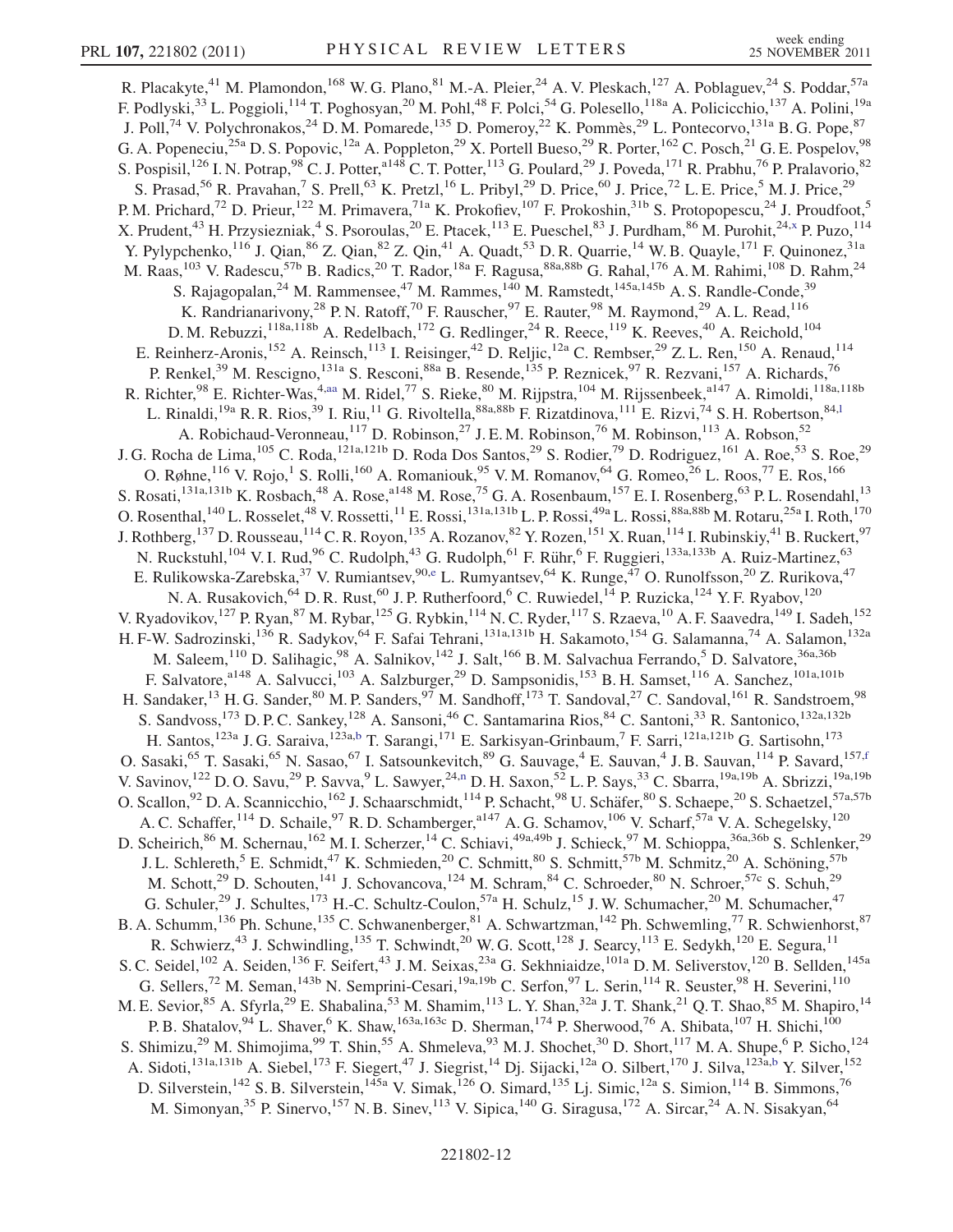<span id="page-12-0"></span>S.Yu. Sivoklokov, $96$  J. Sjölin, $^{145a,145b}$  T. B. Sjursen, $^{13}$  L. A. Skinnari, $^{14}$  K. Skovpen, $^{106}$  P. Skubic, $^{110}$  N. Skvorodnev, $^{22}$ M. Slater, <sup>17</sup> T. Slavicek, <sup>126</sup> K. Sliwa, <sup>160</sup> T. J. Sloan, <sup>70</sup> J. Sloper, <sup>29</sup> V. Smakhtin, <sup>170</sup> S. Yu. Smirnov, <sup>95</sup> L. N. Smirnova, <sup>96</sup> O. Smirnova,<sup>78</sup> B. C. Smith,<sup>56</sup> D. Smith,<sup>142</sup> K. M. Smith,<sup>52</sup> M. Smizanska,<sup>70</sup> K. Smolek,<sup>126</sup> A. A. Snesarev,<sup>93</sup> S. W. Snow, <sup>81</sup> J. Snow, <sup>110</sup> J. Snuverink, <sup>104</sup> S. Snyder, <sup>24</sup> M. Soares, <sup>123a</sup> R. Sobie, <sup>168,1</sup> J. Sodomka, <sup>126</sup> A. Soffer, <sup>152</sup> C. A. Solans,<sup>166</sup> M. Solar,<sup>126</sup> J. Solc,<sup>126</sup> E. Soldatov,<sup>95</sup> U. Soldevila,<sup>166</sup> E. Solfaroli Camillocci,<sup>131a,131b</sup> A. A. Solodkov,<sup>127</sup> O. V. Solovyanov,<sup>127</sup> J. Sondericker,<sup>24</sup> N. Soni,<sup>2</sup> V. Sopko,<sup>126</sup> B. Sopko,<sup>126</sup> M. Sorbi,<sup>88a,88b</sup> M. Sosebee,<sup>7</sup> A. Soukharev,<sup>106</sup> S. Spagnolo,<sup>71a,71b</sup> F. Spanò,<sup>75</sup> R. Spighi,<sup>19a</sup> G. Spigo,<sup>29</sup> F. Spila,<sup>131a,131b</sup> E. Spiriti,<sup>133a</sup> R. Spiwoks,<sup>29</sup> M. Spousta,<sup>125</sup> T. Spreitzer,<sup>157</sup> B. Spurlock,<sup>7</sup> R. D. St. Denis,<sup>52</sup> T. Stahl,<sup>140</sup> J. Stahlman,<sup>119</sup> R. Stamen,<sup>57a</sup> E. Stanecka,<sup>29</sup> R. W. Stanek,<sup>5</sup> C. Stanescu,<sup>133a</sup> S. Stapnes,<sup>116</sup> E. A. Starchenko,<sup>127</sup> J. Stark,<sup>54</sup> P. Staroba,<sup>124</sup> P. Starovoitov,<sup>90</sup> A. Staude,<sup>97</sup> P. Stavina,<sup>143a</sup> G. Stavropoulos,<sup>14</sup> G. Steele,<sup>52</sup> P. Steinbach,<sup>43</sup> P. Steinberg,<sup>24</sup> I. Stekl,<sup>126</sup> B. Stelzer,<sup>141</sup> H. J. Stelzer,<sup>87</sup> O. Stelzer-Chilton,<sup>158a</sup> H. Stenzel,<sup>51</sup> K. Stevenson,<sup>74</sup> G. A. Stewart,<sup>29</sup> J. A. Stillings,<sup>20</sup> T. Stockmanns,<sup>20</sup> M. C. Stockton,<sup>29</sup> K. Stoerig,<sup>47</sup> G. Stoicea,<sup>25a</sup> S. Stonjek,<sup>98</sup> P. Strachota,<sup>125</sup> A. R. Stradling,<sup>7</sup> A. Straessner,<sup>43</sup> J. Strandberg,<sup>146</sup> S. Strandberg,<sup>145a,145b</sup> A. Strandlie,<sup>116</sup> M. Strang,<sup>108</sup> E. Strauss,<sup>142</sup> M. Strauss,<sup>110</sup> P. Striz[e](#page-17-4)nec,<sup>143b</sup> R. Ströhmer,<sup>172</sup> D. M. Strom,<sup>113</sup> J. A. Strong,<sup>75,e</sup> R. Stroynowski,<sup>39</sup> J. Strub[e](#page-17-4),<[s](#page-17-18)up>128</sup> B. Stugu,<sup>13</sup> I. Stumer,<sup>24,e</sup> J. Stupak,<sup>a147</sup> P. Sturm,<sup>173</sup> D. A. Soh,<sup>150,s</sup> D. Su,<sup>142</sup> HS. Subramania,<sup>2</sup> A. Succurro,<sup>11</sup> Y. Sugaya,<sup>115</sup> T. Sugimoto,<sup>100</sup> C. Suhr,<sup>105</sup> K. Suita,<sup>66</sup> M. Suk,<sup>125</sup> V. V. Sulin,<sup>93</sup> S. Sultansoy,<sup>3d</sup> T. Sumida,<sup>29</sup> X. Sun,<sup>54</sup> J. E. Sundermann,<sup>47</sup> K. Suruliz,<sup>138</sup> S. Sushkov,<sup>11</sup> G. Susinno,<sup>36a,36b</sup> M. R. Sutton,<sup>a148</sup> Y. Suzuki,<sup>65</sup> Y. Suzuki,<sup>66</sup> M. Svatos,<sup>124</sup> Yu.M. Sviridov,<sup>127</sup> S. Swedish,<sup>167</sup> I. Sykora,<sup>143a</sup> T. Sykora,<sup>125</sup> B. Szeless,<sup>29</sup> J. Sánchez,<sup>166</sup> D. Ta,<sup>104</sup> K. Tackmann,<sup>41</sup> A. Taffard,<sup>162</sup> R. Tafirout,<sup>158a</sup> N. Taiblum,<sup>152</sup> Y. Takahashi,<sup>100</sup> H. Takai,<sup>24</sup> R. Takashima,<sup>68</sup> H. Takeda,<sup>66</sup> T. Takeshita,<sup>139</sup> M. Talby,<sup>82</sup> A. Talyshev,<sup>106</sup> M. C. Tamsett,<sup>24</sup> J. Tanaka,<sup>154</sup> R. Tanaka,<sup>114</sup> S. Tanaka,<sup>130</sup> S. Tanaka,<sup>65</sup> Y. Tanaka,<sup>99</sup> K. Tani,<sup>66</sup> N. Tannoury,<sup>82</sup> G. P. Tappern,<sup>29</sup> S. Tapprogge,<sup>80</sup> D. Tardif,<sup>157</sup> S. Tarem,<sup>151</sup> F. Tarrade,<sup>28</sup> G. F. Tartarelli,<sup>88a</sup> P. Tas,<sup>125</sup> M. Tasevsky,<sup>124</sup> E. Tassi,<sup>36a,36b</sup> M. Tatarkhanov,<sup>14</sup> Y. Tayalati,<sup>134d</sup> C. Taylor,<sup>76</sup> F.E. Taylor,<sup>91</sup> G.N. Taylor,<sup>85</sup> W. Taylor,<sup>158b</sup> M. Teinturier, <sup>114</sup> M. Teixeira Dias Castanheira, <sup>74</sup> P. Teixeira-Dias, <sup>75</sup> K. K. Temming, <sup>47</sup> H. Ten Kate, <sup>29</sup> P. K. Teng, <sup>150</sup> S. Terada, <sup>65</sup> K. Terashi, <sup>154</sup> J. Terron, <sup>79</sup> M. Terwort, <sup>41[,q](#page-17-16)</sup> M. Testa, <sup>46</sup> R. J. Teuscher, <sup>157,1</sup> J. Thadome, <sup>173</sup> J. Therhaag, <sup>20</sup> S. Terada,<sup>65</sup> K. Terashi,<sup>154</sup> J. Terron,<sup>79</sup> M. Terwort,<sup>41,q</sup> M. Testa,<sup>46</sup> R. J. Teuscher,<sup>157,1</sup> J. Thadome,<sup>173</sup> J. Therhaag,<sup>20</sup><br>T. Theveneaux-Pelzer,<sup>77</sup> M. Thioye,<sup>174</sup> S. Thoma,<sup>47</sup> J. P. Thomas,<sup>17</sup> E. N. Thomp P. D. Thompson,<sup>157</sup> A. S. Thompson,<sup>52</sup> E. Thomson,<sup>119</sup> M. Thomson,<sup>27</sup> R. P. Thun,<sup>86</sup> F. Tian,<sup>34</sup> T. Tic,<sup>124</sup> V. O. Tikhomirov,<sup>93</sup> Y. A. Tikhonov,<sup>106</sup> C. J. W. P. Timmermans,<sup>103</sup> P. Tipton,<sup>174</sup> F. J. Tique Aires Viegas,<sup>29</sup> S. Tisserant, <sup>82</sup> J. Tobias, <sup>47</sup> B. Toczek, <sup>37</sup> T. Todorov, <sup>4</sup> S. Todorova-Nova, <sup>160</sup> B. Toggerson, <sup>162</sup> J. Tojo, <sup>65</sup> S. Tokár, <sup>143a</sup> K. Tokunaga, <sup>66</sup> K. Tokushuku, <sup>65</sup> K. Tollefson, <sup>87</sup> M. Tomoto, <sup>100</sup> L. Tompkins, <sup>14</sup> K. Toms, <sup>102</sup> G. Tong, <sup>32a</sup> A. Tonoyan,<sup>13</sup> C. Topfel,<sup>16</sup> N. D. Topilin,<sup>64</sup> I. Torchiani,<sup>29</sup> E. Torrence,<sup>113</sup> H. Torres,<sup>77</sup> E. Torró Pastor,<sup>166</sup> J. Toth,<sup>82[,y](#page-17-24)</sup> F. Touchard,  $82$  D. R. Tovey,  $138$  D. Traynor,  $74$  T. Trefzger,  $172$  L. Tremblet,  $29$  A. Tricoli,  $29$  I. M. Trigger,  $158a$ S. Trincaz-Duvoid,<sup>77</sup> T. N. Trinh,<sup>77</sup> M. F. Tripiana,<sup>69</sup> W. Trischuk,<sup>157</sup> A. Trivedi,<sup>24,[x](#page-17-23)</sup> B. Trocmé,<sup>54</sup> C. Troncon,<sup>88a</sup> M. Trottier-McDonald,<sup>141</sup> A. Trzupek,<sup>38</sup> C. Tsarouchas,<sup>29</sup> J. C-L. Tseng,<sup>117</sup> M. Tsiakiris,<sup>104</sup> P. V. Tsiareshka,<sup>89</sup> D. Tsionou,<sup>4</sup> G. Tsipolitis,<sup>9</sup> V. Tsiskaridze,<sup>47</sup> E. G. Tskhadadze,<sup>50a</sup> I. I. Tsukerman,<sup>94</sup> V. Tsulaia,<sup>14</sup> J.-W. Tsung,<sup>20</sup> S. Tsuno,<sup>65</sup> D. Tsybychev,<sup>a147</sup> A. Tua,<sup>138</sup> J. M. Tuggle,<sup>30</sup> M. Turala,<sup>38</sup> D. Turecek,<sup>126</sup> I. Turk Cakir,<sup>3e</sup> E. Turlay,<sup>104</sup> R. Turra, <sup>88a,88b</sup> P. M. Tuts, <sup>34</sup> A. Tykhonov, <sup>73</sup> M. Tylmad, <sup>145a,145b</sup> M. Tyndel, <sup>128</sup> H. Tyrvainen, <sup>29</sup> G. Tzanakos, <sup>8</sup> K. Uchida,<sup>20</sup> I. Ueda,<sup>154</sup> R. Ueno,<sup>28</sup> M. Ugland,<sup>13</sup> M. Uhlenbrock,<sup>20</sup> M. Uhrmacher,<sup>53</sup> F. Ukegawa,<sup>159</sup> G. Unal,<sup>29</sup> D. G. Underwood,<sup>5</sup> A. Undrus,<sup>24</sup> G. Unel,<sup>162</sup> Y. Unno,<sup>65</sup> D. Urbaniec,<sup>34</sup> E. Urkovsky,<sup>152</sup> P. Urrejola,<sup>31a</sup> G. Usai,<sup>7</sup> M. Uslenghi, <sup>118a,118b</sup> L. Vacavant, <sup>82</sup> V. Vacek, <sup>126</sup> B. Vachon, <sup>84</sup> S. Vahsen, <sup>14</sup> J. Valenta, <sup>124</sup> P. Valente, <sup>131a</sup> S. Valentinetti,<sup>19a,19b</sup> S. Valkar,<sup>125</sup> E. Valladolid Gallego,<sup>166</sup> S. Vallecorsa,<sup>151</sup> J. A. Valls Ferrer,<sup>166</sup> H. van der Graaf, <sup>104</sup> E. van der Kraaij, <sup>104</sup> R. Van Der Leeuw, <sup>104</sup> E. van der Poel, <sup>104</sup> D. van der Ster, <sup>29</sup> B. Van Eijk, <sup>104</sup> N. van Eldik,<sup>83</sup> P. van Gemmeren,<sup>5</sup> Z. van Kesteren,<sup>104</sup> I. van Vulpen,<sup>104</sup> W. Vandelli,<sup>29</sup> G. Vandoni,<sup>29</sup> A. Vaniachine,<sup>5</sup> P. Vankov,<sup>41</sup> F. Vannucci,<sup>77</sup> F. Varela Rodriguez,<sup>29</sup> R. Vari,<sup>131a</sup> D. Varouchas,<sup>14</sup> A. Vartapetian,<sup>7</sup> K. E. Varvell,<sup>149</sup> V. I. Vassilakopoulos,<sup>55</sup> F. Vazeille,<sup>33</sup> G. Vegni,<sup>88a,88b</sup> J. J. Veillet,<sup>114</sup> C. Vellidis,<sup>8</sup> F. Veloso,<sup>123a</sup> R. Veness,<sup>29</sup> S. Veneziano,<sup>131a</sup> A. Ventura,<sup>71a,71b</sup> D. Ventura,<sup>137</sup> M. Venturi,<sup>47</sup> N. Venturi,<sup>16</sup> V. Vercesi,<sup>118a</sup> M. Verducci,<sup>137</sup> W. Verkerke,<sup>104</sup> J.C. Vermeulen,<sup>104</sup> A. Vest,<sup>43</sup> M.C. Vetterli,<sup>141[,f](#page-17-5)</sup> I. Vichou,<sup>164</sup> T. Vickey,<sup>144b[,bb](#page-17-27)</sup> O. E. Vickey Boeriu,<sup>144b</sup> G. H. A. Viehhauser,<sup>117</sup> S. Viel,<sup>167</sup> M. Villa,<sup>19a,19b</sup> M. Villaplana Perez,<sup>166</sup> E. Vilucchi,<sup>46</sup> M. G. Vinct[e](#page-17-4)r,<sup>28</sup> E. Vinek,<sup>29</sup> V. B. Vinogradov,<sup>64</sup> M. Virchaux,<sup>135,e</sup> J. Virzi,<sup>14</sup> O. Vitells,<sup>170</sup> M. Viti,<sup>41</sup> I. Vivarelli,<sup>47</sup> F. Vives Vaque,<sup>2</sup> S. Vlachos,<sup>9</sup> M. Vlasak,<sup>126</sup> N. Vlasov,<sup>20</sup> A. Vogel,<sup>20</sup> P. Vokac,<sup>126</sup> G. Volpi,<sup>46</sup> M. Volpi,<sup>85</sup> G. Volpini,<sup>88a</sup> H. von der Schmitt,<sup>98</sup> J. von Loeben,<sup>98</sup> H. von Radziewski,<sup>47</sup> E. von Toerne,<sup>20</sup> V. Vorobel,<sup>125</sup>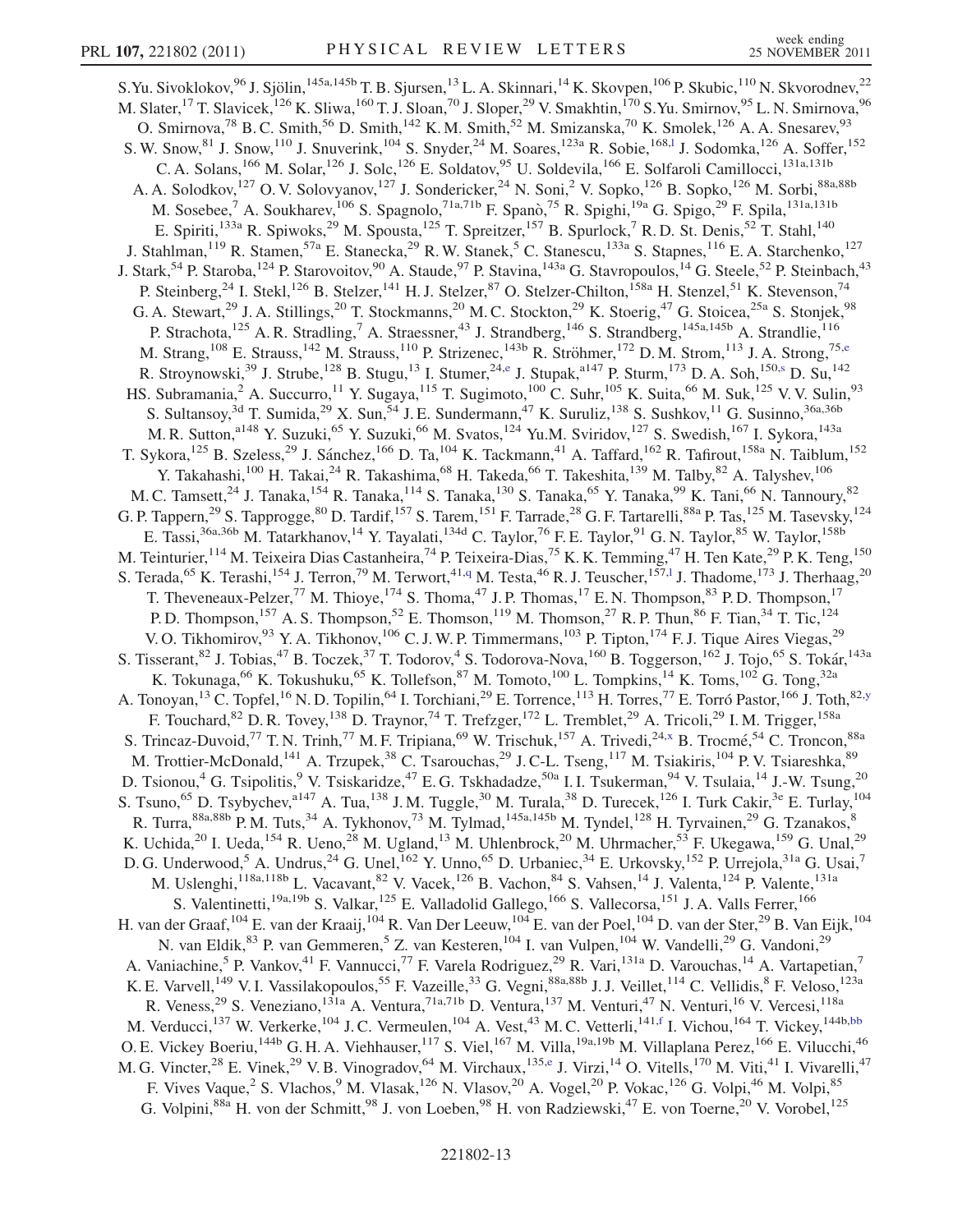<span id="page-13-1"></span>A. P. Vorobiev, <sup>127</sup> V. Vorwerk, <sup>11</sup> M. Vos, <sup>166</sup> R. Voss, <sup>29</sup> T. T. Voss, <sup>173</sup> J. H. Vossebeld, <sup>72</sup> N. Vranjes, <sup>12a</sup> M. Vranjes Milosavljevic,<sup>104</sup> V. Vrba,<sup>124</sup> M. Vreeswijk,<sup>104</sup> T. Vu Anh,<sup>80</sup> R. Vuillermet,<sup>29</sup> I. Vukotic,<sup>114</sup> W. Wagner,<sup>173</sup> P. Wagner,<sup>119</sup> H. Wahlen,<sup>173</sup> J. Wakabayashi,<sup>100</sup> J. Walbersloh,<sup>42</sup> S. Walch,<sup>86</sup> J. Walder,<sup>70</sup> R. Walker,<sup>97</sup> W. Walkowiak,<sup>140</sup> R. Wall,<sup>174</sup> P. Waller,<sup>72</sup> C. Wang,<sup>44</sup> H. Wang,<sup>171</sup> H. Wang,<sup>32b,[cc](#page-17-28)</sup> J. Wang,<sup>150</sup> J. Wang,<sup>32d</sup> J. C. Wang,<sup>137</sup> R. Wang,<sup>102</sup> S. M. Wang,<sup>150</sup> A. Warburton,<sup>84</sup> C. P. Ward,<sup>27</sup> M. Warsinsky,<sup>47</sup> P. M. Watkins,<sup>17</sup> A. T. Watson,<sup>17</sup> M. F. Watson,<sup>17</sup> G. Watts,<sup>137</sup> S. Watts,<sup>81</sup> A. T. Waugh,<sup>149</sup> B. M. Waugh,<sup>76</sup> J. Weber,<sup>42</sup> M. Weber,<sup>128</sup> M. S. Weber, <sup>16</sup> P. Weber, <sup>53</sup> A. R. Weidberg, <sup>117</sup> P. Weigell, <sup>98</sup> J. Weingarten, <sup>53</sup> C. Weiser, <sup>47</sup> H. Wellenstein, <sup>22</sup> P. S. Wells,<sup>29</sup> M. Wen,<sup>46</sup> T. Wenaus,<sup>24</sup> S. Wendler,<sup>122</sup> Z. Weng,<sup>150</sup> T. Wengler,<sup>29</sup> S. Wenig,<sup>29</sup> N. Wermes,<sup>20</sup> M. Werner,<sup>47</sup> P. Werner,<sup>29</sup> M. Werth,<sup>162</sup> M. Wessels,<sup>57a</sup> C. Weydert,<sup>54</sup> K. Whalen,<sup>28</sup> S. J. Wheeler-Ellis,<sup>162</sup> S. P. Whitaker,  $^{21}$  A. White,  $^{7}$  M. J. White,  $^{85}$  S. R. Whitehead,  $^{117}$  D. Whiteson,  $^{162}$  D. Whittington,  $^{60}$  F. Wicek,  $^{114}$ D. Wicke,<sup>173</sup> F. J. Wickens,<sup>128</sup> W. Wiedenmann,<sup>171</sup> M. Wielers,<sup>128</sup> P. Wienemann,<sup>20</sup> C. Wiglesworth,<sup>74</sup> L. A. M. Wiik,<sup>47</sup> P. A. Wijeratne,<sup>76</sup> A. Wildauer,<sup>166</sup> M. A. Wildt,<sup>41,[q](#page-17-16)</sup> I. Wilhelm,<sup>125</sup> H. G. Wilkens,<sup>29</sup> J. Z. Will,<sup>97</sup> E. Williams,<sup>34</sup> H. H. Williams,<sup>119</sup> W. Willis,<sup>34</sup> S. Willocq,<sup>83</sup> J. A. Wilson,<sup>17</sup> M. G. Wilson,<sup>142</sup> A. Wilson,<sup>86</sup> I. Wingerter-Seez,<sup>4</sup> S. Winkelmann,<sup>47</sup> F. Winklmeier,<sup>29</sup> M. Wittgen,<sup>142</sup> M. W. Wolter,<sup>38</sup> H. Wolters,<sup>123a,[j](#page-17-9)</sup> W. C. Wong,<sup>40</sup> G. Wooden,<sup>86</sup> B. K. Wosiek,<sup>38</sup> J. Wotschack,<sup>29</sup> M. J. Woudstra,<sup>83</sup> K. Wraight,<sup>52</sup> C. Wright,<sup>52</sup> B. Wrona,<sup>72</sup> S. L. Wu,<sup>171</sup> X. Wu,<sup>48</sup> Y. Wu,<sup>32b,[dd](#page-17-29)</sup> E. Wulf,<sup>34</sup> R. Wunstorf,<sup>42</sup> B. M. Wynne,<sup>45</sup> L. Xaplanteris,<sup>9</sup> S. Xella,<sup>35</sup> S. Xie,<sup>47</sup> Y. Xie,<sup>32a</sup> C. Xu,<sup>32b[,ee](#page-17-30)</sup> D. Xu,<sup>138</sup> G. Xu,<sup>32a</sup> B. Yabsley,<sup>149</sup> S. Yacoob,<sup>144b</sup> M. Yamada,<sup>65</sup> H. Yamaguchi,<sup>154</sup> A. Yamamoto,<sup>65</sup> K. Yamamoto,<sup>63</sup> S. Yamamoto,<sup>154</sup> T. Yamamura,<sup>154</sup> T. Yamanaka,<sup>154</sup> J. Yamaoka,<sup>44</sup> T. Yamazaki,<sup>154</sup> Y. Yamazaki,<sup>66</sup> Z. Yan,<sup>21</sup> H. Yang,<sup>86</sup> U. K. Yang,<sup>81</sup> Y. Yang,<sup>60</sup> Y. Yang,<sup>32a</sup> Z. Yang,<sup>145a,145b</sup> S. Yanush,<sup>90</sup> Y. Yao,<sup>14</sup> Y. Yasu,<sup>65</sup> G. V. Ybeles Smit,<sup>129</sup> J. Ye,<sup>39</sup> S. Ye,<sup>24</sup> M. Yilmaz,<sup>3c</sup> R. Yoosoofmiya,<sup>122</sup> K. Yorita,<sup>169</sup> R. Yoshida,<sup>5</sup> C. Young,  $^{142}$  S. Youssef,  $^{21}$  D. Yu,  $^{24}$  J. Yu,  $^{7}$  J. Yu,  $^{32c,ee}$  $^{32c,ee}$  $^{32c,ee}$  L. Yuan,  $^{32a,ff}$  $^{32a,ff}$  $^{32a,ff}$  A. Yurkewicz,  $^{a147}$  V. G. Zaets,  $^{127}$  R. Zaidan,  $^{62}$ A. M. Zaitsev, <sup>127</sup> Z. Zajacova, <sup>29</sup> Yo. K. Zalite, <sup>120</sup> L. Zanello, <sup>131a, 131b</sup> P. Zarzhitsky, <sup>39</sup> A. Zaytsev, <sup>106</sup> C. Zeitnitz, <sup>173</sup> M. Zeller, <sup>174</sup> M. Zeman, <sup>124</sup> A. Zemla, <sup>38</sup> C. Zendler, <sup>20</sup> O. Zenin, <sup>127</sup> T. Ženiš, <sup>143a</sup> Z. Zenonos, <sup>121a, 121b</sup> S. Zenz, <sup>14</sup> D. Zerwas,<sup>114</sup> G. Zevi della Porta,<sup>56</sup> Z. Zhan,<sup>32d</sup> D. Zhang,<sup>32b[,cc](#page-17-28)</sup> H. Zhang,<sup>87</sup> J. Zhang,<sup>5</sup> X. Zhang,<sup>32d</sup> Z. Zhang,<sup>114</sup> L. Zhao,<sup>107</sup> T. Zhao,<sup>137</sup> Z. Zhao,<sup>32b</sup> A. Zhemchugov,<sup>64</sup> S. Zheng,<sup>32a</sup> J. Zhong,<sup>150,[gg](#page-17-32)</sup> B. Zhou,<sup>86</sup> N. Zhou,<sup>162</sup> Y. Zhou,<sup>150</sup> C. G. Zhu,<sup>32d</sup> H. Zhu,<sup>41</sup> J. Zhu,<sup>86</sup> Y. Zhu,<sup>171</sup> X. Zhuang,<sup>97</sup> V. Zhuravlov,<sup>98</sup> D. Zieminska,<sup>60</sup> R. Zimmermann,<sup>20</sup> S. Zimmermann,<sup>20</sup> S. Zimmermann,<sup>47</sup> M. Ziolkowski,<sup>140</sup> R. Zitoun,<sup>4</sup> L. Živković,<sup>34</sup> V. V. Zmouchko, <sup>127[,e](#page-17-4)</sup> G. Zobernig, <sup>171</sup> A. Zoccoli, <sup>19a, 19b</sup> Y. Zolnierowski, <sup>4</sup> A. Zsenei, <sup>29</sup> M. zur Nedden, <sup>15</sup> V. Zutshi, $^{105}$  and L. Zwalinski<sup>29</sup>

(ATLAS Collaboration)

 $1$ University at Albany, Albany New York, USA

<sup>2</sup>Department of Physics, University of Alberta, Edmonton AB, Canada

<span id="page-13-3"></span><span id="page-13-2"></span><span id="page-13-0"></span><sup>3a</sup>Department of Physics, Ankara University, Ankara, Turkey<br><sup>3b</sup>Department of Physics, Dumlupinar University, Kutahya, Turkey<br><sup>3c</sup>Department of Physics, Gazi University, Ankara, Turkey<br><sup>3d</sup>Division of Physics, TOBB Unive

 ${}^{4}$ LAPP, CNRS/IN2P3 and Université de Savoie, Annecy-le-Vieux, France

 ${}^{5}$ High Energy Physics Division, Argonne National Laboratory, Argonne Illinois, USA

<sup>6</sup>Department of Physics, University of Arizona, Tucson Arizona, USA

 $17$ Department of Physics, The University of Texas at Arlington, Arlington Texas, USA

<sup>8</sup>Physics Department, University of Athens, Athens, Greece<br><sup>9</sup>Physics Department, National Technical University of Athens, Zografou, Greece

<sup>10</sup>Institute of Physics, Azerbaijan Academy of Sciences, Baku, Azerbaijan<br><sup>11</sup>Institut de Física d'Altes Energies and Departament de Física de la Universitat Autònoma de Barcelona and ICREA,

Barcelona, Spain<br><sup>12a</sup>Institute of Physics, University of Belgrade, Belgrade, Serbia<br><sup>12b</sup>Vinca Institute of Nuclear Sciences, Belgrade, Serbia

<sup>13</sup>Department for Physics and Technology, University of Bergen, Bergen, Norway<br><sup>14</sup>Physics Division, Lawrence Berkeley National Laboratory and University of California, Berkeley California, USA<br><sup>15</sup>Department of Physics,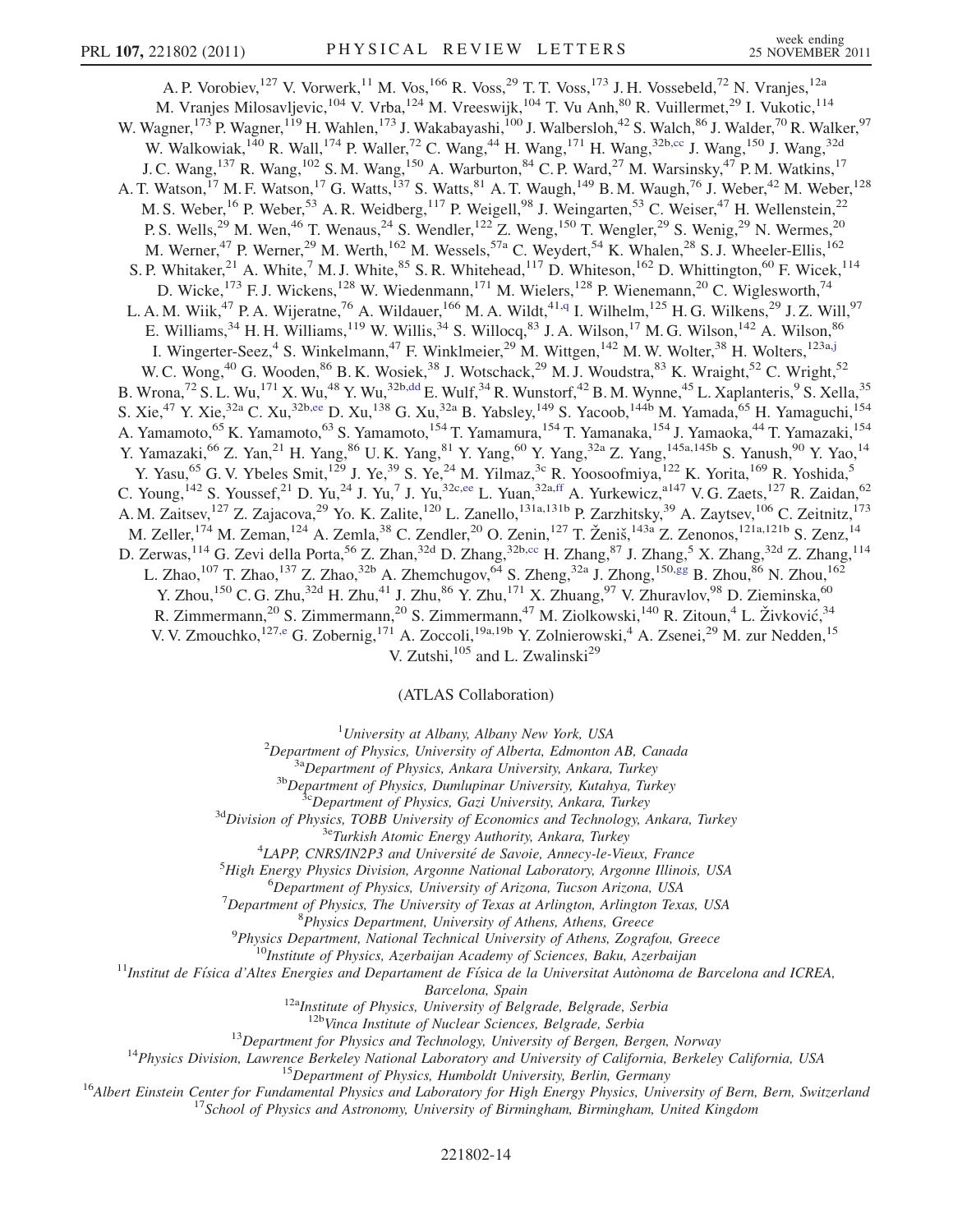$18a$ Department of Physics, Bogazici University, Istanbul, Turkey<br> $18b$ Division of Physics, Dogus University, Istanbul, Turkey  $18c$ Department of Physics Engineering, Gaziantep University, Gaziantep, Turkey  $18d$ Department of Physics, Istanbul Technical University, Istanbul, Turkey <sup>19b</sup>Dipartimento di Fisica, Università di Bologna, Bologna, Italy<br><sup>19b</sup>Dipartimento di Fisica, Università di Bologna, Bologna, Italy<br><sup>20</sup>Physikalisches Institut, University of Bonn, Bonn, Germany<br><sup>21</sup>Department of Physic <sup>24</sup>Physics Department, Brookhaven National Laboratory, Upton New York, USA <sup>25a</sup>National Institute of Physics and Nuclear Engineering, Bucharest, Romania<br><sup>25b</sup>University Politehnica Bucharest, Bucharest, Romania<br><sup>25c</sup>West University in Timisoara, Timisoara, Romania <sup>256</sup>West University in Timisoara, Timisoara, Romania<br><sup>26</sup>Departamento de Física, Universidad de Buenos Aires, Buenos Aires, Argentina<br><sup>27</sup>Cavendish Laboratory, University of Cambridge, Cambridge, United Kingdom<br><sup>28</sup>Depar Alberic Cedex, France (Architer Cedex, France (Architer Cedex, Thington New York, USA<br>
<sup>35</sup>Niels Bohr Institute, University of Copenhagen, Kobenhavn, Denmark<br>
<sup>35</sup>Niels Bohr Institute, University of Copenhagen, Kobenhavn, and Institut National Polytechnique de Grenoble, Grenoble, France<br><sup>55</sup>Department of Physics, Hampton University, Hampton Virginia, USA<br><sup>56</sup>Laboratory for Particle Physics and Cosmology, Harvard University, Cambridge Massa

## 221802-15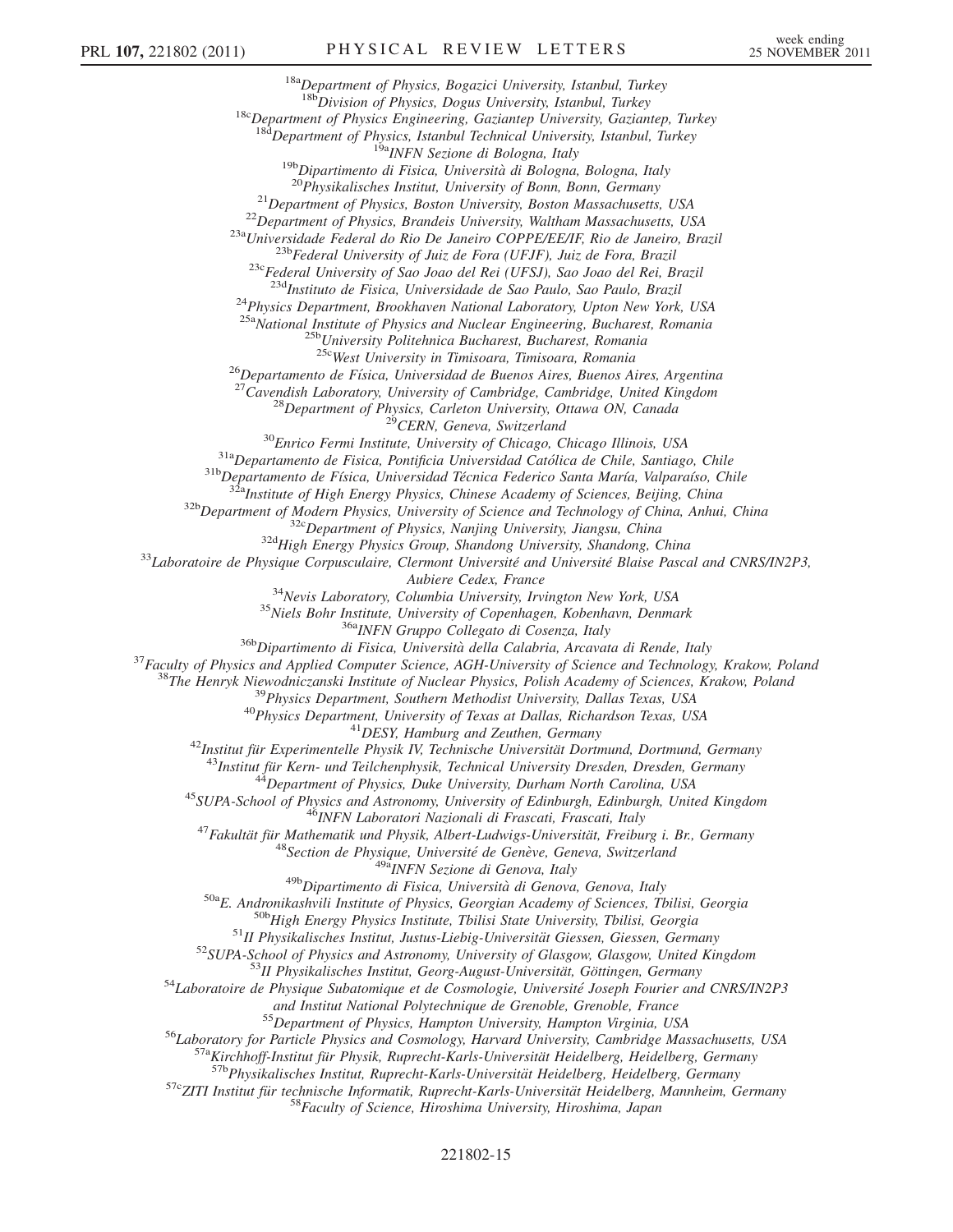<sup>59</sup>Faculty of Applied Information Science, Hiroshima Institute of Technology, Hiroshima, Japan<br><sup>60</sup>Department of Physics, Indiana University, Bloomington Indiana, USA<br><sup>61</sup>Institut für Astro-und Teilchenphysik, Leopold-Fr

<sup>69</sup>Instituto de Física La Plata, Universidad Nacional de La Plata and CONICET, La Plata, Argentina<br><sup>70</sup>Physics Department, Lancaster University, Lancaster, United Kingdom

<sup>70</sup>Physics Department, Lancaster University, Lancaster, United Kingdom<br>
<sup>71</sup><sup>Physi</sup>Nexione di Lecce, Italy<br>
<sup>71</sup>PhysiNexione di Eisica, Università del Salento, Lecce, Italy<br>
<sup>72</sup>Oliver Lodge Laboratory, University of Liv

<sup>85</sup>School of Physics, University of Melbourne, Victoria, Australia<br><sup>86</sup>Department of Physics, The University of Michigan, Ann Arbor Michigan, USA<br><sup>87</sup>Department of Physics and Astronomy, Michigan State University, East L

<sup>94</sup>Institute for Theoretical and Experimental Physics (ITEP), Moscow, Russia  $^{95}$ Moscow Engineering and Physics Institute (MEPhI), Moscow, Russia

<sup>95</sup>Moscow Engineering and Physics Institute (MEPhI), Moscow, Russia<br>
<sup>95</sup>Skobeltsyn Institute of Nuclear Physics, Lomonosov Moscow State University, Moscow, Russia<br>
<sup>97</sup>Exkulidi für Physik, Loudwig-Maxtimilians-Universitä

<sup>115</sup>Graduate School of Science, Osaka University, Osaka, Japan<br><sup>116</sup>Department of Physics, University of Oslo, Oslo, Norway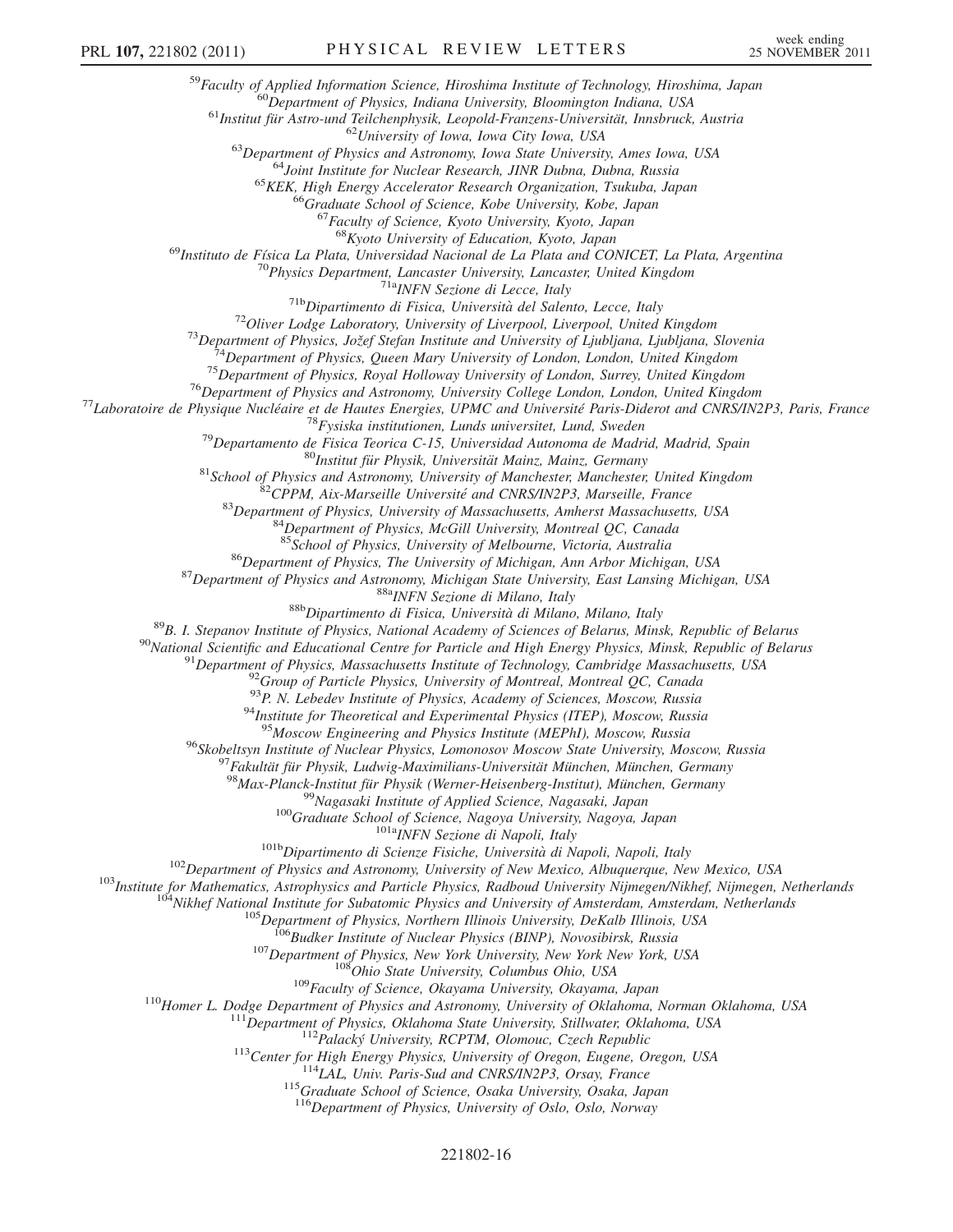<sup>117</sup>Department of Physics, Oxford University, Oxford, United Kingdom<br><sup>118b</sup>Dipartimento di Fisica Nucleare e Teorica, Università di Pavia, Pavia, Italy<br><sup>119</sup>Department of Physics, University of Pennsylvania, Philadelphia

 $\begin{small} ^{1235}1234 \\ 1235 \end{smallmatrix} \begin{smallmatrix} 1235 \\ 1235 \\ 124 \\ 124 \\ 125 \\ 126 \\ 127 \\ 128 \\ 129 \\ 120 \\ 121 \\ 123 \\ 124 \\ 125 \\ 126 \\ 127 \\ 128 \\ 129 \\ 120 \\ 121 \\ 124 \\ 125 \\ 126 \\ 128 \\ 129 \\ 120 \\ 121 \\ 124 \\ 125 \\ 126 \\ 127 \\ 128 \\ 129 \\ 129 \\ 120 \\ 121 \\ 122$ 

Casablanca, Morocco<br><sup>134</sup><sup>134</sup>Centre National de l'Energie des Sciences Techniques Nucleaires, Rabat, Morocco<br><sup>134</sup>Centre National de l'Energie des Sciences Techniques Nucleaires, Rabat, Morocco<br><sup>1346</sup>Faculté des Sciences,

Gif-sur-Yvette, France<br>
<sup>136</sup>Santa Cruz, Institute for Particle Physics, University of California Santa Cruz, Santa Cruz, California, USA<br>
<sup>137</sup> Department of Physics, University of Washington, Seattle, Washington, USA<br>
<sup>1</sup>

<sup>143a</sup> Bepartment of Subnuclear Physics, Institute of Experimental Physics of the Slovak Academy of Sciences, Kosice, Slovak Republic<br><sup>143b</sup> Department of Subnuclear Physics, Institute of Experimental Physics of the Slova

 $^{146}$ Physics Department, Royal Institute of Technology, Stockholm, Sweden  $^{147}$ Department of Physics and Astronomy, Stony Brook University, Stony Brook, New York, USA

<sup>a148</sup>Department of Physics and Astronomy, University of Sussex, Brighton, United Kingdom <sup>149</sup>School of Physics, University of Sydney, Sydney, Australia<br><sup>150</sup>Institute of Physics, Academia Sinica, Taipei, Taiwan

<sup>151</sup>Department of Physics, Technion: Israel Inst. of Technology, Haifa, Israel<br><sup>152</sup>Raymond and Beverly Sackler School of Physics and Astronomy, Tel Aviv University, Tel Aviv, Israel<br><sup>153</sup>Department of Physics, Aristotle

<sup>161</sup>Centro de Investigaciones, Universidad Antonio Narino, Bogota, Colombia